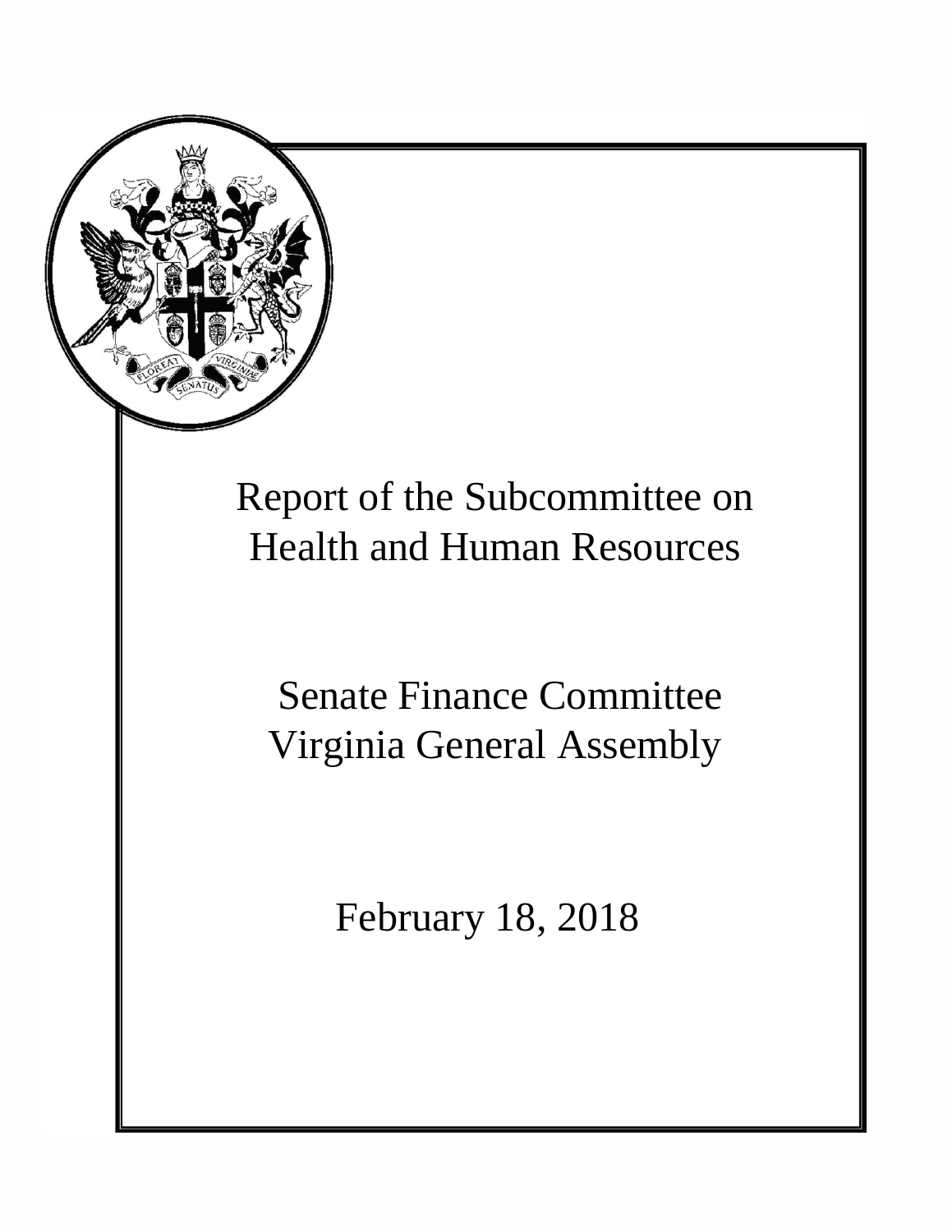

# REPORT OF THE HEALTH AND HUMAN RESOURCES SUBCOMMITTEE The Honorable Emmett W. Hanger, Jr., Chairman

Mr. Chairman and Members of the Committee:

Today I am pleased to provide the report of the Health and Human Resources Subcommittee. While the overarching issue of whether Virginia should expand Medicaid has dominated this session, there are many other important issues the Subcommittee has considered. Let me start by addressing the issue of Medicaid. The recommendations before you remove the impact of expansion from the budget along with the hospital provider assessment. I know this does not please every member of this Committee, but what I will say to you is that the conversations on this issue will not end here. I have been encouraged by the productive discussions on both sides of the aisle to understand the impact expansion would have on the Commonwealth. This has not always been the case in past years, but recent events have influenced that dialogue. I know that as we go forward in this process that such discussions will continue not only with our colleagues from the other chamber but also with the Governor.

This report does include language setting out the Subcommittee's priorities based on Senate Bill 915, which this Committee passed. As you all know, the proposed budget included \$421 million in savings to state programs from the expansion of Medicaid and by using a provider assessment on hospitals to pay for the full costs of expansion. After backfilling such savings and ensuring core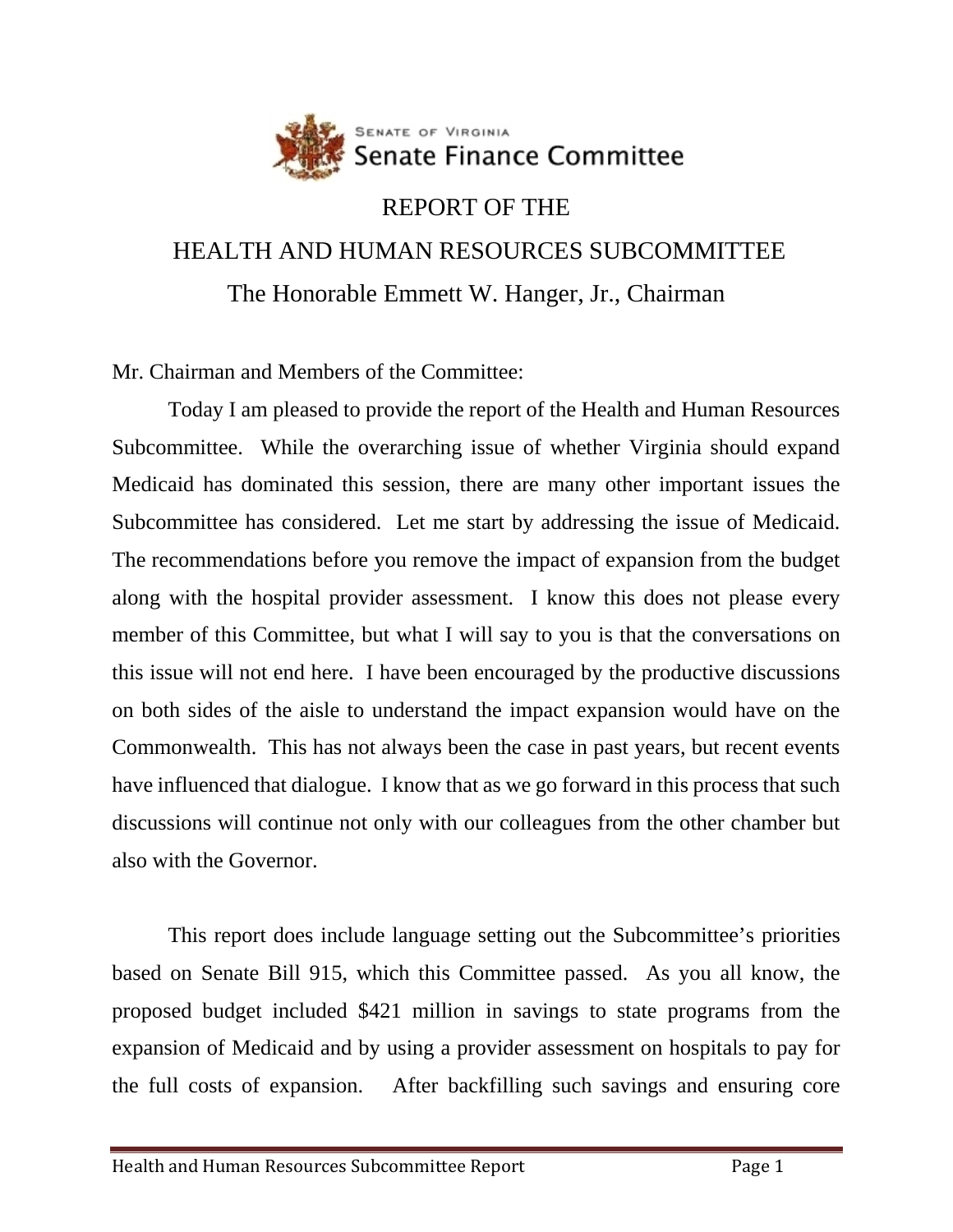services are funded in this budget, the Subcommittee is only able to lay out what is an aspirational plan. At the heart of that plan is continuing to expand coverage to individuals truly in need, such as the mentally ill, individuals suffering with substance use disorder, and low-income individuals facing complex medical conditions.

In addition to other items in Senate Bill 915, a major priority of the Subcommittee is to eventually eliminate the Priority One wait-list for individuals with developmental disabilities. While the Subcommittee adopts the 825 waiver slots in the introduced budget, the financial challenges of the budget before us did not allow for additional slots at this time.

Now putting aside the bigger issues surrounding Medicaid, the major focus of the recommendations before you demonstrate the Subcommittee's continuing priority to address the issues in our behavioral health system. The proposed budget included \$72 million in new funding for behavioral health services and I am pleased to say that the recommendations before you preserve much of that funding. The Subcommittee recommends adopting \$7.1 million in new funding for Permanent Supportive Housing, bringing the total program to nearly \$17 million. This program has been a high priority of this Subcommittee over the past few years.

The Subcommittee recommendations also include additional investments based on the work of the Joint Subcommittee to Study Mental Health Services in the Commonwealth in the 21st Century. Additional funding to assist the mentally ill includes discharge planning at local jails, more diversion programs, expanded CIT training in rural communities, increasing the availability of telemental health services, and creating a statewide alternative transportation system for adults and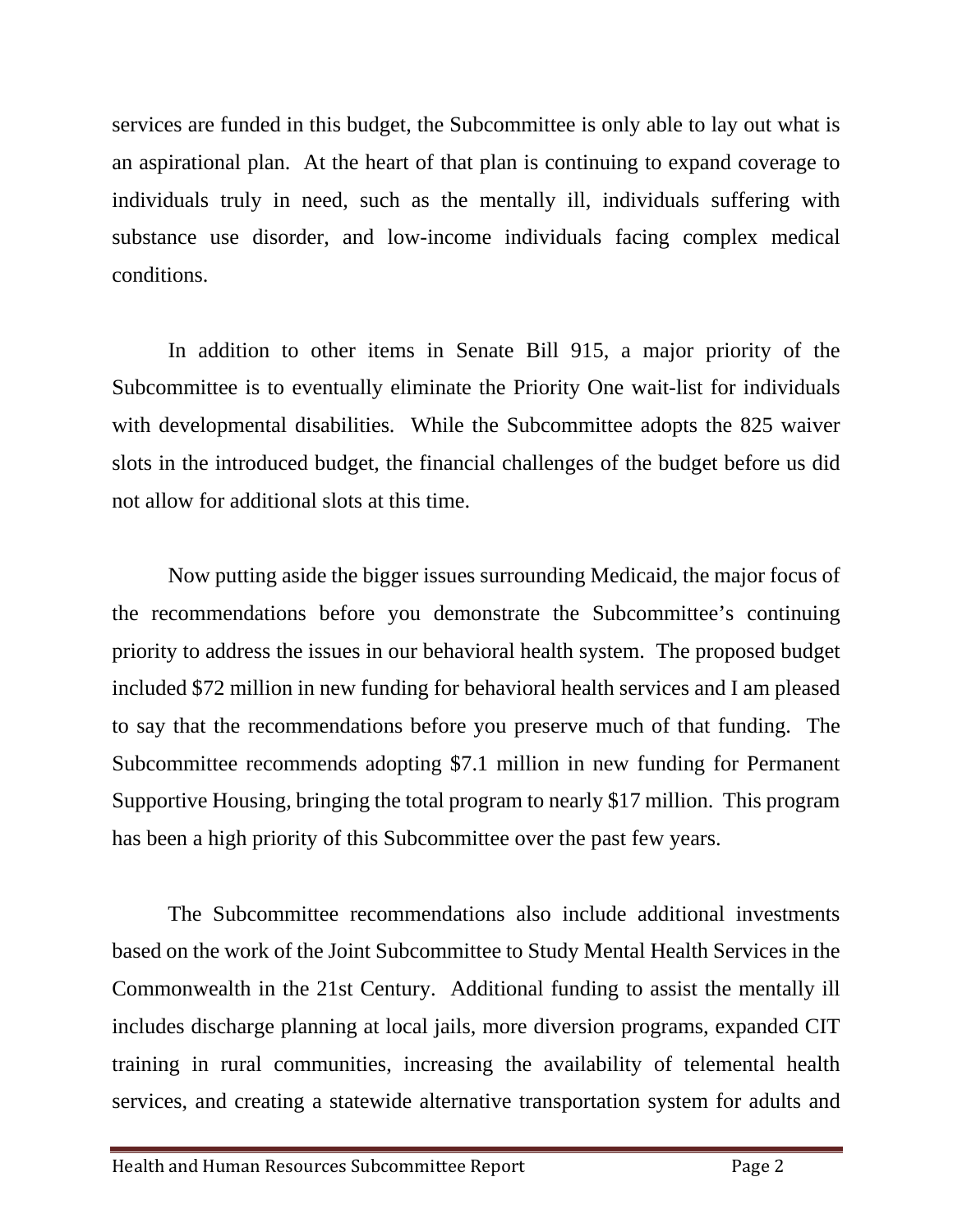children subject to Temporary Detention Orders. While the Subcommittee would like to make even larger investments, I am pleased that we are still able to continue to focus our efforts in improving the overall community-based behavioral health system to better serve the citizens of the Commonwealth.

I would like to point out one important initiative the Subcommittee is advancing and that is bringing electronic health records to our state mental hospitals, local departments of health, and eventually even to facilities in the Department of Corrections. While having electronic health records in a facility can improve care, the recommendations of the Subcommittee work to create a statewide integrated system that will allow for better overall care of individuals, especially if they interact with different programs and agencies of state government.

While the funding challenges the Subcommittee faced limited our ability to make additional investments in other areas of Health and Human Resources, I am proud of the Subcommittee's work and the key investments we are able to make.

To that end, let me thank all the members of the Subcommittee for their hard work and the many meetings they had to attend to put this report together. We did have a new member this year, Senator Stuart, and as is required on this Subcommittee, he had little choice but to jump right in to the complex world of Health and Human Resources. I sincerely appreciate the contributions and efforts of each member of the Subcommittee to create this report.

With that Mr. Chairman, this concludes my report for Health and Human Resources. I hope it will be the pleasure of the Committee to adopt our amendments.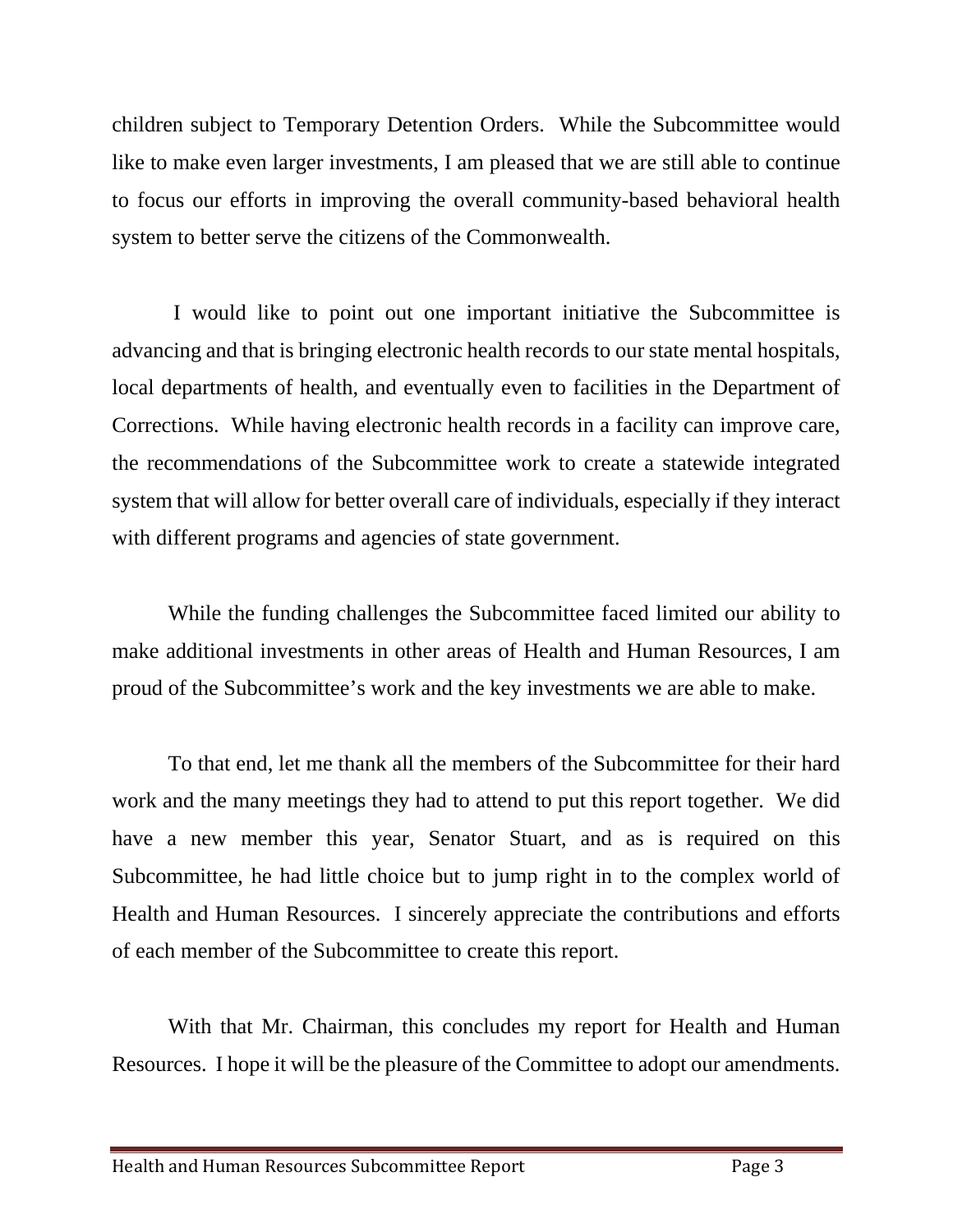Respectfully Submitted,

\_\_\_\_\_\_\_\_\_\_\_\_\_\_\_\_\_\_\_\_\_\_\_\_\_\_\_\_\_\_\_\_\_\_\_\_\_\_\_\_\_ The Honorable Emmett W. Hanger, Jr., Chairman

\_\_\_\_\_\_\_\_\_\_\_\_\_\_\_\_\_\_\_\_\_\_\_\_\_\_\_\_\_\_\_\_\_\_\_\_\_\_\_\_\_

\_\_\_\_\_\_\_\_\_\_\_\_\_\_\_\_\_\_\_\_\_\_\_\_\_\_\_\_\_\_\_\_\_\_\_\_\_\_\_\_\_

\_\_\_\_\_\_\_\_\_\_\_\_\_\_\_\_\_\_\_\_\_\_\_\_\_\_\_\_\_\_\_\_\_\_\_\_\_\_\_\_\_

\_\_\_\_\_\_\_\_\_\_\_\_\_\_\_\_\_\_\_\_\_\_\_\_\_\_\_\_\_\_\_\_\_\_\_\_\_\_\_\_\_

\_\_\_\_\_\_\_\_\_\_\_\_\_\_\_\_\_\_\_\_\_\_\_\_\_\_\_\_\_\_\_\_\_\_\_\_\_\_\_\_\_

\_\_\_\_\_\_\_\_\_\_\_\_\_\_\_\_\_\_\_\_\_\_\_\_\_\_\_\_\_\_\_\_\_\_\_\_\_\_\_\_\_

The Honorable Janet D. Howell

The Honorable Thomas K. Norment, Jr.

\_\_\_\_\_\_\_\_\_\_\_\_\_\_\_\_\_\_\_\_\_\_\_\_\_\_\_\_\_\_\_\_\_\_\_\_\_\_\_\_\_ The Honorable Stephen D. Newman

The Honorable George L. Barker

The Honorable Siobhan S. Dunnavant

The Honorable Richard H. Stuart

The Honorable Rosalyn R. Dance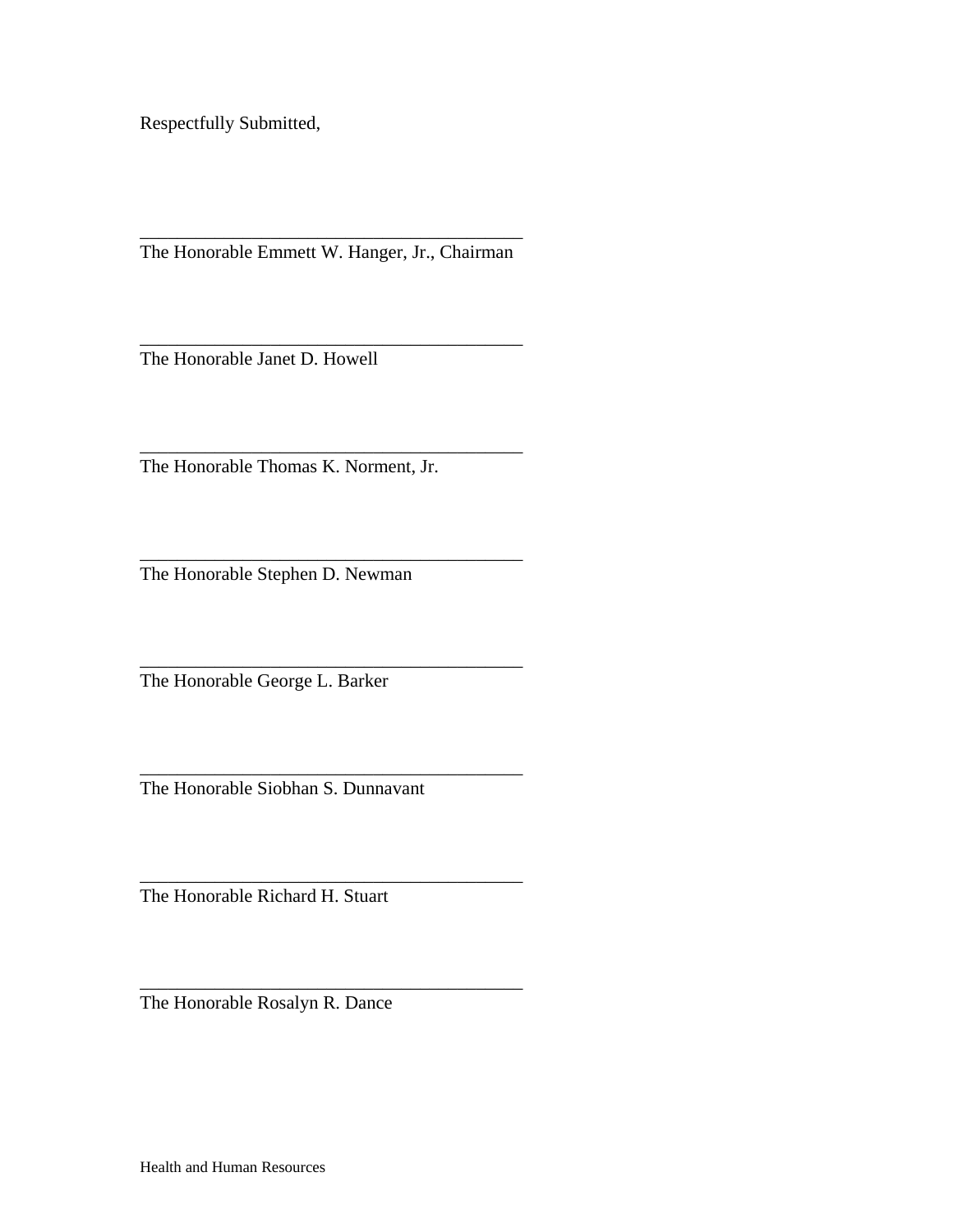#### **Subcommittee on Health and Human Resources**

Recommended Amendments SB 29 and 30, as Introduced 2018 General Assembly

| Line       | <b>Description</b>                                                |               | <b>GF</b><br><b>FY 2018</b> |                           | GF<br>FY 2019            |               | GF<br>FY 2020                       |                   | NGF<br>FY 2018           |                           | <b>NGF</b><br>FY 2019 |               | <b>NGF</b><br>FY 2020 |
|------------|-------------------------------------------------------------------|---------------|-----------------------------|---------------------------|--------------------------|---------------|-------------------------------------|-------------------|--------------------------|---------------------------|-----------------------|---------------|-----------------------|
| 1          | <b>Secretary of Health and Human Resources</b>                    |               |                             |                           |                          |               |                                     |                   |                          |                           |                       |               |                       |
| $\sqrt{2}$ | Eliminate Increase in Operating Budget                            | \$            |                             | \$                        | $(75,000)$ \$            |               | $(75,000)$ \$                       |                   |                          | <sup>\$</sup>             |                       | \$            |                       |
| 3          |                                                                   |               |                             |                           |                          |               |                                     |                   |                          |                           |                       |               |                       |
| 4          | <b>Children's Services Act</b>                                    |               |                             |                           |                          |               |                                     |                   |                          |                           |                       |               |                       |
| 5          | Limit Expenditure Growth in CSA Services                          | \$            |                             | S                         |                          |               | $(3,834,046)$ \$ $(10,257,767)$ \$  |                   |                          | -\$                       |                       | \$            |                       |
| 6          | Workgroup for Outcome Measures for Private Day Placements         |               |                             |                           | Language                 |               |                                     |                   |                          |                           |                       |               |                       |
| 7          | SB 205: Pilot Program to Use CSA Funds for Public Day Programs    |               |                             |                           | Language                 |               |                                     |                   |                          |                           |                       |               |                       |
| 8          |                                                                   |               |                             |                           |                          |               |                                     |                   |                          |                           |                       |               |                       |
| 9          | <b>Department of Health</b>                                       |               |                             |                           |                          |               |                                     |                   |                          |                           |                       |               |                       |
| 10         | Modify Funding and Requirements for Electronic Health Records     |               |                             | S.                        | $(1,801,500)$ \$         |               |                                     | \$                |                          | <sup>\$</sup>             |                       | \$            |                       |
| 11         | Adjust Funding for Increase in Decedent Transport Fee             |               |                             | \$                        | $(44,575)$ \$            |               | $(44,575)$ \$                       |                   |                          | $\mathbb{S}$              |                       | \$            |                       |
| 12         | Remove Funding for Meningococcal Vaccine Mandate                  |               |                             | \$                        |                          | \$            | $(520,745)$ \$                      |                   |                          | $\boldsymbol{\mathsf{S}}$ |                       | \$            | (1,424,030)           |
| 13         | Remove Funding Increase for Free Clinics                          |               |                             | \$                        | $(500,000)$ \$           |               | $(500,000)$ \$                      |                   |                          | \$                        |                       | \$            |                       |
| 14         | Review Health Risks of Biosolids and Conduct Sample Testing       |               |                             |                           | 100,000                  | $\mathcal{S}$ |                                     | \$                |                          | \$                        |                       | \$            |                       |
| 15         | Mission of Mercy (M.O.M.) Dental project                          |               |                             | \$                        | 25,000                   | $\mathbb{S}$  | 25,000                              | $\mathcal{S}$     |                          | $\mathcal{S}$             |                       | \$            |                       |
| 16         | Southwest Virginia Health Wagon                                   |               |                             | \$                        | 100,000                  | \$            | 100,000                             | $\mathbb{S}$      |                          | $\boldsymbol{\mathsf{S}}$ |                       | \$            |                       |
| 17         | Alexandria Health Department Relocation                           |               |                             | \$                        | $\sim$                   | \$            | 1,113,421                           | $\mathcal{S}$     |                          | \$                        |                       | \$            |                       |
| 18         | Adjust Appropriation and Specifications for LARC Initiative       |               |                             | $\mathbb{S}$              |                          | $\mathcal{S}$ |                                     | \$                |                          | \$                        | $(600,000)$ \$        |               | (600,000)             |
| 19         | Eliminate Earmark for Ambulance Stretcher Retention Systems       |               |                             |                           | Language                 |               |                                     |                   |                          |                           |                       |               |                       |
| 20         | Moratorium and Study of Freestanding Emergency Facilities         |               |                             |                           | Language                 |               |                                     |                   |                          |                           |                       |               |                       |
| 21         | Home Visiting Pilot Project                                       |               |                             |                           | Language                 |               |                                     |                   |                          |                           |                       |               |                       |
| 22         |                                                                   |               |                             |                           |                          |               |                                     |                   |                          |                           |                       |               |                       |
| 23         | <b>Department of Health Professions</b>                           |               |                             |                           |                          |               |                                     |                   |                          |                           |                       |               |                       |
| 24         | Add Five Positions to Address Workload                            | \$            |                             | \$                        |                          | \$            |                                     | \$                |                          | $\boldsymbol{\mathsf{S}}$ |                       | \$            |                       |
| 25         | <b>Enhance Prescription Monitoring Program</b>                    | \$            |                             | $\mathbf{\hat{S}}$        |                          | \$            |                                     | $\boldsymbol{\$}$ |                          | $\mathsf{\$}$             | 300,000 \$            |               | 300,000               |
| 26         |                                                                   |               |                             |                           |                          |               |                                     |                   |                          |                           |                       |               |                       |
| 27         | <b>Department of Medical Assistance Services</b>                  |               |                             |                           |                          |               |                                     |                   |                          |                           |                       |               |                       |
| 28         | Medicaid Expansion: Restore Temporary Detention Order Savings     |               |                             | S                         | $1,624,715$ \$           |               | 2,784,949 \$                        |                   |                          | S                         |                       | \$            |                       |
| 29         | Medicaid Expansion: Restore General Fund Savings in Medicaid      |               | Language                    |                           | \$133,531,003            |               | \$ 235,993,532 \$                   |                   |                          | \$                        | $(889,703,816)$ \$    |               | (2,198,795,589)       |
| 30         | Medicaid Expansion: Remove Administrative Funding                 |               | $(611,953)$ \$              |                           |                          |               | $(12,478,986)$ \$ $(13,526,167)$ \$ |                   | $(1,111,953)$ \$         |                           | $(30,839,993)$ \$     |               | (28, 781, 384)        |
| 31         | Medicaid Expansion: Remove Administrative Funding for Contracts   |               |                             | \$                        | $(2,291,849)$ \$         |               | $(3,842,100)$ \$                    |                   | $\overline{\phantom{0}}$ | $\mathcal{S}$             | $(5,571,183)$ \$      |               | (8,802,503)           |
| 32         | Adjust Health Care Fund Revenue                                   |               | $(2,350,000)$ \$            |                           | $(2,300,000)$ \$         |               | $(2,300,000)$ \$                    |                   | 2,350,000                | \$                        | 2,300,000 \$          |               | 2,300,000             |
| 33         | Eliminate Funding for Evaluation of GAP Waiver                    |               |                             | \$                        | $(85,000)$ \$            |               | $(85,000)$ \$                       |                   |                          | $\mathcal{S}$             | $(85,000)$ \$         |               | (85,000)              |
| 34         | Suspension of Federal Insurance Tax                               |               |                             |                           |                          | \$            | $(41,977,057)$ \$                   |                   |                          | $\mathbb{S}$              |                       | S             | (41, 977, 057)        |
| 35         | Remove Funding for Medallion 4.0 Managed Care Program Mailings    |               | (500,000)                   | $\boldsymbol{\mathsf{S}}$ |                          | \$            | $\overline{\phantom{a}}$            | $\mathcal{S}$     | (500,000)                | \$                        | $\blacksquare$        | $\mathcal{S}$ |                       |
| 36         | Eliminate Restoration of Prior Year Savings Strategy              |               |                             | \$                        | $\overline{\phantom{a}}$ | \$            | $(250,000)$ \$                      |                   | $\blacksquare$           | $\boldsymbol{\mathsf{S}}$ |                       | $\mathcal{S}$ | 250,000               |
| 37         | Merge Agency Call Centers                                         |               |                             | \$                        | $(3,750,000)$ \$         |               | $(1,125,000)$ \$                    |                   | $\overline{\phantom{a}}$ | $\boldsymbol{\mathsf{S}}$ | $(6,250,000)$ \$      |               | (3,375,000)           |
| 38         | Remove Overtime Authority for Consumer-Directed Attendants        |               |                             | \$                        |                          | \$            | $(9,609,223)$ \$                    |                   |                          | \$                        |                       | <sup>\$</sup> | (9,609,223)           |
| 39         | Remove Increase in Funding for External Quality Review Contractor |               |                             | \$                        | $(301,755)$ \$           |               | $(570, 449)$ \$                     |                   |                          | \$                        | $(905, 266)$ \$       |               | (1,711,348)           |
| 40         | Remove Rate Increase for Consumer-Directed Personal Care Services |               |                             | \$                        | $(4,773,196)$ \$         |               | $(5,055,102)$ \$                    |                   | $\sim$                   | $\boldsymbol{\mathsf{S}}$ | $(4,773,196)$ \$      |               | (5,055,102)           |
| 41         | Eliminate Reporting and Position Related to Pharmacy Claims       | $\mathcal{S}$ |                             | \$                        | $(78, 720)$ \$           |               | $(78, 720)$ \$                      |                   | $\overline{a}$           | $\mathcal{S}$             | $(78, 720)$ \$        |               | (78, 720)             |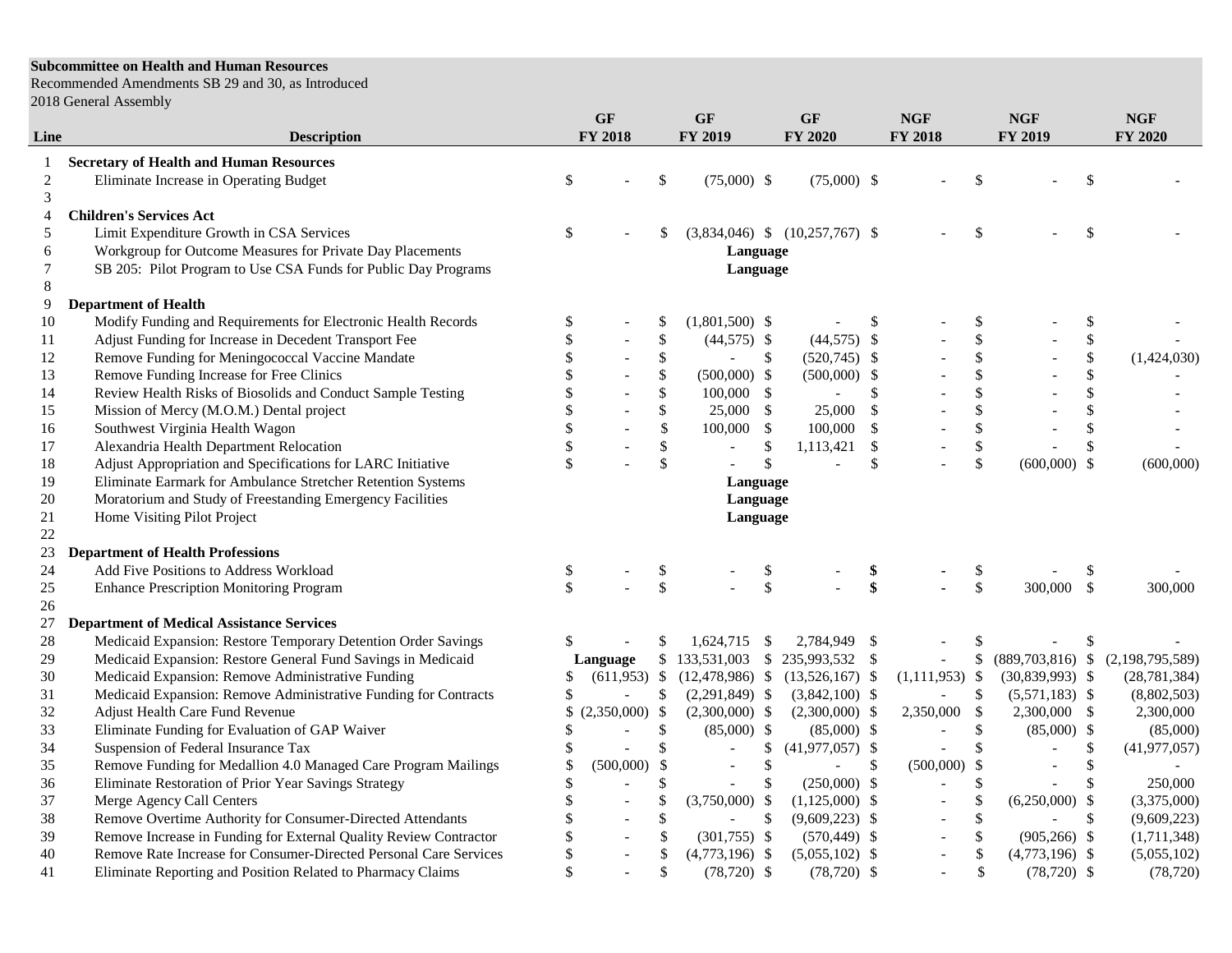#### **Subcommittee on Health and Human Resources**

Recommended Amendments SB 29 and 30, as Introduced 2018 General Assembly

| Line     | <b>Description</b>                                                         |                           | <b>GF</b><br>FY 2018     |               | <b>GF</b><br>FY 2019      |              | <b>GF</b><br>FY 2020     |                     | <b>NGF</b><br>FY 2018    |                    | <b>NGF</b><br>FY 2019    |               | <b>NGF</b><br>FY 2020 |
|----------|----------------------------------------------------------------------------|---------------------------|--------------------------|---------------|---------------------------|--------------|--------------------------|---------------------|--------------------------|--------------------|--------------------------|---------------|-----------------------|
|          |                                                                            |                           |                          |               |                           |              |                          |                     |                          |                    |                          |               |                       |
| 42       | Restore Disproportionate Share Hospital Funding for State Mental Hospitals | $\boldsymbol{\mathsf{S}}$ |                          | \$<br>\$      | 453,910 \$                |              | 635,474 \$               |                     |                          | \$<br>$\mathbb{S}$ | 453,910 \$               |               | 635,474               |
| 43       | <b>Graduate Medical Education Residency Slots</b>                          | \$<br>$\mathbb S$         |                          | \$            | 200,000<br>100,000        | $\mathbb{S}$ | 1,450,000                | $\mathcal{S}$<br>\$ |                          | \$                 | 200,000<br>100,000       | $\mathbb{S}$  | 1,450,000             |
| 44       | Review of Managed Care Programs<br><b>Behavioral Health Transformation</b> | \$                        | $\overline{\phantom{a}}$ | \$            |                           | -\$          | $\overline{\phantom{a}}$ | \$                  | $\overline{\phantom{a}}$ | \$                 |                          | $\mathcal{S}$ |                       |
| 45       |                                                                            | \$                        |                          |               | 150,000<br>$\overline{a}$ | \$           | $\overline{\phantom{a}}$ |                     | $\overline{\phantom{a}}$ |                    | 150,000 \$<br>10,100,000 |               |                       |
| 46       | Supplemental Funding for UVA Medical Center and VCU Health System          |                           |                          | \$            |                           | \$           |                          | \$                  |                          | \$                 |                          | $\mathcal{S}$ | 10,500,000            |
| 47       | Civil Money Penalty Funds for Quality Initiatives                          | \$<br>$\mathbb{S}$        |                          | \$<br>\$      | $\overline{\phantom{a}}$  | \$<br>\$     |                          | \$<br>\$            | $(175,000)$ \$           | \$                 | 500,000<br>3,018,676 \$  | $\mathcal{S}$ | 500,000<br>3,109,236  |
| 48<br>49 | Supplemental Payments to Chesapeake Regional Hospital                      |                           |                          |               |                           |              |                          |                     |                          |                    |                          |               |                       |
|          | Priority Needs Access Program                                              |                           |                          |               | Language                  |              |                          |                     |                          |                    |                          |               |                       |
| 50       | Report on Hospital Supplemental Payments                                   |                           |                          |               | Language                  |              |                          |                     |                          |                    |                          |               |                       |
| 51       | Modification to Electronic Visit Verification Requirements                 |                           |                          |               | Language                  |              |                          |                     |                          |                    |                          |               |                       |
| 52       | Private Duty Nursing Medical Necessity Review                              |                           |                          |               | Language                  |              |                          |                     |                          |                    |                          |               |                       |
| 53       | <b>Informal Appeals Decisions</b>                                          |                           |                          |               | Language                  |              |                          |                     |                          |                    |                          |               |                       |
| 54       | Consumer-Directed Agency with Choice Model                                 |                           |                          |               | Language                  |              |                          |                     |                          |                    |                          |               |                       |
| 55       | Feasibility of a Primary Care Pilot in Medicaid                            |                           |                          |               | Language                  |              |                          |                     |                          |                    |                          |               |                       |
| 56       | Indirect Medical Education Payments to a Children's Hospital               |                           |                          |               | Language                  |              |                          |                     |                          |                    |                          |               |                       |
| 57       | Modify Medicaid Forecasting and Expenditure Reporting Requirements         |                           |                          |               | Language                  |              |                          |                     |                          |                    |                          |               |                       |
| 58       | Developmental Disability Waiver Provider Audit Provisions                  |                           |                          |               | Language                  |              |                          |                     |                          |                    |                          |               |                       |
| 59       | Training Requirements for Consumer-Directed Attendants                     |                           |                          |               | Language                  |              |                          |                     |                          |                    |                          |               |                       |
| 60       | Organizational Review and Agency Restructuring                             |                           |                          |               | Language                  |              |                          |                     |                          |                    |                          |               |                       |
| 61       | Clarify Inflation Calculation for Hospital Rebasings                       |                           |                          |               | Language                  |              |                          |                     |                          |                    |                          |               |                       |
| 62       | Incentive Plan to Redirect Temporary Detention Orders to Private Hospitals |                           |                          |               | Language                  |              |                          |                     |                          |                    |                          |               |                       |
| 63       | Review Rates for Residential Treatment Facilities                          |                           |                          |               | Language                  |              |                          |                     |                          |                    |                          |               |                       |
| 64       | Requirements for Supplemental Payments                                     |                           |                          |               | Language                  |              |                          |                     |                          |                    |                          |               |                       |
| 65       | <b>Tracking Pharmacy Rebates</b>                                           |                           |                          |               | Language                  |              |                          |                     |                          |                    |                          |               |                       |
| 66       | <b>Sponsored Residential Services</b>                                      |                           |                          |               | Language                  |              |                          |                     |                          |                    |                          |               |                       |
| 67<br>68 | Department of Behavioral Health and Developmental Services                 |                           |                          |               |                           |              |                          |                     |                          |                    |                          |               |                       |
| 69       | Medicaid Expansion: Restore Community Services Boards Savings              | \$                        |                          | S             | 16,653,864 \$             |              | 24,980,796 \$            |                     |                          | S                  |                          | \$            |                       |
| 70       | Reduce New Funding for Discharge Assistance Planning                       | \$                        | $\overline{\phantom{a}}$ | \$            | $(1,150,000)$ \$          |              | $(2,300,000)$ \$         |                     |                          | \$                 |                          | \$            |                       |
| 71       | Reduce New Funds for State Rental Assistance Program                       | \$                        | $\overline{a}$           | \$            | $\blacksquare$            | \$           | $(1,000,000)$ \$         |                     |                          | \$                 |                          | \$            |                       |
| 72       | Remove Funding for Community Support Teams                                 | \$                        | $\sim$                   | \$            | $\overline{a}$            | $\$$         | $(752,170)$ \$           |                     |                          | \$                 |                          | \$            |                       |
| 73       | Remove Funding to Acquire Assisted Living Facilities                       | \$                        | $\overline{\phantom{a}}$ | \$            | $(1,750,000)$ \$          |              | $(2,000,000)$ \$         |                     |                          | \$                 |                          | \$            |                       |
| 74       | Remove Funding for Appropriation Error in Central Office                   | \$                        | (200,000)                | $\mathcal{S}$ | $(200,000)$ \$            |              | $(200,000)$ \$           |                     | $\overline{\phantom{a}}$ | \$                 |                          | \$            |                       |
| 75       | Hepatitis C Treatment Costs                                                | $\$$                      |                          | \$            | $(381,600)$ \$            |              | $(381,600)$ \$           |                     |                          | \$                 |                          | \$            |                       |
| 76       | Eliminate Backfill for Loss of Disproportionate Share Hospital Payments    | \$                        |                          | \$            | $(907, 820)$ \$           |              | $(1,270,948)$ \$         |                     |                          | \$                 | 907,820                  | \$            | 1,270,948             |
| 77       | Modify Implementation of Primary Care Screening                            | \$                        | $\blacksquare$           | \$            | $(3,720,000)$ \$          |              | $(3,720,000)$ \$         |                     |                          | \$                 |                          | \$            |                       |
| 78       | Discharge Planning at Local Jails                                          | \$                        | $\overline{\phantom{a}}$ | \$            | $1,600,000$ \$            |              | 1,600,000 \$             |                     |                          | \$                 |                          | \$            |                       |
| 79       | Fund Intercept Two Diversion Programs                                      | \$                        | $\overline{\phantom{a}}$ | \$            | 708,663 \$                |              | 708,663 \$               |                     |                          | \$                 |                          | \$            |                       |
| 80       | CIT Training Program in Rural Communities                                  | \$                        | $\overline{a}$           | \$            | 657,648 \$                |              | 657,648 \$               |                     |                          | \$                 |                          | \$            |                       |
| 81       | Telemental Health Pilot Program                                            | \$                        | $\overline{a}$           | \$            | $1,100,000$ \$            |              | 1,100,000                | -\$                 | $\overline{\phantom{a}}$ | \$                 |                          | \$            |                       |
| 82       | Alternative Transportation for TDOs                                        | \$                        |                          | \$            | 2,500,000                 | $\mathbb{S}$ | 4,500,000                | $\mathcal{S}$       |                          | \$                 |                          | $\mathcal{S}$ |                       |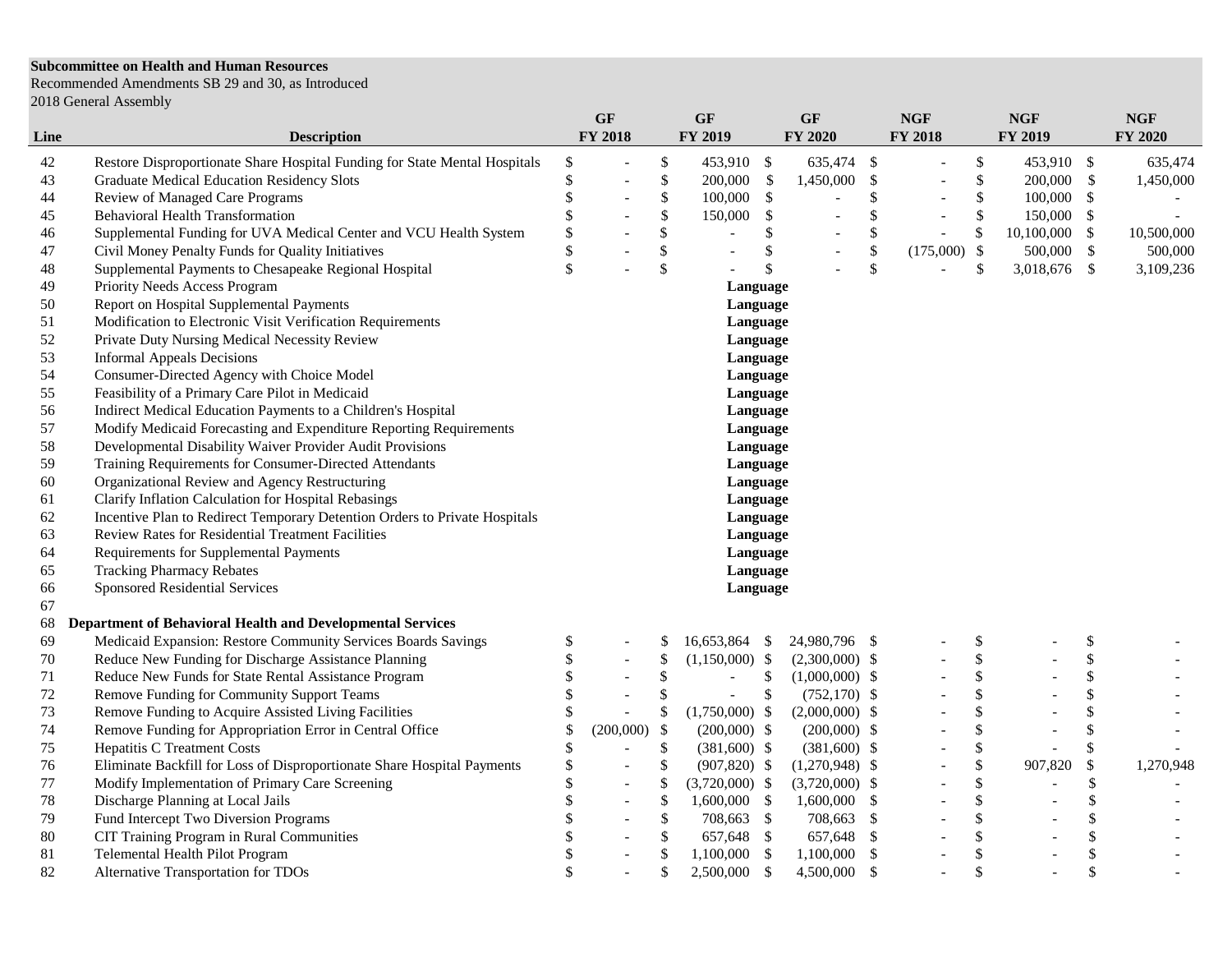#### **Subcommittee on Health and Human Resources**

Recommended Amendments SB 29 and 30, as Introduced 2018 General Assembly

|      |                                                                                 |               | <b>GF</b>      |                           | <b>GF</b>                                     |               | <b>GF</b>        |                           | NGF                      |              | NGF                      |                           | <b>NGF</b>      |
|------|---------------------------------------------------------------------------------|---------------|----------------|---------------------------|-----------------------------------------------|---------------|------------------|---------------------------|--------------------------|--------------|--------------------------|---------------------------|-----------------|
| Line | <b>Description</b>                                                              |               | <b>FY 2018</b> |                           | FY 2019                                       |               | <b>FY 2020</b>   |                           | <b>FY 2018</b>           |              | FY 2019                  |                           | FY 2020         |
| 83   | <b>Best Buddies Virginia</b>                                                    | \$            |                | \$                        | 200,000                                       | \$            | 200,000          | $\boldsymbol{\mathsf{S}}$ |                          | \$           |                          | $\boldsymbol{\mathsf{S}}$ |                 |
| 84   | Facility Studies to Improve Patient Safety                                      | \$            |                | $\mathcal{S}$             | $\overline{a}$                                | $\mathbb{S}$  |                  | $\$$                      |                          | $\mathbb{S}$ | 600,000                  | $\mathcal{S}$             |                 |
| 85   | Public-Private Partnership for Central Virginia Training Center                 |               |                |                           | Language                                      |               |                  |                           |                          |              |                          |                           |                 |
| 86   | Electronic Health Records Requirements and Interagency Workgroup                |               |                |                           | Language                                      |               |                  |                           |                          |              |                          |                           |                 |
| 87   | <b>Supportive Housing Services</b>                                              |               |                |                           | Language                                      |               |                  |                           |                          |              |                          |                           |                 |
| 88   | Report on Bond Defeasance Costs of State Training Centers                       |               |                |                           | Language                                      |               |                  |                           |                          |              |                          |                           |                 |
| 89   | Notification of Appropriation Transfers to VCBR                                 |               |                |                           | Language                                      |               |                  |                           |                          |              |                          |                           |                 |
| 90   | Medication Assisted Treatment Requirements                                      |               |                |                           | Language                                      |               |                  |                           |                          |              |                          |                           |                 |
| 91   | Special Revenue Fund Balance                                                    |               |                |                           | Language                                      |               |                  |                           |                          |              |                          |                           |                 |
| 92   | Reporting on Waivers                                                            |               |                |                           | Language                                      |               |                  |                           |                          |              |                          |                           |                 |
| 93   | Lease of Eastern State Hospital Land for Hope Village Project                   |               |                |                           | Language                                      |               |                  |                           |                          |              |                          |                           |                 |
| 94   | Lease of Eastern State Hospital Land for Medical and Behavioral Health Facility |               |                |                           | Language                                      |               |                  |                           |                          |              |                          |                           |                 |
| 95   |                                                                                 |               |                |                           |                                               |               |                  |                           |                          |              |                          |                           |                 |
| 96   | Department for Aging and Rehabilitative Services                                |               |                |                           |                                               |               |                  |                           |                          |              |                          |                           |                 |
| 97   | Long-Term Employment Support Services                                           | \$            |                | \$                        | 250,000 \$                                    |               | 250,000 \$       |                           |                          | \$           |                          | \$                        |                 |
| 98   | Brain Injury Case Management Services                                           | \$            |                | \$                        | 500,000 \$                                    |               | 500,000 \$       |                           |                          | $\$$         |                          | $\$$                      |                 |
| 99   | Address Waiting Lists for Aging Services                                        | \$            |                | \$                        | 500,000                                       | $\mathcal{S}$ | 500,000 \$       |                           |                          | $\$$         |                          | $\mathbb{S}$              |                 |
| 100  | Long-Term Care Ombudsman                                                        | \$            |                | \$                        | 300,000                                       | $\mathcal{S}$ | 300,000 \$       |                           |                          | $\$$         |                          | $\mathbb{S}$              |                 |
| 101  | Requirements for Employment Support Services Programs and Workgroup             |               |                |                           | Language                                      |               |                  |                           |                          | $\mathbb{S}$ |                          | \$                        |                 |
| 102  |                                                                                 |               |                |                           |                                               |               |                  |                           |                          |              |                          |                           |                 |
|      | 103 Department of Social Services                                               |               |                |                           |                                               |               |                  |                           |                          |              |                          |                           |                 |
| 104  | Medicaid Expansion: Remove Funding for Eligibility Workers                      | \$            |                | \$                        | $(2,250,545)$ \$                              |               | $(3,642,480)$ \$ |                           |                          | \$           | $(16,879,087)$ \$        |                           | (27,318,604)    |
| 105  | Offset Child Support Enforcement Revenue Loss                                   |               |                | \$                        |                                               | \$            | $(200,000)$ \$   |                           |                          | $\$$         |                          | \$                        |                 |
| 106  | Remove Auxiliary Grant Funds Provided for Mentally Ill Initiative               | $\mathcal{S}$ |                | \$                        | $\overline{a}$                                | \$            | $(299,040)$ \$   |                           |                          | \$           | $\overline{a}$           | \$                        |                 |
| 107  | Remove New Funding for Office of Immigrant Assistance                           |               |                | \$                        | $(450,000)$ \$                                |               | $(300,000)$ \$   |                           |                          | \$           |                          | $\boldsymbol{\mathsf{S}}$ |                 |
| 108  | Youth For Tomorrow                                                              |               |                | \$                        | 100,000                                       | -\$           | 100,000 \$       |                           |                          | \$           |                          | \$                        |                 |
| 109  | <b>Increase Auxiliary Grant Rate</b>                                            |               |                | \$                        | $\blacksquare$                                | \$            | 1,000,000 \$     |                           |                          | \$           |                          | \$                        |                 |
| 110  | SB44 & SB636: Kinship Care Guardianship Program                                 |               |                | \$                        | 55,935                                        | \$            | 111,870 \$       |                           |                          | \$           | 24,557                   | $\boldsymbol{\mathsf{S}}$ | 49,113          |
| 111  | <b>Extend TANF Transitional Services</b>                                        | \$            |                | $\boldsymbol{\mathsf{S}}$ | 50,000                                        | \$            | 50,000           | $\mathcal{S}$             |                          | \$           | 303,187                  | \$                        | 303,187         |
| 112  | Family Match Adoption Program                                                   |               |                | \$                        | 50,000                                        | \$            | 50,000           | \$                        |                          | \$           | $\overline{\phantom{a}}$ | $\boldsymbol{\mathsf{S}}$ | $\sim$          |
| 113  | FACETS Homeless Assistance Services (TANF)                                      |               |                | \$                        | $\overline{a}$                                | \$            |                  | \$                        |                          | $\mathbb{S}$ | 200,000 \$               |                           | 100,000         |
| 114  | Expand Community Employment and Training Programs (TANF)                        | $\mathcal{S}$ |                | $\boldsymbol{\mathsf{S}}$ |                                               | \$            | $\overline{a}$   | \$                        | $\sim$                   | \$           | $2,000,000$ \$           |                           | 2,000,000       |
| 115  | Community Action Agencies (TANF)                                                | \$            |                | $\mathbb{S}$              | $\overline{\phantom{a}}$                      | \$            | $\overline{a}$   | \$                        | $\overline{\phantom{a}}$ | \$           | 2,000,000 \$             |                           | 2,000,000       |
| 116  | Child Advocacy Centers (TANF)                                                   | \$            |                |                           |                                               | $\mathcal{S}$ |                  | \$                        |                          | \$           | 300,000 \$               |                           | 300,000         |
| 117  |                                                                                 |               |                |                           |                                               |               |                  |                           |                          |              |                          |                           |                 |
| 118  | <b>TOTALS: HHR Budget Plan</b>                                                  |               |                |                           | $$ (3,661,953) $ 118,386,146 $ 172,828,210 $$ |               |                  |                           | 563,047                  |              | $$ (932,228,111)$ \\$    |                           | (2,302,545,602) |
| 119  |                                                                                 |               |                |                           |                                               |               |                  |                           |                          |              |                          |                           |                 |
|      | 120 General Assembly of Virginia                                                |               |                |                           |                                               |               |                  |                           |                          |              |                          |                           |                 |
| 121  | Final Report of Private Day Placement Workgroup                                 |               |                |                           | Language                                      |               |                  |                           |                          |              |                          |                           |                 |
| 122  | Recommendations for Healthcare Policy Integration                               |               |                |                           | Language                                      |               |                  |                           |                          |              |                          |                           |                 |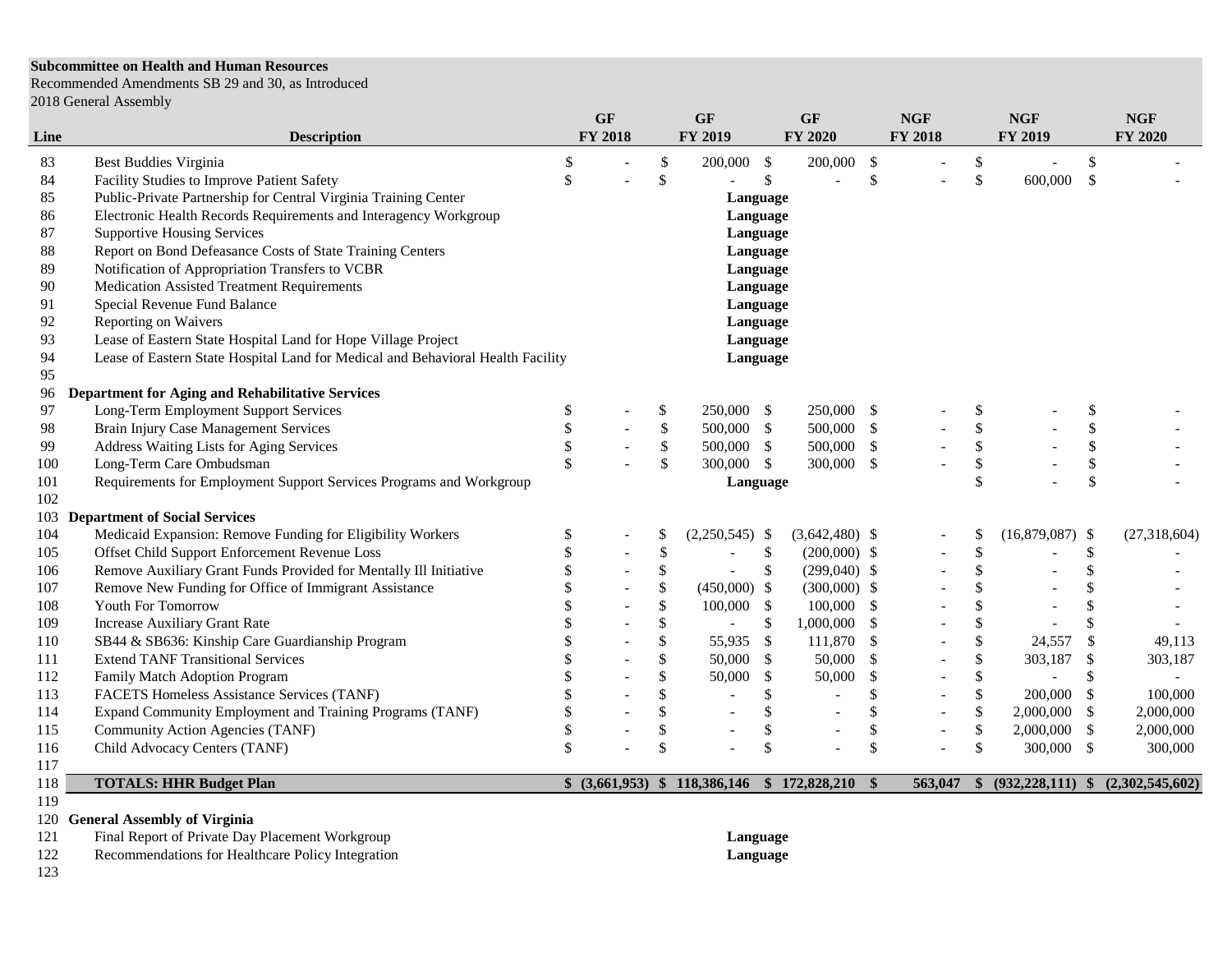| <b>Subcommittee on Health and Human Resources</b>  |                    |                |                |                |                |                |                |  |  |  |  |
|----------------------------------------------------|--------------------|----------------|----------------|----------------|----------------|----------------|----------------|--|--|--|--|
| Recommended Amendments SB 29 and 30, as Introduced |                    |                |                |                |                |                |                |  |  |  |  |
| 2018 General Assembly                              |                    |                |                |                |                |                |                |  |  |  |  |
|                                                    |                    | GF             | GF             | GF             | <b>NGF</b>     | <b>NGF</b>     | <b>NGF</b>     |  |  |  |  |
| Line                                               | <b>Description</b> | <b>FY 2018</b> | <b>FY 2019</b> | <b>FY 2020</b> | <b>FY 2018</b> | <b>FY 2019</b> | <b>FY 2020</b> |  |  |  |  |
| 124 Part 3: Miscellaneous                          |                    |                |                |                |                |                |                |  |  |  |  |

125 Eliminate Hospital Provider Assessment **Language Language**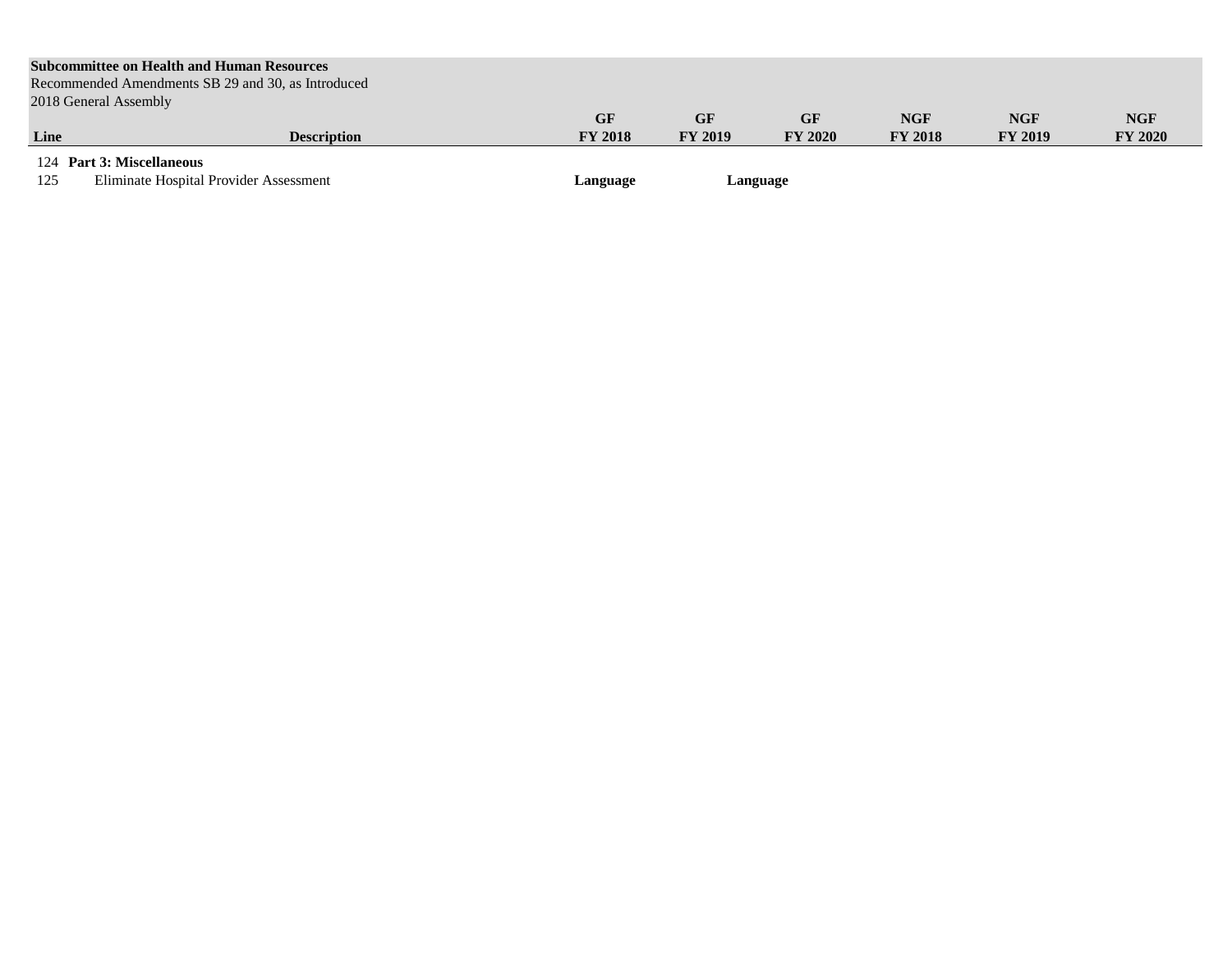Item 282 #2s

## **Health and Human Resources**

Children's Services Act Language

## **Language:**

Page 240, after line 47, insert:

"N.1. The state pool of funds shall be made available to serve children and youth who transfer from an approved private school educational program to a public school special education program established and funded jointly by a local governing body and school division located within Planning District 16 pursuant to a Memorandum of Agreement for the purpose of providing special education, related services, or both, within a public day program, when (a) the public school special education program is able to provide services comparable to those for an approved private school special education program and (b) the student would require placement in an approved private school special education program but for the availability of the public school special education program.

2. A child or youth shall be eligible for funding through the state pool if that child or youth transfers from an approved private school educational program to a public school special education program established and funded jointly by a local governing body and school division located within Planning District 16 pursuant to a Memorandum of Agreement for the purpose of providing special education, related services, or both, within a public day program, when (i) the public school special education program is able to provide services comparable to those for an approved private school special education program and (ii) the student would require placement in an approved private school special education program but for the availability of the public school special education program.

3. In the case of a child or youth in a public school education program that is being funded from the state pool, the school division is not eligible to include the child or youth in ADM.

4. The appropriation in this item meets the requirements of the second enactment of Senate Bill 205."

# **Explanation:**

(This amendment provides authority to allow the state pool of funds under the Children's Services Act be made available to serve children and youth who transfer from an approved private school educational program to a public school special education program in a school division located within Planning District 16 for the purpose of providing special education services in a public day program. Funding will be provided if the public school special education program is able to provide services comparable to those for an approved private school special education program and the student would otherwise require placement in an approved private school special education program but for the availability of the public school special education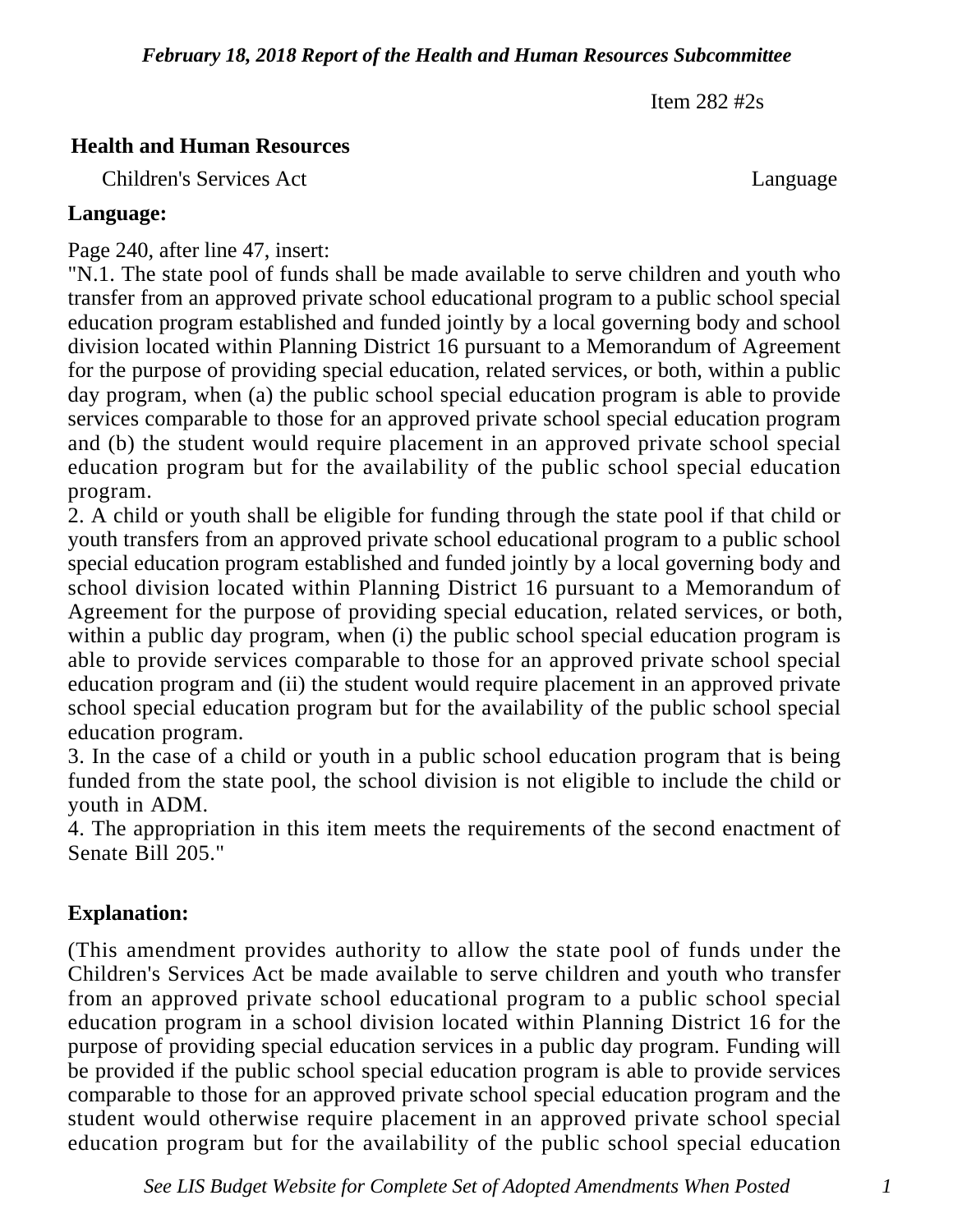#### *February 18, 2018 Report of the Health and Human Resources Subcommittee*

program.)

## **Health and Human Resources**

Children's Services Act Language

## **Language:**

## Page 240, after line 47, insert:

"N. The Office of Children's Services shall coordinate with the Department of Education to facilitate a workgroup to include private providers, including the Virginia Association of Independent Specialized Education Facilities, the Virginia Council for Private Education, the Virginia Association of Independent Schools, the Southern Association of Colleges and Schools, the Virginia Coalition of Private Provider Associations, and the Virginia Association of Community Services Boards, local school divisions, stakeholder groups, and parent representatives to identify and define outcome measures to assess students' progress in private day placements that may include assessment scores, attendance, graduation rates, transition statistics, and return to the students' home schools. The agencies shall ensure that the number of members from each group (i.e representatives of private providers, parents, local governments, and other stakeholders are each considered their own group) are proportionally represented on the workgroup. The Office of Children's Services and Department of Education shall report recommendations to the Chairmen of the House Education and Appropriations Committees and the Senate Education and Health and Finance Committees by November 1, 2018.)

# **Explanation:**

(This amendment directs the Office of Children's Services along with the Department of Education to facilitate a workgroup with stakeholders to develop outcome measures to assess students' progress in private day placements. A report with recommendations shall be submitted by November 1, 2018.)

Item 286 #1s

Item 282 #3s

# **Health and Human Resources**

Department of Health Language

# **Language:**

Page 243, strike lines 3 through 6.

# **Explanation:**

(This amendment eliminates budget language directing \$840,000 from the Rescue Squad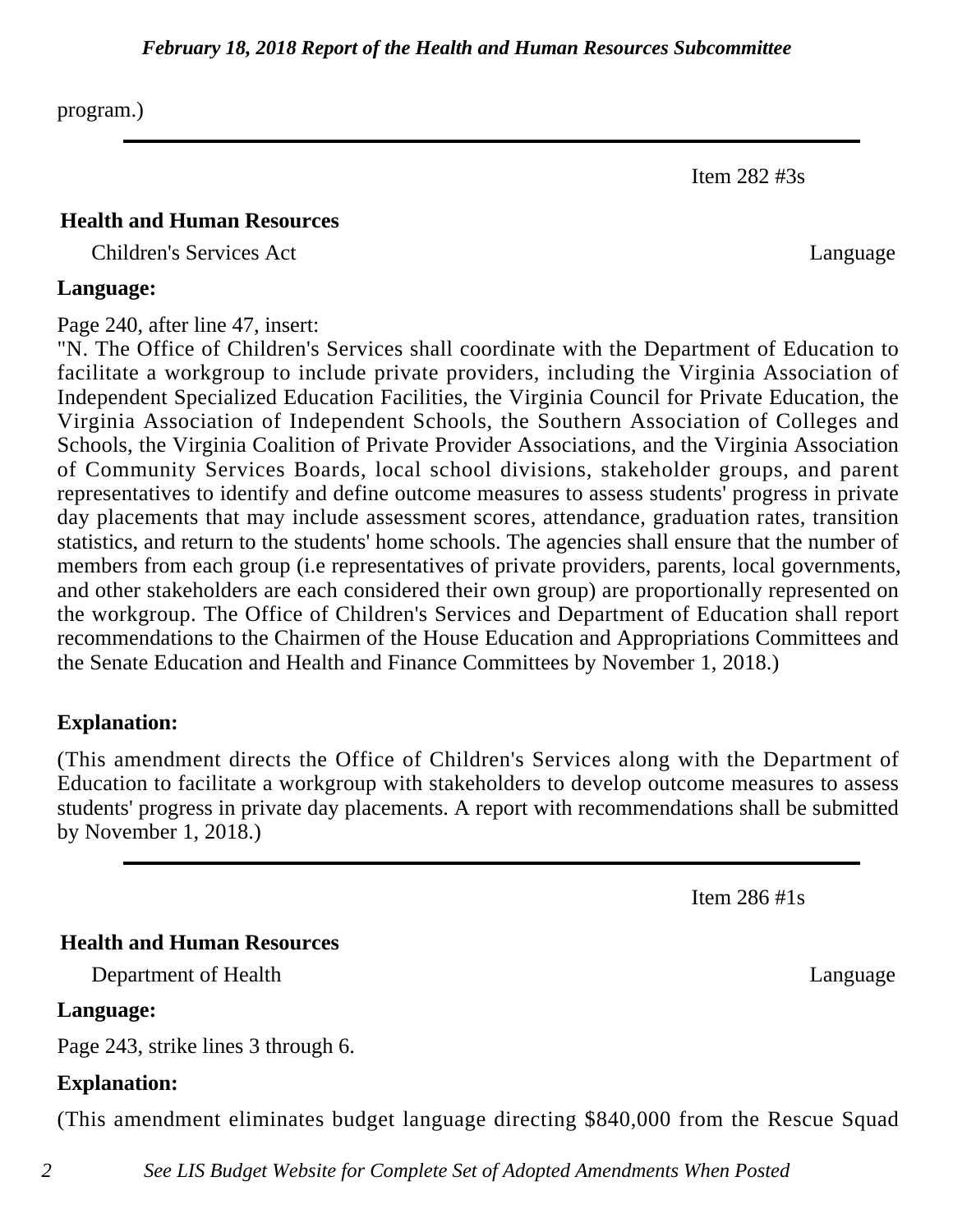Assistance Fund each year for the purchase of new ambulance stretcher retention systems. These funds will be allocated by the general distribution to non-profit EMS organizations as defined in § 46.2-694 A 13 b (iii) of the Code of Virginia.)

|                                   |                | Item $289$ #1s |           |
|-----------------------------------|----------------|----------------|-----------|
| <b>Health and Human Resources</b> | <b>FY18-19</b> | <b>FY19-20</b> |           |
| Department of Health              | \$100,000      | \$0            | <b>GF</b> |

#### **Language:**

Page 244, line 15, strike "\$91,938,115" and insert "\$92,038,115". Page 245, after line 4, insert:

"G. Out of this appropriation, \$50,000 the first year from the general fund shall be used for the Virginia Department of Health (VDH) to design and conduct a pilot epidemiological study of the human health effects of land application of biosolids. In designing and conducting the pilot study, VDH shall contract with third parties, such as researchers at Virginia institutions of higher education, as needed. VDH shall be assisted by the Virginia Department of Environmental Quality as needed. Following completion of the pilot study, VDH shall submit its findings and a proposed design for a full-scale epidemiological study, if needed, to the Senate Finance, and Agriculture, Conservation, and Natural Resources Committees; and the House Appropriations, and Agriculture, Chesapeake, and Natural Resources Committees. H. Out of this appropriation, \$50,000 the first year from the general fund shall be used for the

Virginia Department of Health (VDH) to perform sample testing of Class B biosolids that are land applied in Virginia to determine their pathogen content. VDH shall use test results to inform its epidemiological pilot study and assessment of aerosol infection risks."

## **Explanation:**

(This amendment provides \$50,000 the first year from the general fund and language directing the Virginia Department of Health to review health risks from the land application of biosolids. In addition, this amendment provides another \$50,000 the first year from the general fund for the Virginia Department of Health to test Class B biosolids that are applied in Virginia for pathogen content. This funding is a recommendation from a 2017 JLARC report, Land Application of Biosolids and Industrial Residuals.)

Item 290 #1s

**Health and Human Resources**

Department of Health Language

#### **Language:**

Page 245, after line 47, insert:

*See LIS Budget Website for Complete Set of Adopted Amendments When Posted 3*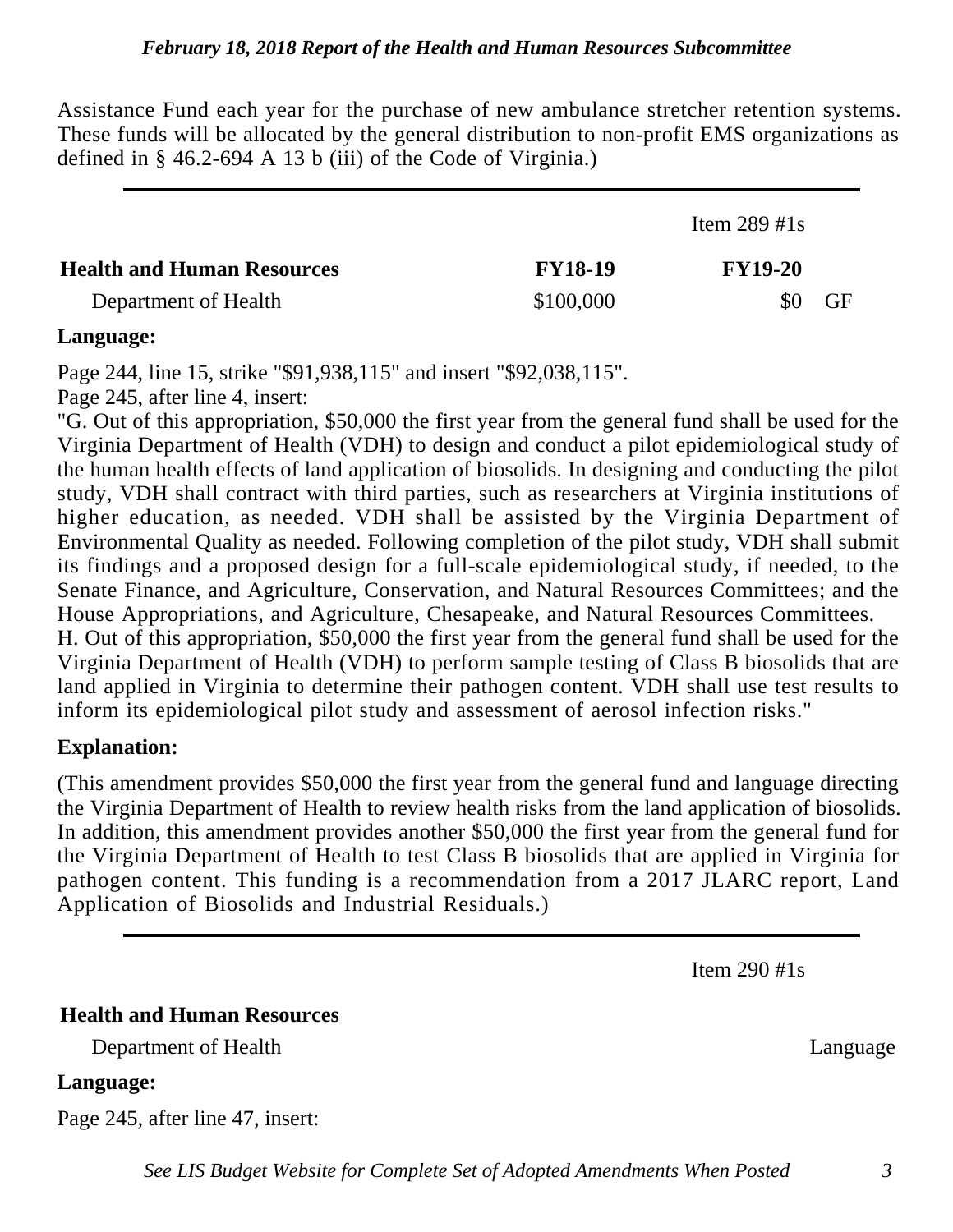#### *February 18, 2018 Report of the Health and Human Resources Subcommittee*

"F. Between July 1, 2018, and July 1, 2019, no person shall establish a new emergency facility that includes, as part of such facility, a dedicated emergency department as defined in 42 C.F.R. § 489.24(b) that operates as a department of a hospital subject to requirements of the federal Emergency Medical Treatment and Labor Act (42 U.S.C.§ 1395dd) and is located off the main hospital campus. The Joint Commission on Administrative Rules shall be directed to study the need to regulate freestanding dedicated emergency departments as medical care facilities projects subject to review and approval under Virginia's Certificate of Public Need program and to report back to the General Assembly by November 30, 2018. In conducting its study, the Commission shall review (i) the payor and consumer cost of care in freestanding emergency departments versus physician office and urgent care office settings, (ii) the impact of freestanding emergency department placement on existing hospitals in the area, and (iii) other methods of transparency that protect consumers, such as pre-admission disclosure of visit cost and signage. For purposes of this section, a "new emergency facility" shall mean that the developer of the proposed facility did not initiate construction by July 1, 2018 or have a formal plan of construction (as that term is used in § 32.1-102.1, Code of Virginia) in place by February 15, 2018."

## **Explanation:**

(This amendment imposes a one-year moratorium on the construction of freestanding emergency room departments to provide time for the Joint Commission on Administrative Rules (JCAR) to study the need to regulate such facilities under Virginia's Certificate of Public Need program. JCAR will review the cost of care in freestanding emergency departments compared to other settings, their impact on other hospitals collocated nearby, and transparency for consumers to ensure they are fully informed of the costs of using such facilities. JCAR shall report back to the General Assembly by November 30, 2018.)

|                                   |                | Item $297 \text{ #1s}$ |           |
|-----------------------------------|----------------|------------------------|-----------|
| <b>Health and Human Resources</b> | <b>FY18-19</b> | <b>FY19-20</b>         |           |
| Department of Health              | (\$1,801,500)  | \$0                    | <b>GF</b> |

## **Language:**

Page 254, line 4, strike "\$26,093,899" and insert "\$24,292,399".

Page 255, after line 31, insert:

"E.1. Out of this appropriation, \$4,201,500 the second year from the general fund is provided to the Virginia Department of Health for the costs of participating in the electronic health records system platform being implemented by the Department of Behavioral Health and Developmental Services (DBHDS). The department shall contract with the vendor for which DBHDS has contracted for electronic health records. The appropriation provided for this purpose, shall be used by the department to begin implementation of an electronic health records system for local health departments. The department shall begin to phase-in the system for local health departments after July 1, 2019, based on a schedule developed as part of an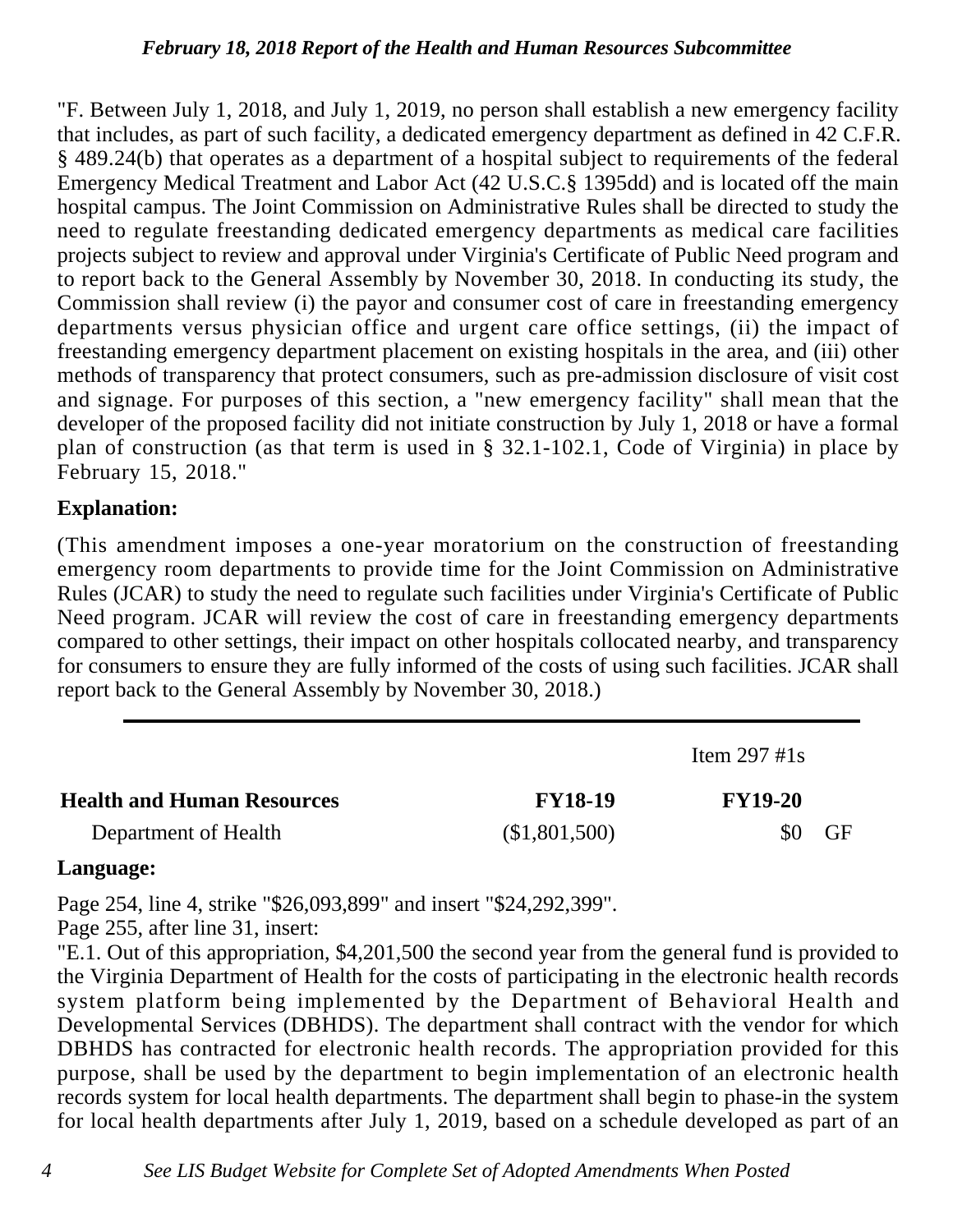#### *February 18, 2018 Report of the Health and Human Resources Subcommittee*

interagency workgroup coordinating with the vendor. The appropriation may also be used for the costs of adding additional modules to the system to meet the unique needs of local health departments.

2. The department shall utilize the cost estimates developed by the interagency workgroup in conjunction with the Department of Planning and Budget. The Department of Planning and Budget is authorized to transfer a portion of the appropriation provided in paragraph E.1. to the Department of Corrections, if funding is available, based on the determination by the interagency workgroup of the costs for implementing electronic health records in local health departments in the second year."

## **Explanation:**

(This amendment reduces \$1.8 million the first year from the general fund provided in the introduced budget to fund an electronic health records system. Funding of \$4.2 million the second year from the general fund remains for the Virginia Department of Health to cover the costs of participating in the electronic health records system platform that will be implemented by the Department of Behavioral Health and Developmental Services (DBHDS). Implementation for local health departments will begin in the second year after the platform is implemented at DBHDS. If the funding in FY 2020 is more than sufficient to cover the costs for local health departments then the Department of Planning and Budget is authorized to transfer funding to the Department of Corrections to begin the roll-out of the system in their facilities.)

|                                   |                | Item 299 #1s   |            |
|-----------------------------------|----------------|----------------|------------|
| <b>Health and Human Resources</b> | <b>FY18-19</b> | <b>FY19-20</b> |            |
| Department of Health Professions  | 5.00           | 5.00           | <b>FTE</b> |

## **Language:**

## **Explanation:**

(This amendment adds five positions each year in the Department of Health Professions to manage the increases in workload across the Health Regulatory Boards that license health professionals, enforce standards of practice, and provide information to health care practitioners and the public. Funding for all five positions is provided through nongeneral funds included in budget for the agency.)

|                                   |                | Item 299 #2s   |     |
|-----------------------------------|----------------|----------------|-----|
| <b>Health and Human Resources</b> | <b>FY18-19</b> | <b>FY19-20</b> |     |
| Department of Health Professions  | \$300,000      | \$300,000      | NGF |

# **Language:**

*See LIS Budget Website for Complete Set of Adopted Amendments When Posted 5*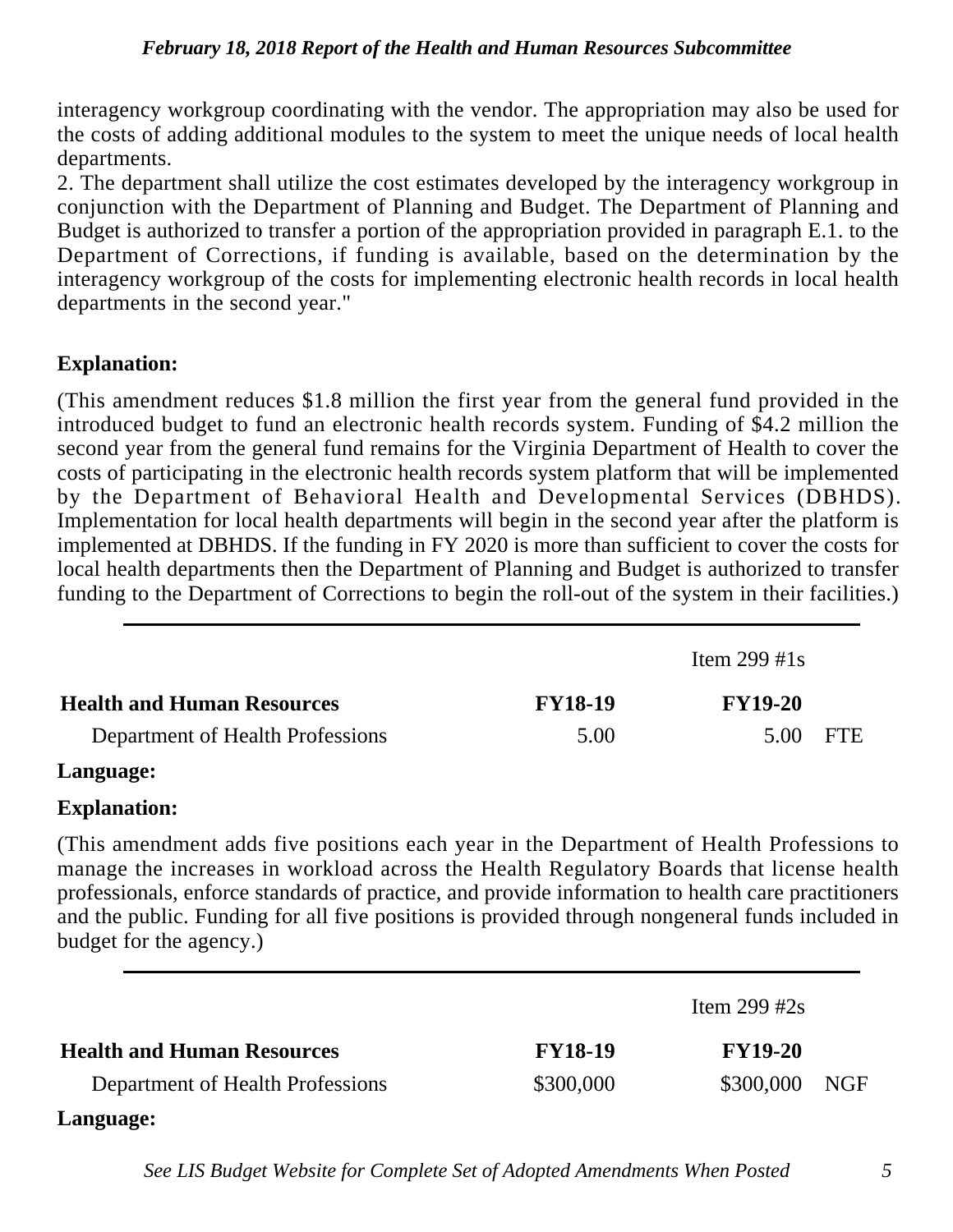Page 255, line 47, strike "\$33,408,207" and insert "\$33,708,207". Page 255, line 47, strike "\$33,408,207" and insert "\$33,708,207".

#### **Explanation:**

(This amendment provides \$300,000 each year from nongeneral funds to enhance the Prescription Monitoring Program to provide significantly better reporting capabilities for all users and less expensive access for integrated prescribing and dispensing systems.)

|                                                     |                | Item $303 \text{ #1s}$ |  |
|-----------------------------------------------------|----------------|------------------------|--|
| <b>Health and Human Resources</b>                   | <b>FY18-19</b> | <b>FY19-20</b>         |  |
| Department of Medical Assistance<br><b>Services</b> | \$3,018,676    | \$3,109,236 NGF        |  |

#### **Language:**

Page 257, line 34, strike "\$10,983,034,643" and insert "\$10,986,053,319". Page 257, line 34, strike "\$12,657,131,076" and insert "\$12,660,240,312". Page 273, after line 36, insert:

"7. The department shall amend the State Plan for Medical Assistance to implement a supplemental outpatient payment for Chesapeake Regional Hospital based on the difference between reimbursement with rates using an adjustment factor of 100 percent minus current authorized reimbursement subject to the outpatient Upper Payment Limits for non-state government owned hospitals. The department shall include in its contracts with managed care organizations a minimum fee schedule for Chesapeake Regional Hospital consistent with inpatient and outpatient rates using an adjustment factor of 100 percent. The department shall adjust capitation payments to Medicaid managed care organizations to fund this minimum fee schedule. Both the contract changes and capitation rate adjustments shall be compliant with 42 C.F.R.  $438.6(c)(1)(iii)$  and subject to CMS approval. Prior to submitting the State Plan Amendment or making the managed care contract changes, Chesapeake Regional Hospital shall enter into an agreement with the department to transfer the non-federal share for these payments.· The department shall have the authority to implement these reimbursement changes consistent with the effective date(s) approved by CMS. No payments shall be made without CMS approval."

## **Explanation:**

(This amendment provides \$3.0 million the first year and \$3.1 million the second year from federal funds to make supplemental Medicaid payments to Chesapeake Regional Medical Hospital. This hospital is affiliated with a local government, which allows the hospital to make an intergovernmental transfer to the Department of Medical Assistance Services to be used as the state share for the supplemental Medicaid payments to the hospital and therefore have no impact on the general fund.)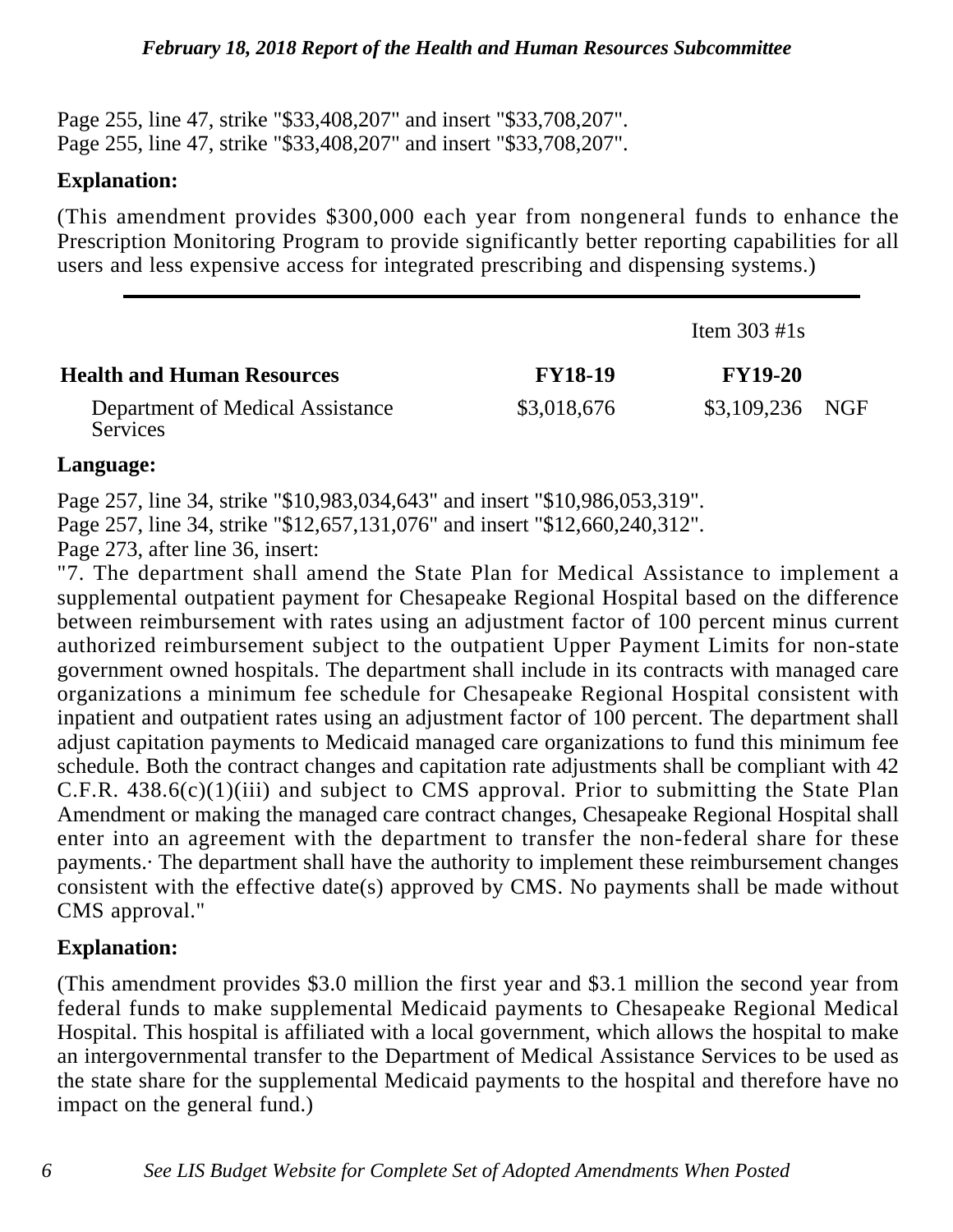Item 303 #4s

## **Health and Human Resources**

Department of Medical Assistance Services Language

#### **Language:**

Page 278, after line 4, insert:

"PPP. For the period beginning September 1, 2016 until 180 days after publication and distribution of the Development Disabilities Waiver provider manual by the Department of Medical Assistance Services (DMAS), retraction of payment from Developmental Disabilities Waivers providers following an audit by DMAS or one of its contractors is only permitted when the audit points identified are supported by the Code of Virginia, regulations, DMAS general provider manuals, or DMAS Medicaid Memos in effect during the date of services being audited."

## **Explanation:**

(This amendment adds language to prevent the Department of Medical Assistance Services (DMAS) from retracting payments due to audit fundings of Medicaid Developmentally Disabled (DD) Waiver providers until up to 180 days after the DD Waiver provider manual is published, unless the audit points are supported by the Code of Virginia, regulations, DMAS general provider manuals, or DMAS Medicaid Memos in effect during the date of services being audited.)

Item 303 #5s

## **Health and Human Resources**

Department of Medical Assistance Services Language

## **Language:**

Page 277, line 21, strike "Elderly and Disabled with".

Page 277, line 22, strike "Direction (EDCD)" and insert "CCC Plus Waiver".

Page 277, after line 30, insert:

"3. Nothing stated above shall apply to respite services provided by a DBHDS licensed provider in a DBHDS licensed program site such as a group home, sponsored residential home, supervised living, supported living or similar facility/location licensed to provide respite." Page 277, line 31, strike "3" and insert "4".

## **Explanation:**

(This amendment modifies budget language included in the introduced budget that directs the Department of Medical Assistance Services to implement electronic visit verification (EVV) as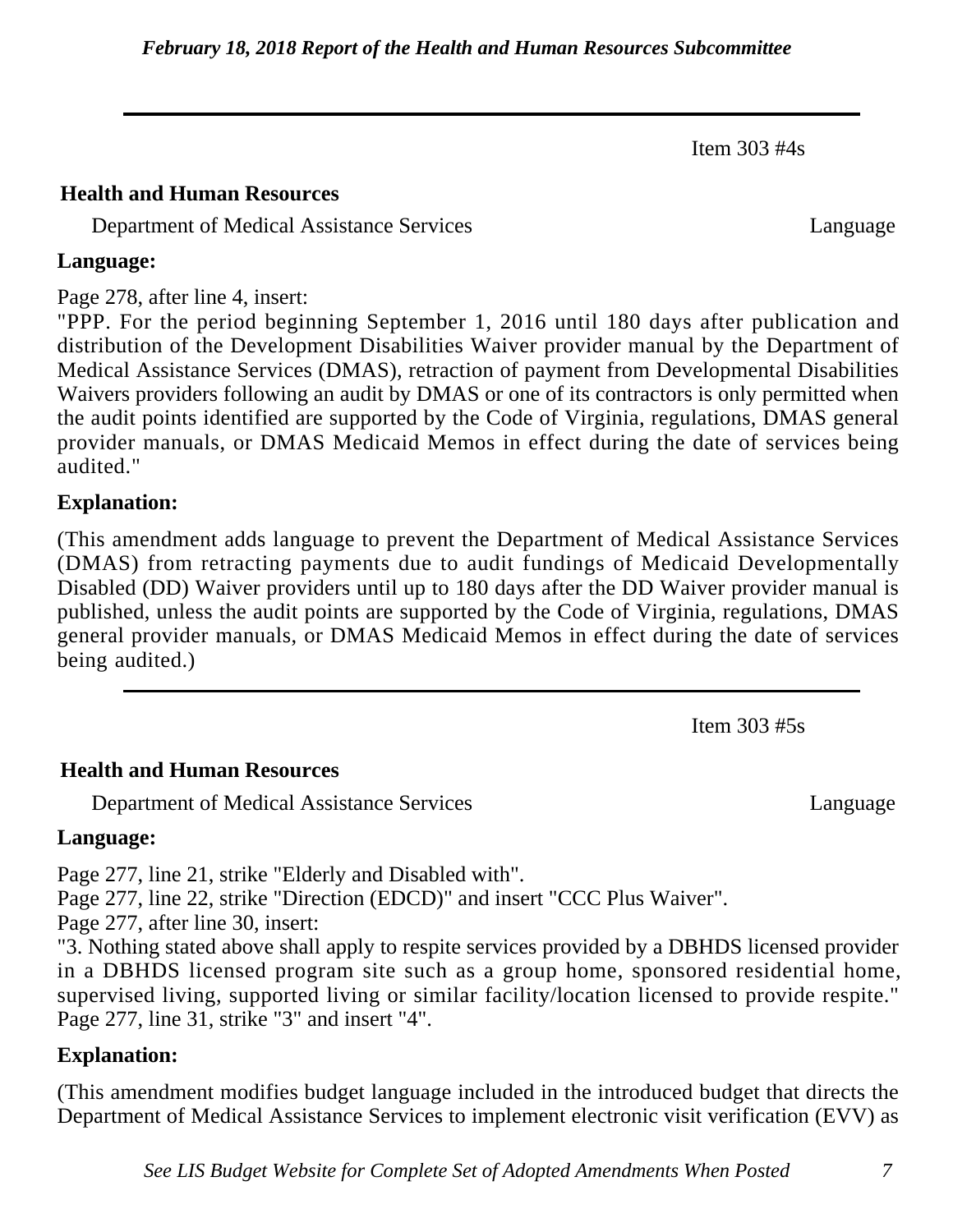mandated in the federal 21st Century Cures Act. The federal law only required EVV for personal care services whereas the budget also requires it for companion and respite services. EVV is not intended to be used to verify service provided at a location other than the individual's home. This budget language clarifies implementation of EVV does not apply to a provider who does periodic service within their regular program setting (respite provided in a group home, a sponsored residential home, or the Reach Program).)

Item 303 #7s

## **Health and Human Resources**

Department of Medical Assistance Services Language

## **Language:**

Page 278, after line 4, insert:

"PPP.1. The Department of Medical Assistance Services shall work with stakeholders to review and adjust medical necessity criteria for Medicaid-funded nursing services including private duty nursing, skilled nursing, and home health. The department shall adjust the medical necessity criteria to reflect advances in medical treatment, new technologies, and use of integrated care models including behavioral supports. The department shall have the authority to amend the necessary waiver(s) and the State Plan under Titles XIX and XXI of the Social Security Act to include changes to the medical necessity criteria. The adjustments to these services shall meet the needs of members and maintain budget neutrality by not requiring any additional expenditure of general fund beyond the current projected appropriation for such nursing services.

2. The department shall have authority to implement these changes effective no later than October 1, 2018. The department shall also have authority to promulgate any emergency regulations required to implement these necessary changes within 280 days or less from the enactment date of this Act. The department shall submit a report and estimates of any projected cost savings to the Chairmen of the Senate Finance Committee and House Appropriations Committee 30 days prior to implementation of such changes.

3. The department shall work with stakeholders to review changes to services covered, provider qualifications, rates and rate methodologies for private duty nursing services and make recommendations to the Chairmen of the House Appropriations and Senate Finance Committees by November 1, 2018."

## **Explanation:**

(This amendment authorizes the the Department of Medical Assistance Services (DMAS) to review and adjust the medical necessity criteria for private duty nursing services as a part of Medicaid home and community-based services (HCBS) waivers and the Medicaid Early, Periodic Screening, Diagnosis and Treatment (EPSDT) benefit. The medical necessity criteria for private duty nursing services for individuals in HCBS waivers and those who use the EPSDT benefit has not been evaluated for many years. This review is necessary to ensure that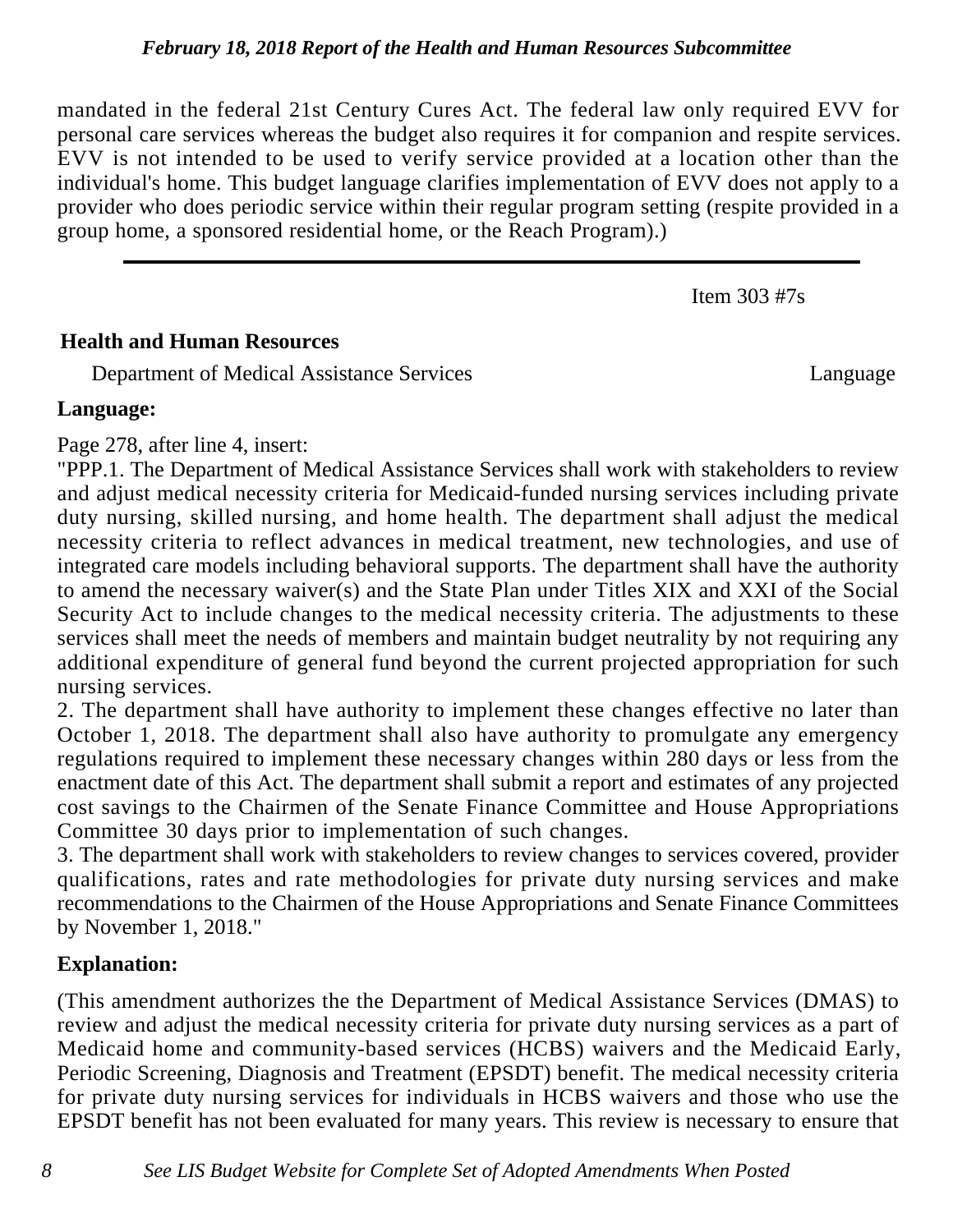DMAS is applying updated medical necessity criteria that reflects the advances in medical treatment, new technologies, and use of integrated care models that allow medically complex individuals to live longer, healthier lives in their homes and communities. It will also ensure this service is being utilized in a clinically appropriate and cost effective manner for all Medicaid and FAMIS members and that lower costs services such as skilled nursing, home health nursing, personal care, and behavioral supports are utilized when clinically appropriate.)

Item 303 #8s

## **Health and Human Resources**

Department of Medical Assistance Services Language

# **Language:**

Page 264, line 8, after "request." insert "except as provided herein".

Page 264, line 9, after "request," insert "or, in the case of a joint agreement to stay the appeal decision as detailed below, within the time remaining after the stay expires and appeal timeframes resume,".

Page 264, line 13, after "Virginia." insert "The Department of Medical Assistance Services and the provider may jointly agree to stay the deadline for the informal appeal decision or for the formal appeal recommended decision of the Hearing Officer for a period of up to sixty (60) days to facilitate settlement discussions. If the parties reach a resolution as reflected by a written settlement agreement within the sixty-day period, then the stay shall be extended for such additional time as may be necessary for review and approval of the settlement agreement in accordance with law."

Page 267, after line 30 insert:

"vii. Clarify that settlement proposals may be tendered during the appeal process and that approval is subject to the requirements of Virginia Code § 2.2-514. The amended regulations shall develop a framework for the submission of the settlement proposal and state that the Department of Medical Assistance Services and the provider may jointly agree to stay the deadline for the informal appeal decision or for the formal appeal recommended decision of the Hearing Officer for a period of up to sixty (60) days to facilitate settlement discussions. If the parties reach a resolution as reflected by a written settlement agreement within the sixty-day period, then the stay shall be extended for such additional time as may be necessary for review and approval of the settlement agreement in accordance with law."

# **Explanation:**

(This amendment implements a recommendation of the Department of Medical Assistance Services' appeals workgroup created in the 2017 Appropriation Act. The amendment allows an extension for appeals decisions in order to facilitate early settlement discussions between the agency and providers.)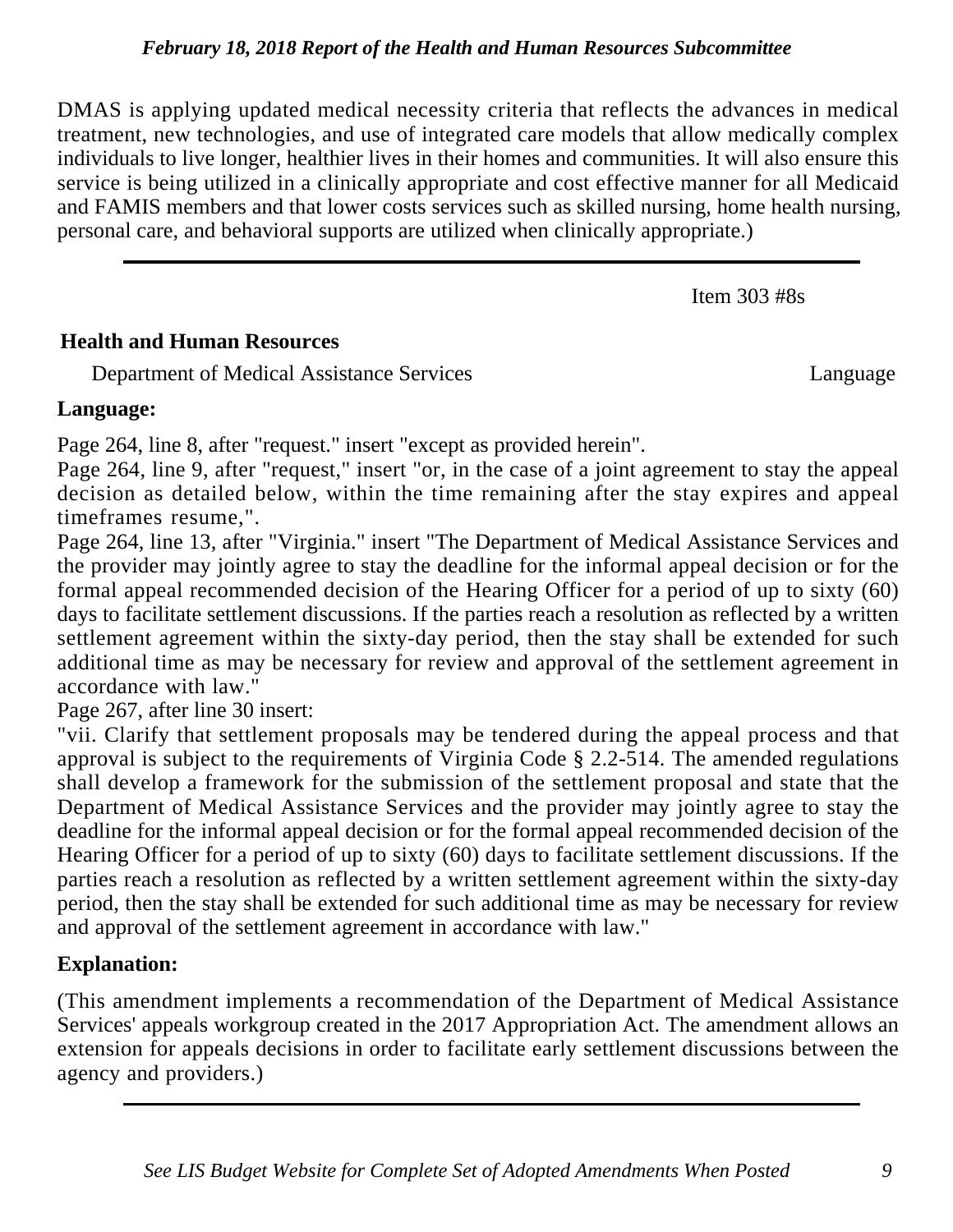Item 303 #10s

| <b>Health and Human Resources</b>                   | <b>FY18-19</b> | <b>FY19-20</b>   |  |
|-----------------------------------------------------|----------------|------------------|--|
| Department of Medical Assistance<br><b>Services</b> | \$10,100,000   | \$10,500,000 NGF |  |

#### **Language:**

Page 257, line 34, strike "\$10,983,034,643" and insert "\$10,993,134,643".

Page 257, line 34, strike "\$12,657,131,076" and insert "\$12,667,631,076".

Page 271, line 41, after "XX.1." insert "a.".

Page 272, after line 10, insert:

"b. The department shall adjust capitation payments to Medicaid managed care organizations for the purpose of securing access to Medicaid hospital services for the qualifying private hospital partners of Type One hospitals (consisting of state-owned teaching hospitals). The department shall revise its contracts with managed care organizations to incorporate these supplemental capitation payments, and provider payment requirements. DMAS shall enter into a transfer agreement with any Type One hospital whose private hospital partner qualifies for such supplemental payments, under which the Type One hospital shall provide the state share in order to match federal Medicaid funds for the supplemental payments to the private hospital partner. The department shall have the authority to implement these reimbursement changes consistent with the effective date approved by the Centers for Medicare and Medicaid Services (CMS). No payment shall be made without approval from CMS."

Page 273, after line 36, insert:

"7.a. There is hereby appropriated a sum-sufficient nongeneral funds for the department to pay the state share of supplemental payments for nursing homes owned by Type One hospitals (consisting of state-owned teaching hospitals) as provided in the State Plan for Medical Assistance Services. The total supplemental payment shall be based on the difference between the Upper Payment Limit of 42 CFR § 447.272 as approved by CMS and all other Medicaid payments subject to such limit made to such nursing homes. DMAS shall enter into a transfer agreement with any Type One hospital whose nursing home qualifies for such supplemental payments, under which the Type One hospital shall provide the state share in order to match federal Medicaid funds for the supplemental payments. The department shall have the authority to implement these reimbursement changes consistent with the effective date in the State Plan amendment approved by CMS and prior to completion of any regulatory process in order to effect such changes.

b. The department shall adjust capitation payments to Medicaid managed care organizations to fund a minimum fee schedule compliant with requirements in 42 C.F.R.  $\S$  438.6(c)(1)(iii) at a level consistent with the State Plan amendment authorized above for nursing homes owned by Type One hospitals (consisting of state-owned teaching hospitals). The department shall revise its contracts with managed care organizations to incorporate these supplemental capitation payments and provider payment requirements. DMAS shall enter into a transfer agreement with any Type One hospitals whose nursing home qualifies for such supplemental payments, under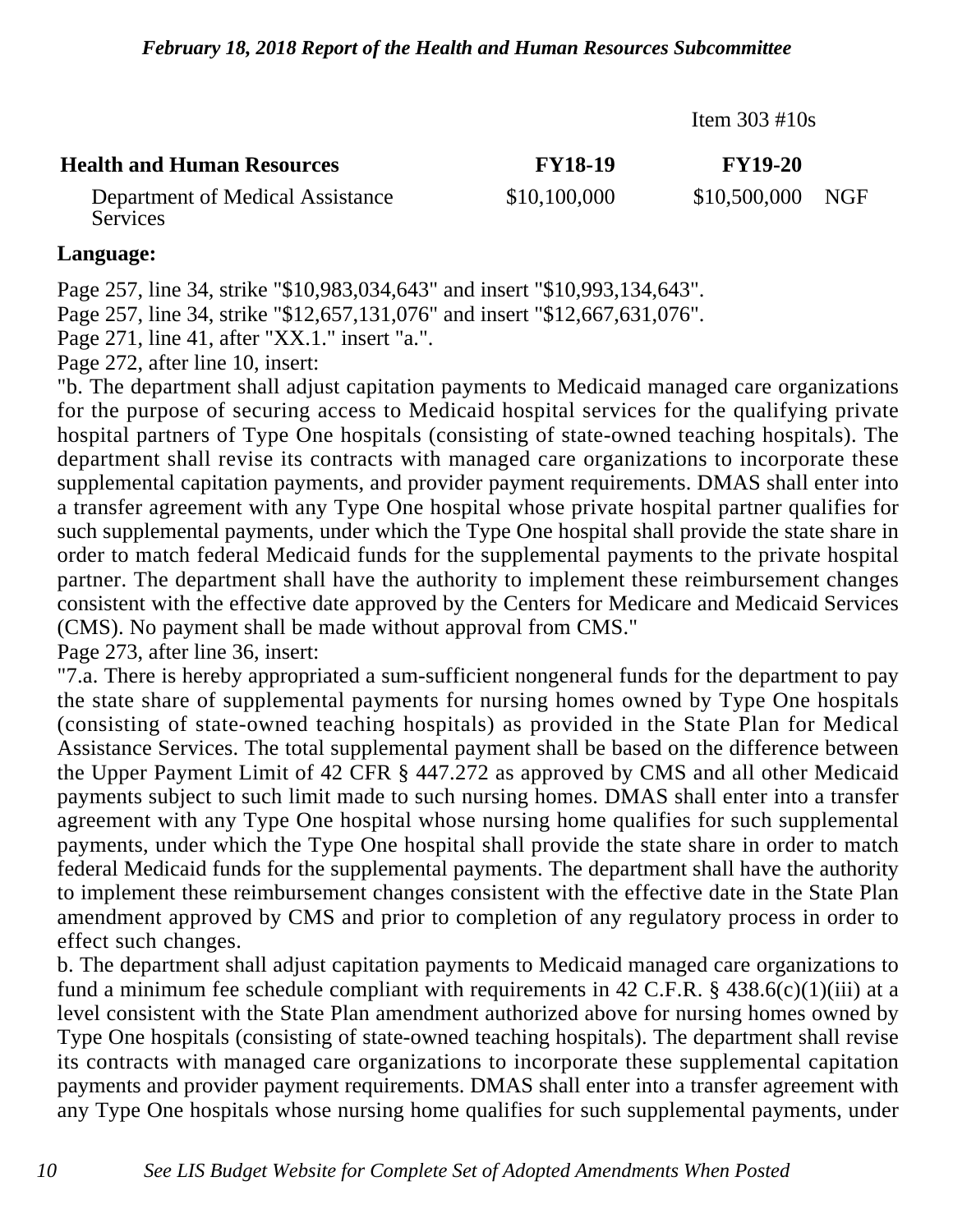which the Type One hospital shall provide the state share in order to match federal Medicaid funds for the supplemental payments. The department shall have the authority to implement these reimbursement changes consistent with the effective date approved by CMS. No payment shall be made without approval from CMS."

## **Explanation:**

(This amendment provides an authority for the Commonwealth's two state teaching hospitals, VCU Health System and UVA Medical Center, to maintain federal supplemental funding by adapting the payment methodology to address the move of the state's Medicaid program from fee-for-service to a managed care delivery system. The teaching hospitals will provide the state share in order to match federal Medicaid funds, such that no general fund expenditure is needed.)

Item 303 #13s

## **Health and Human Resources**

Department of Medical Assistance Services Language

## **Language:**

Page 278, after line 4, insert:

"PPP. Effective July 1, 2018, the Department of Medical Assistance Services shall explore and utilize private sector technology based platforms and service delivery options to allow qualified, licensed providers to deliver the Consumer-Directed Agency with Choice model in the Commonwealth of Virginia. The department shall work with stakeholders to develop and implement this model of care, and shall submit a status report to the Chairmen of the House Appropriations and Senate Finance Committees by December 1, 2018. The department shall have the authority to amend the necessary waiver(s) and the State Plan under Title XIX of the Social Security Act to make the necessary changes. Such changes shall include the services covered, provider qualifications, medical necessity criteria, and reimbursement methodologies and rates. The department shall have the authority to promulgate emergency regulations to implement these changes within 280 days or less from the enactment date of this Act."

# **Explanation:**

(This amendment directs the Department of Medical Assistance Services to explore and utilize private sector technology based platforms and service delivery options to allow qualified, licensed providers to deliver the Consumer-Directed Agency with Choice model in the Commonwealth of Virginia in order to improve quality outcomes, reduce potential for fraud, waste and abuse, and increase efficiency. The department is required to submit a status report to the Chairmen of the House Appropriations and Senate Finance Committees by December 1, 2018.)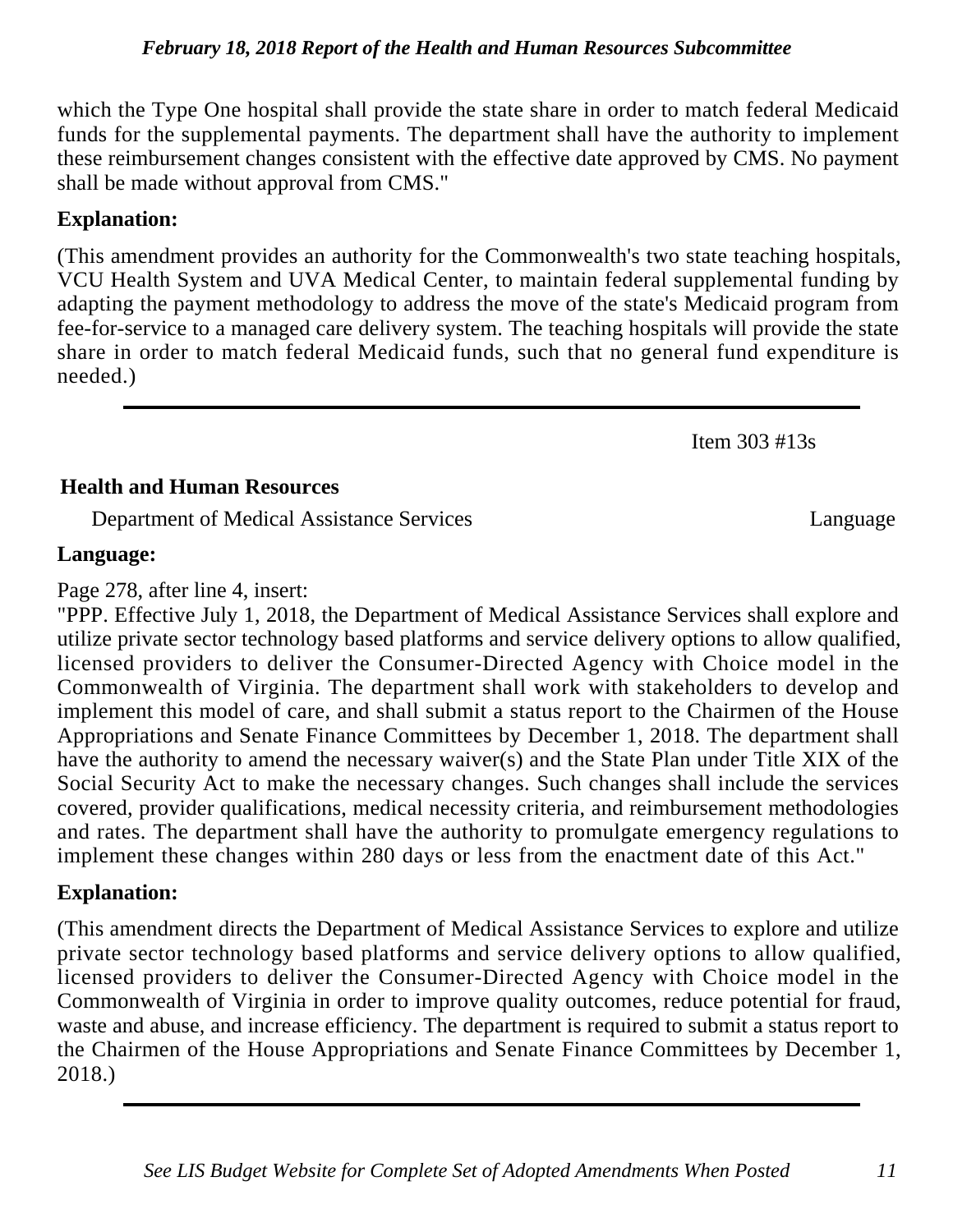Item 303 #15s

## **Health and Human Resources**

Department of Medical Assistance Services Language

**Language:**

Page 278, after line 4, insert:

"PPP.1. Subject to appropriation by the General Assembly, it is the intent that the following high priority items in the Health and Human Resources Secretariat be considered for future implementation:

(i) That the Department of Medical Assistance Services (Department) shall amend the Medicaid demonstration project (Project Number 11-W-00297/3) to (i) increase the income eligibility from 100 to 138 percent of the federal poverty level; (ii) expand program eligibility to individuals with a diagnosis of mental illness, substance use disorder, or a life-threatening or complex chronic medical condition; (iii) include in the benefit package inpatient hospital and emergency room services; and (iv) include the demonstration project in the Commonwealth Coordinated Care Plus managed care program. Such demonstration program shall be known as the Priority Needs Access Program. The total number of individuals enrolled in the Priority Needs Access Program as a result of the increase in income eligibility pursuant to clause (i) or the expansion of program eligibility pursuant to clause (ii) shall not exceed 20,000 individuals. (ii) The Department of Medical Assistance Services shall amend the Community Living waiver to add 144 new waiver slots.

(iii) The Department of Medical Assistance Services shall amend the Family and Individual Support waiver to add 1,847 new waiver slots.

(iv) The Department of Medical Assistance Services shall amend the Building Independence waiver to add 305 new waiver slots.

(v) The Department of Medical Assistance Services shall ensure that children in the Medicaid and FAMIS programs are screened for adverse childhood experiences.

2. The language in paragraph PPP.1. does not provide an appropriation to meet the requirements of the second enactment clause of Senate Bill 915."

## **Explanation:**

(This amendment provides that it is the General Assembly's intent, subject to future appropriation, to increase coverage to currently unserved populations in need of behavioral health treatment, fund waiver slots for individuals on waiting lists for Medicaid waiver services, and other safety net programs reflected in Senate Bill 915. The bill creates the Priority Needs Access Program which modifies the existing Medicaid GAP waiver to: (i) include individuals with income up to 138 percent of the federal poverty level; (ii) add inpatient and emergency room hospital benefits; (iii) add qualifying diagnoses of mental illness, substance use disorder, or life-threatening or complex medical conditions; and (iv) moves the waiver population into Medicaid managed care. In addition, it provides for 2,296 Medicaid waiver slots to eliminate the Priority One waiting list for disabled individuals in need of services. Lastly, it includes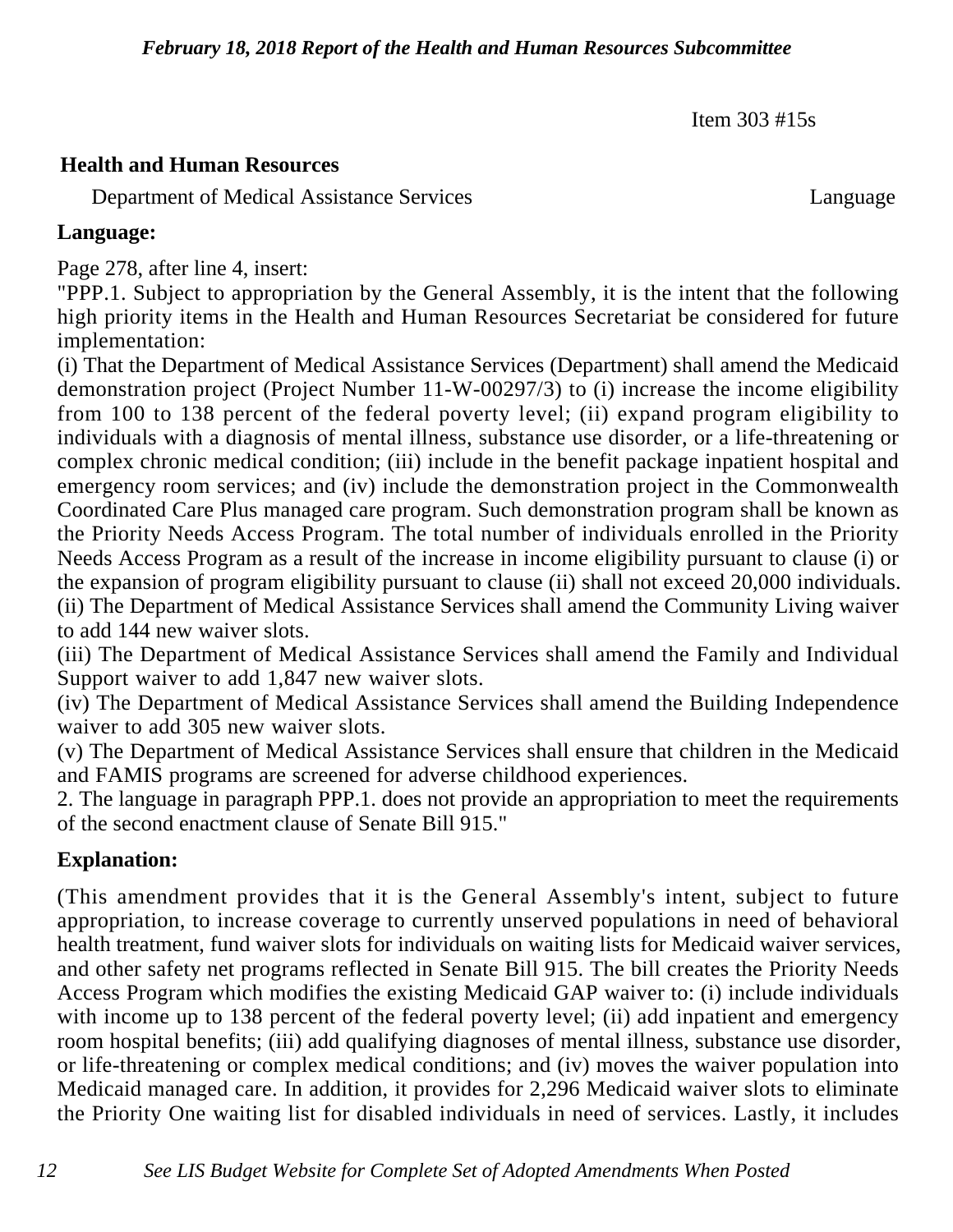language to ensure that children in Medicaid and FAMIS are being screened for adverse childhood experiences. These items are all subject to appropriation and will not take effect until an appropriation is provided for these purposes.)

|                                                     |                                | Item $303 \text{ #}17s$        |                         |
|-----------------------------------------------------|--------------------------------|--------------------------------|-------------------------|
| <b>Health and Human Resources</b>                   | <b>FY18-19</b>                 | <b>FY19-20</b>                 |                         |
| Department of Medical Assistance<br><b>Services</b> | $(\$2,300,000)$<br>\$2,300,000 | $(\$2,300,000)$<br>\$2,300,000 | <b>GF</b><br><b>NGF</b> |

## **Language:**

Page 258, line 33, strike "\$452,219,143" and insert "\$454,519,143". Page 258, line 34, strike "\$591,819,016" and insert "\$594,119,016".

## **Explanation:**

(This amendment reduces \$2.3 million general fund each year to reflect an increase in Medicaid recoveries for the Health Care Fund, which is used as state match for the Medicaid program. Higher revenues to the fund reduce the general fund need for Medicaid and likewise any increase in revenue results in additional general fund needed to fully fund the state match for Medicaid. Based on the the last few months of tobacco tax revenues, the decrease reflected in the introduced budget will likely be less than projected. This amendment reflects a slightly higher revenue estimate that reflects \$2.3 million each year in revenue to the Health Care Fund.)

|                                                     |                | Item $307 \text{ #1s}$ |  |
|-----------------------------------------------------|----------------|------------------------|--|
| <b>Health and Human Resources</b>                   | <b>FY18-19</b> | <b>FY19-20</b>         |  |
| Department of Medical Assistance<br><b>Services</b> | \$500,000      | \$500,000 NGF          |  |

## **Language:**

Page 278, line 50, strike "\$289,665,273" and insert "\$290,165,273". Page 278, line 50, strike "\$284,228,621" and insert "\$284,728,621". Page 282, line 55, after "appropriation," strike "\$1,000,000" and insert \$1,500,000". Page 282, line 55, after "and" strike "\$1,000,000" and insert \$1,500,000". Page 283, strike lines 20 through 22 and insert: "2. No funds from the civil money penalty special fund shall be used for administrative costs." Page 283, line 23, strike "\$325,000" and insert "\$1,000,000". Page 283, line 24, strike "\$325,000" and insert "\$1,000,000".

## **Explanation:**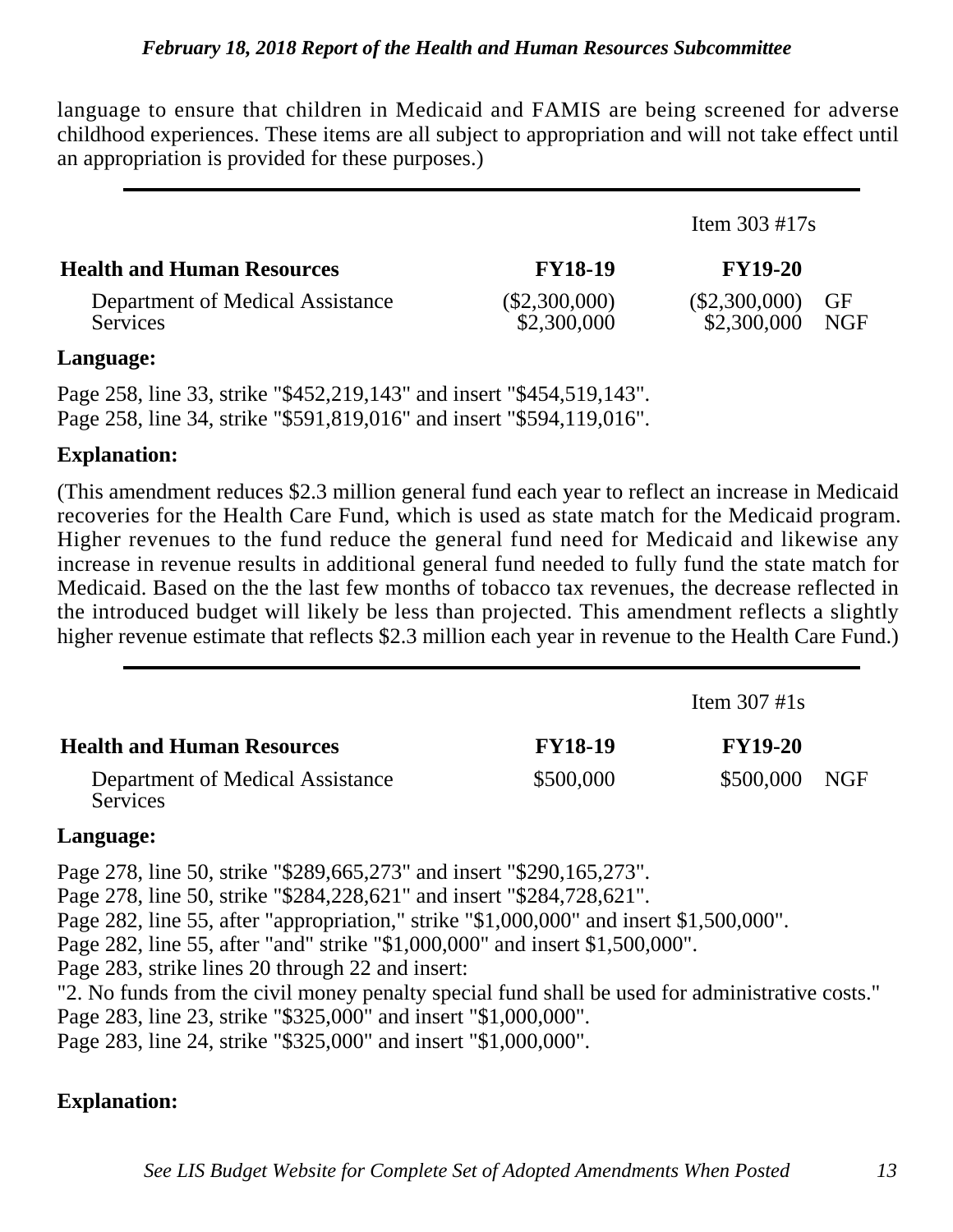(This amendment increases the appropriation by \$500,000 each year from the fund where civil monetary penalties assessed on nursing facilities are deposited. By federal law and regulation, these funds can only be used to protect the health of nursing facility residents. The Department of Medical Assistance Services is finalizing an application procedure for special projects aimed at improving the quality of care in nursing facilities. However, the current appropriation related to special projects (\$325,000 per year) is limited. The additional funds will provide flexibility in project scope or quantity. There are sufficient cash balances to support this added appropriation. The introduced budget included \$175,000 each year for administrative costs which is a policy change over the use of the fund. Considering the limited funding available and the importance of having a reserve for addressing emergency situations, this amendment redirects the administrative appropriation to be used for special projects and clarifies that the fund is not to be used to pay administrative costs)

Item 307 #5s

## **Health and Human Resources**

Department of Medical Assistance Services Language

## **Language:**

Page 279, line 13, after "included in the forecast.", insert "Effective June 30, 2020, for such rebasing calculations, the inflation updates applied between the base year and the applicable rate year shall be based on regulation-directed third party published inflation rates not affected by any prior or current budgetary action to adjust or defer updates to said rates".

## **Explanation:**

(This amendment clarifies how inflation updates will be applied during rebasing calculations beginning in the 2020-22 biennium to ensure that prior-year, temporary modifications or limitations on inflation updates imposed for providers in state budgets are not perpetuated into the future when rebasing calculations are made by the department. This clarification does not affect the calculation of inflation for inpatient hospital services during the 2018-20 biennium, which will be rebased in fiscal year 2020. The introduced budget contains an additional \$21.9 million the first year and \$48.3 million the second from the general fund and a like amount of federal Medicaid matching funds to reflect inflationary adjustments and rebasing of hospital rates during the 2018-20 biennium.)

Item 307 #8s

**Health and Human Resources FY18-19 FY19-20**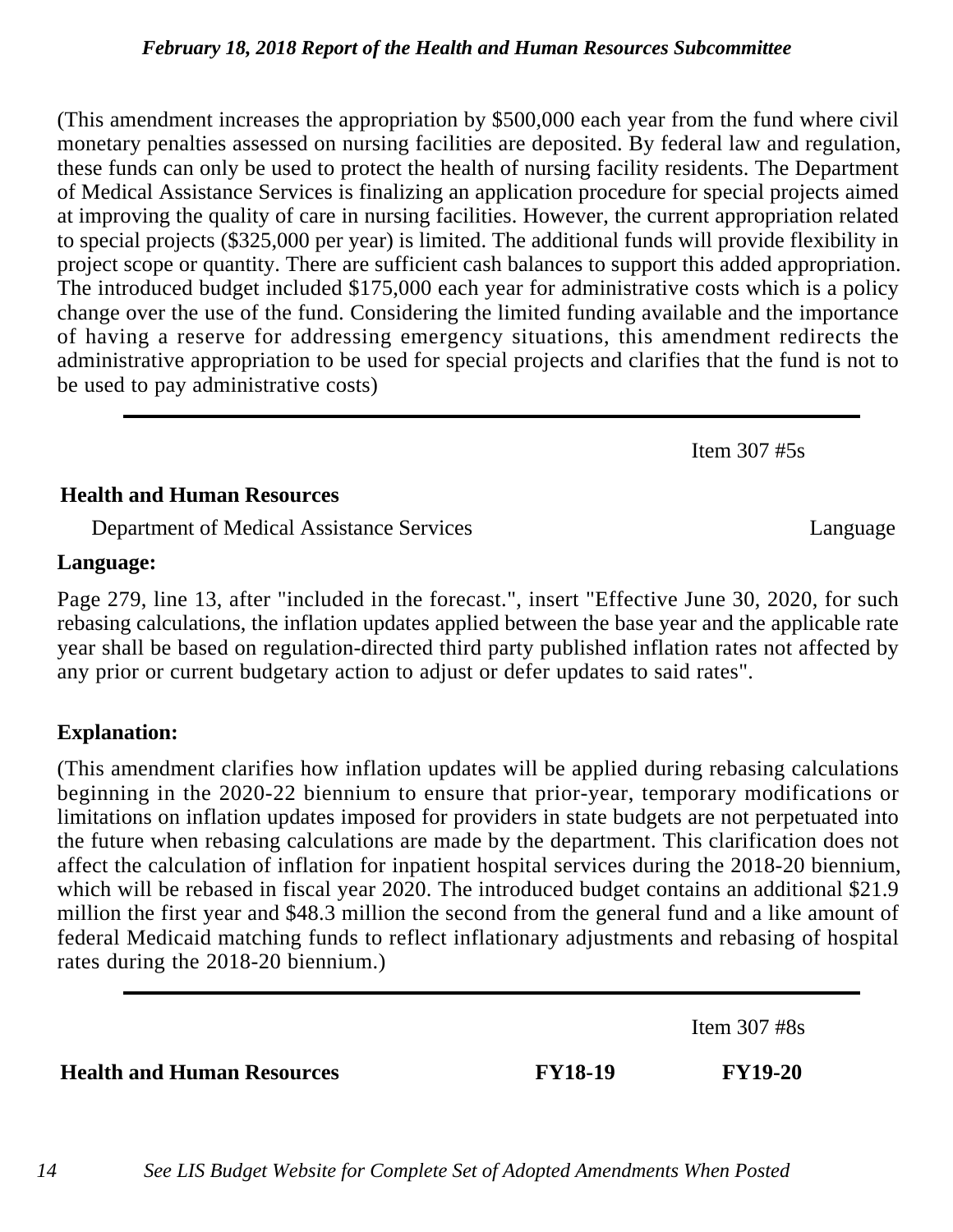| Department of Medical Assistance | $(\$3,750,000)$ | $($1,125,000)$ GF  |  |
|----------------------------------|-----------------|--------------------|--|
| Services                         | $(\$6,250,000)$ | $($3,375,000)$ NGF |  |

## **Language:**

Page 278, line 50, strike "\$289,665,273" and insert "\$279,665,273". Page 278, line 50, strike "\$284,228,621" and insert "\$279,728,621".

Page 282, strike lines 37 through 42 and insert:

"3.a. The Secretary of Health and Human Resources shall convene an interagency workgroup of the Department of Medical Assistance Services (DMAS), the Department of Social Services (DSS), and the Department of Planning and Budget (DPB) to evaluate the programmatic, operational and fiscal impact of consolidating the Cover Virginia call center with the call center operated by DSS. The workgroup shall develop an implementation plan and funding adjustments, that may be needed, to implement a consolidated call center.

b. Effective, July 1, 2019, the Department of Social Services shall assume the responsibilities of the Cover Virginia call center. As part of this consolidation the department shall amend its contract with its current call center vendor to expand to include the scope of work necessary to incorporate the work of the Cover Virginia call center. This scope of work shall include the continued operation of the centralized processing unit. The Department of Social Services shall consider and evaluate the potential for the unit to process eligibility for other benefit programs.

c. The Department of Planning and Budget (DPB) is authorized to transfer appropriation in this item provided for the Cover Virginia call center to the Department of Social Services to fund the increase in contract costs for the operation of the consolidated call center. If the additional costs of the consolidated call center are lower than the existing appropriation at the Department of Medical Assistance Services, then DPB shall unallot the difference and any general fund appropriation remaining at year-end shall revert to the general fund.)

## **Explanation:**

(This amendment reduces \$3.8 million general fund and \$6.3 million nongeneral fund the first year and \$1.1 million general fund and \$3.4 million nongeneral fund the second year that was provided in the introduced budget to reprocure the Cover Virginia call center contract. The current contract expires June 30, 2019, and the agency's procurement strategy is to bring on a new vendor in FY 2019 and operate dual call centers until the new vendor is fully operational. The second year funding is to cover expected higher costs for the new contract. This amendment eliminates the funding and directs the Departments of Medical Assistance Services and Social Services, which also operates a call center, to merge the two call centers into one thereby eliminating the additional funding needs through efficiencies of the merger. The language directs that the central processing unit shall continue as part of the new call center contract and that the Department of Social Services shall evaluate the potential of the unit to process eligibility for other benefit programs. The Department of Planning and Budget is authorized to transfer appropriation from DMAS to DSS in order to implement the merger.)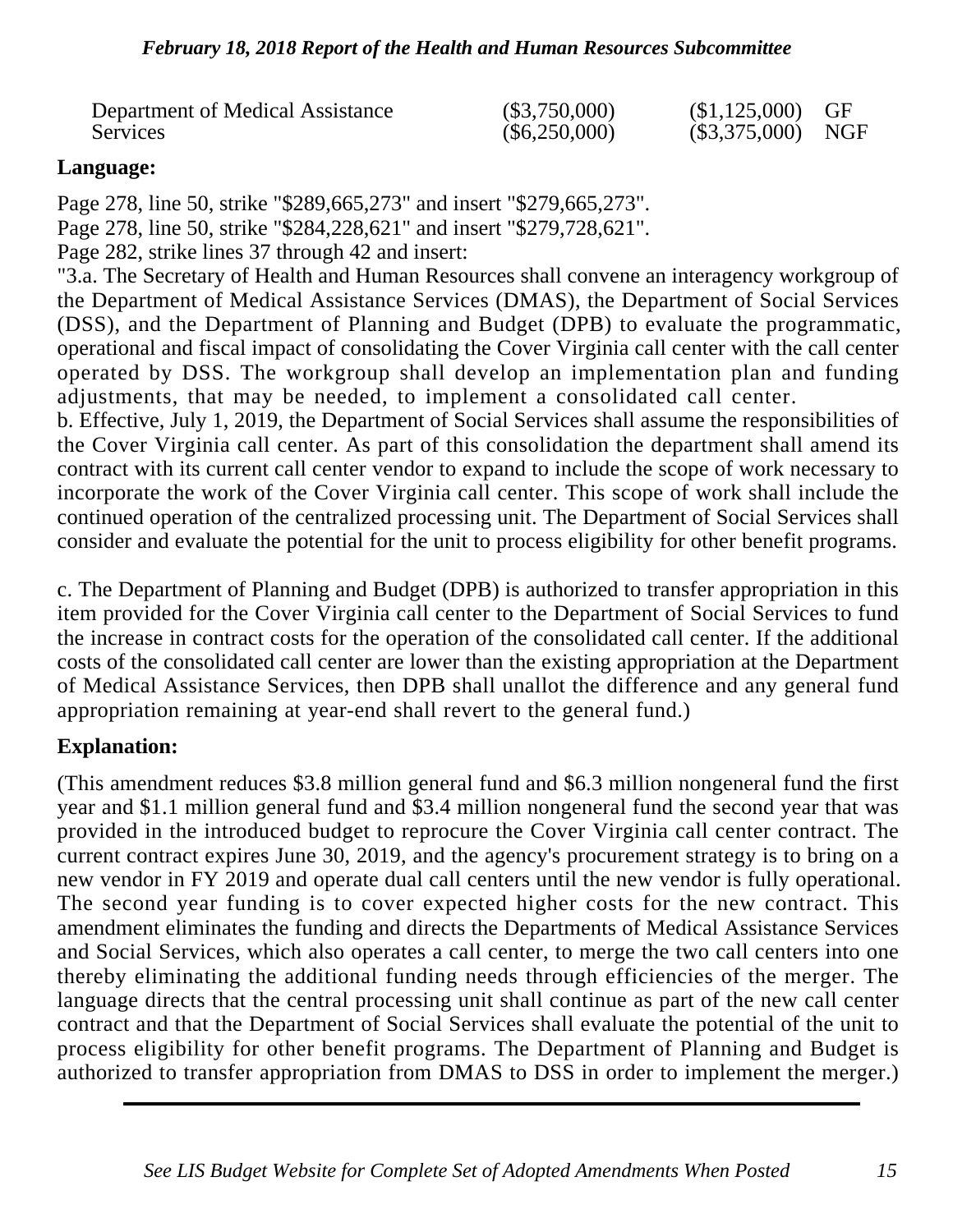|                                                     | Item $307 \text{ #}10s$                 |                                         |                                           |
|-----------------------------------------------------|-----------------------------------------|-----------------------------------------|-------------------------------------------|
| <b>Health and Human Resources</b>                   | <b>FY18-19</b>                          | <b>FY19-20</b>                          |                                           |
| Department of Medical Assistance<br><b>Services</b> | $(\$78,720)$<br>$(\$78,720)$<br>$-1.00$ | $(\$78,720)$<br>$(\$78,720)$<br>$-1.00$ | $\operatorname{GF}$<br><b>NGF</b><br>FTE. |

#### **Language:**

Page 278, line 50, strike "\$289,665,273" and insert "\$289,507,833". Page 278, line 50, strike "\$284,228,621" and insert "\$284,071,181". Page 284, strike lines 9 through 22.

#### **Explanation:**

(This amendment eliminates \$78,720 from the general fund and \$78,720 from matching federal Medicaid funds each year and one position, and language directing the Department of Medical Assistance Services (DMAS) to require quarterly reports from the managed care companies on details related to pharmacy claims. The language only requires the reporting through FY 2019 so the need for the position is unnecessary in the second year. In addition, the report submitted to the Chairmen of the House Appropriations and Senate Finance Committees on the implementation of this initiative on December 1, 2017, did not reflect any significant patterns. The report was only based on the first quarter of data but the agency will still be collecting a full year of data through the end of FY 2018, which should be sufficient to drawn any conclusions and therefore there is no need to continue the initiative into FY 2019.)

Item  $307 \text{ #}12s$ 

#### **Health and Human Resources**

Department of Medical Assistance Services Language

#### **Language:**

Page 279, line 10, after "Committees." insert:

"In addition to the expenditure forecast, the Department of Medical Assistance Services shall provide a breakout that shows forecasted expenditures by caseload/utilization, inflation, and policy changes. An enrollment forecast for the same forecast period shall also be submitted with the expenditure forecast."

Page 279, line 11, after "regulations." insert "The forecast shall only include expenditures for medical services in Program 45600 and shall exclude administrative expenditures."

Page 279, line 29, after "finalization.", insert:

"The departments shall provide at this meeting a complete list of all policy and manual adjustments along with the estimated amounts of each adjustment by fiscal year that will be included in the Medicaid forecast due November 1."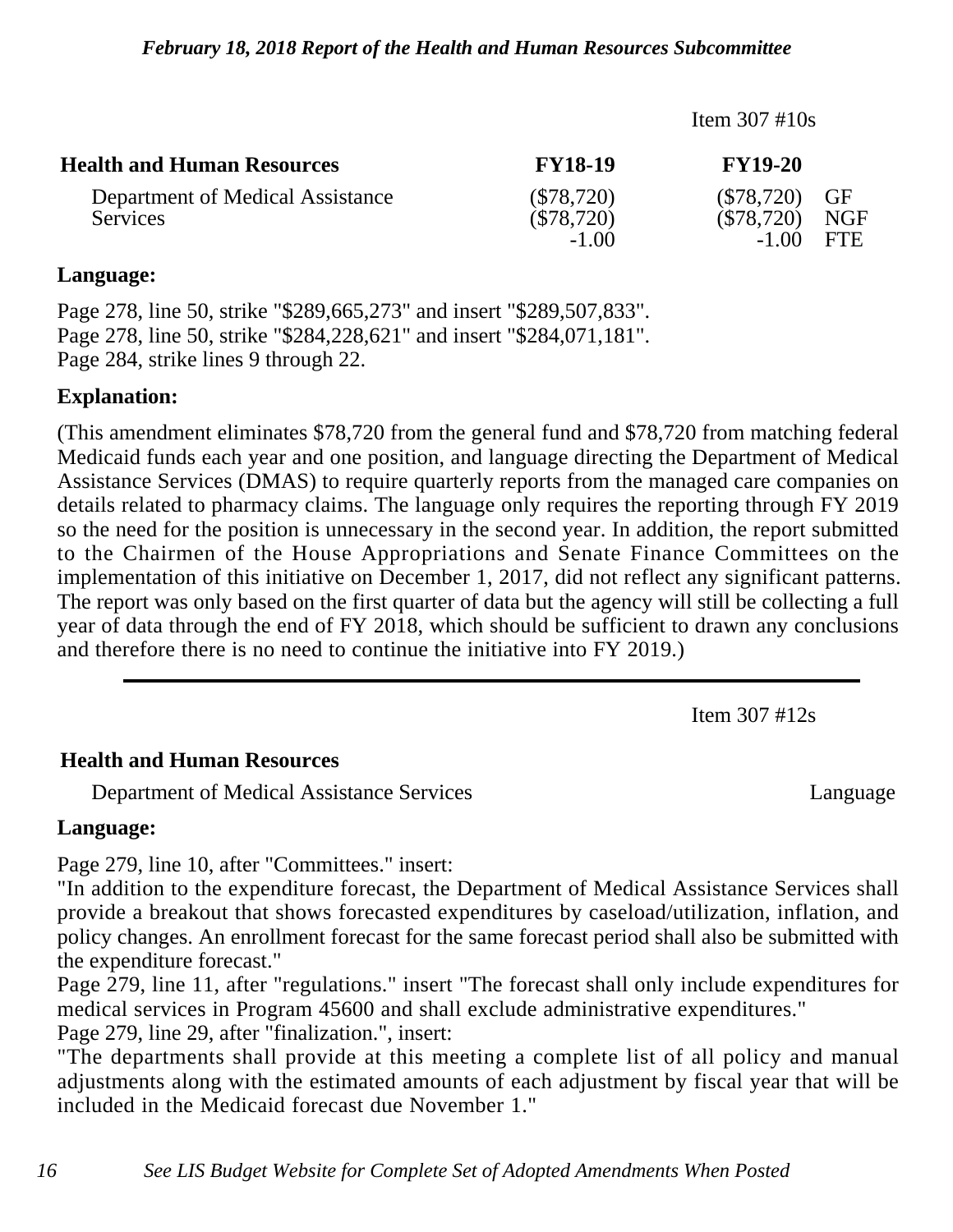Page 279, line 30, after "B." insert "1."

Page 279, line 31, after "service" strike the remainder of the line.

Page 279, line 32, strike "quarter" and insert "that".

Page 279, after line 36, insert:

"2. The Department of Medical Assistance Services shall submit a quarterly report summarizing managed care encounter data by service category in a format similar to the report in paragraph B.1. This quarterly report shall be submitted to the Department of Planning and Budget and the Chairmen of the House Appropriations and Senate Finance Committees no later than 30 days after the end of each quarter.

3. The Department of Medical Assistance Services shall report on the expenditures for the prior fiscal year that ended on June 30, that includes the expenditures for each policy adjustment made in the Medicaid and FAMIS programs adopted by the General Assembly in the past session(s). Each policy adjustment adopted in a General Assembly Session shall be included in the report for five fiscal years beginning from the first year the policy impacted expenditures in the Medicaid and FAMIS programs. The report shall detail the expenditures of each adjustment separately and show the impact by fiscal year. The report shall be submitted to the Department of Planning and Budget and the Chairmen of the House Appropriations and Senate Finance Committees by October 1 of each year."

## **Explanation:**

(This amendment adds additional information to be included in the annual November 1 forecast of Medicaid expenditures. The amendment also eliminates an unnecessary quarterly report and replaces it with a report on managed care expenditures in Medicaid to improve reporting on program spending. In addition, an annual report is created to track the costs or savings of all policy adjustments made to the Medicaid and FAMIS programs for at least five-years in order to provide better data on how those changes impact expenditure trends over time.)

Item 307 #14s

## **Health and Human Resources**

Department of Medical Assistance Services Language

## **Language:**

Page 284, after line 22, insert:

"V. The Department of Medical Assistance Services shall, prior to the end of each fiscal quarter, determine and properly reflect in the accounting system whether pharmacy rebates received in the quarter are related to fee-for-service or managed care expenditures and whether or not the rebates are prior year recoveries or expenditure refunds for the current year. All pharmacy rebates for the quarter determined to be prior year revenue shall be deposited to the Virginia Health Care Fund before the end of the fiscal quarter. The department shall create and use a separate revenue source code to account for pharmacy rebates in the Virginia Health Care Fund."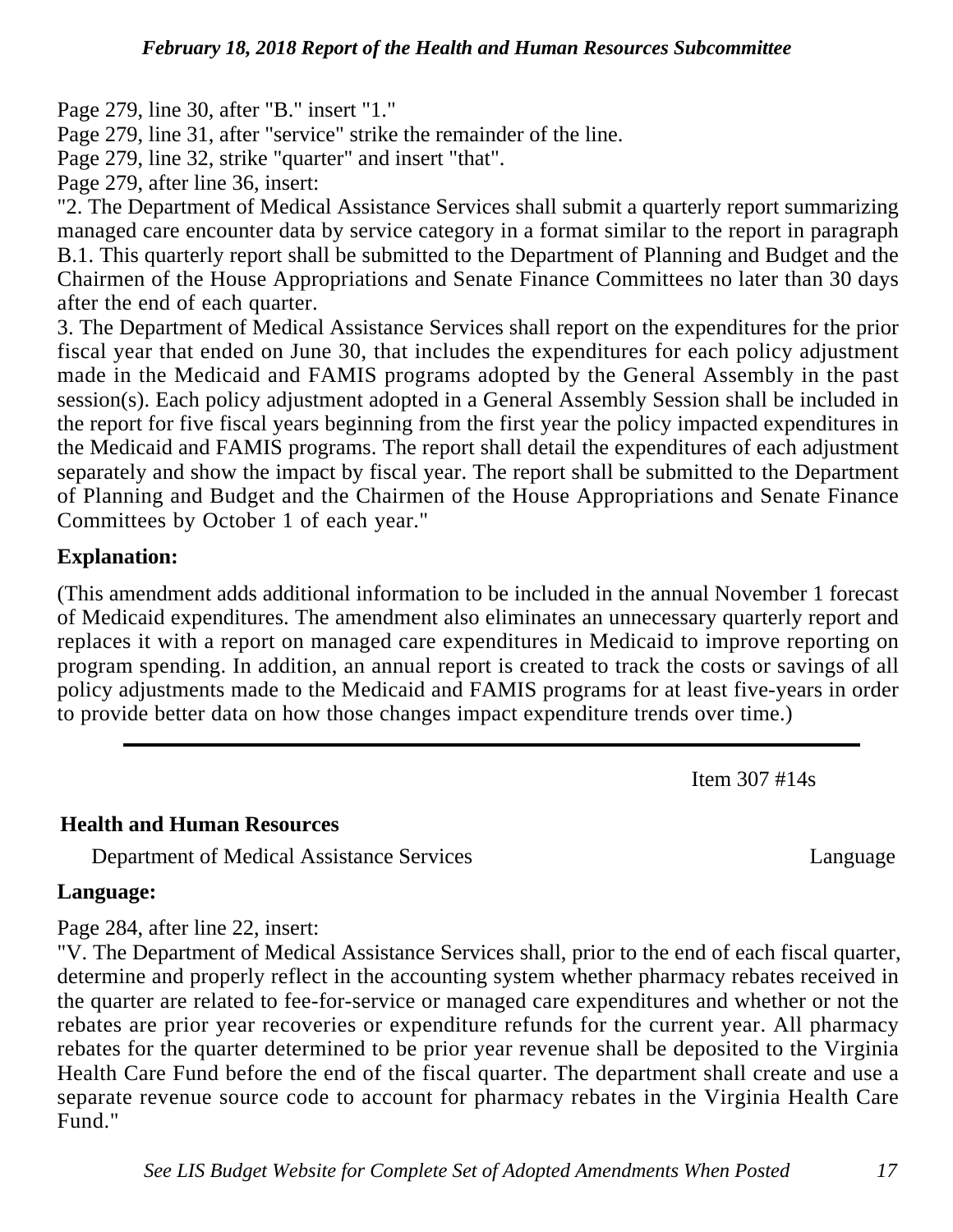#### **Explanation:**

(This amendment directs the Department of Medical Assistance Services to improve tracking of pharmacy rebates which will allow better monitroing of overall Medicaid expenditures throughout the year.)

**Health and Human Resources**

Department of Behavioral Health and Developmental Services Language

#### **Language:**

Page 285, line 22, after "\$25,000,000." insert: "On July 1, 2019, the State Comptroller shall transfer any balance in excess of \$20,000,000 from the special revenue fund."

#### **Explanation:**

(This amendment adjusts the limit on cash the Department of Behavioral Health and Developmental Services is allowed to maintain each year in the special revenue fund. As the revenues to the fund decline over time due to reduced revenues from Medicaid as a result of the closure of the training centers, the limit on the balance should also be reduced.)

Item 310 #1s

#### **Health and Human Resources**

Department of Behavioral Health and Developmental Services Language

#### **Language:**

Page 288, after line 25, insert:

"R. The Department of Behavioral Health and Developmental Services shall accept a proposal, in accordance with Chapter 22.1 of Title 56, Code of Virginia, from a private hospital to provide the necessary level of care for the residents at the Central Virginia Training Center, which could include either intermediate care or a nursing facility level of care. The department shall provide to the private hospital all relevant information, including financial information, capital assets of the training center, operational details, and information regarding the current medical and long-term care needs of the residents, in accordance with federal law, and any other information the private hospital requests to properly develop a proposal. The proposal submitted may include the leasing of state property and buildings on the site of the current training center with a primary focus on the newer facilities, and other buildings as necessary, or may include other facility options offsite from the current training center. If the proposal is financially feasible for the private hospital and meets the requirements of Chapter 22.1 of Title 56, Code of Virginia, the Secretary of Health and Human Resources shall, after reviewing the proposal,

Item 308 #1s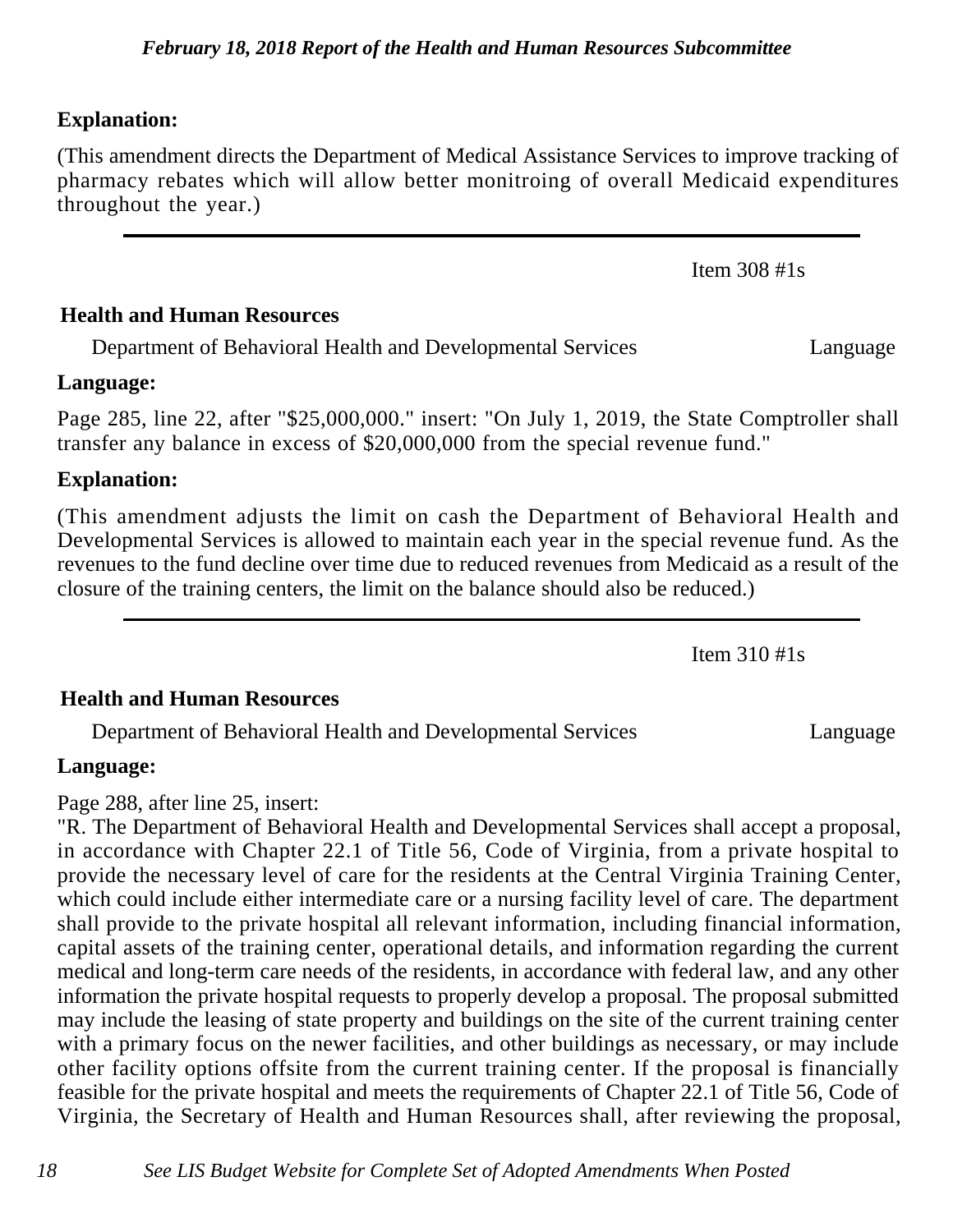#### *February 18, 2018 Report of the Health and Human Resources Subcommittee*

direct the department to approve the project. If the project is approved, the department shall notify the Chairmen of the House Appropriations and Senate Finance Committees within 15 days of such approval with details regarding the project, and any operational, financial and legal impacts associated with it."

## **Explanation:**

(This amendment directs the Department of Behavioral Health and Developmental Services to accept a proposal, in accordance with the Public-Private Education Facilities and Infrastructure Act of 2002, from a private hospital that would provide the necessary level of care for the residents at the Central Virginia Training Center.)

|                                                                                                                                                                                    |                | Item $311 \text{ #2s}$ |    |
|------------------------------------------------------------------------------------------------------------------------------------------------------------------------------------|----------------|------------------------|----|
| <b>Health and Human Resources</b>                                                                                                                                                  | <b>FY18-19</b> | <b>FY19-20</b>         |    |
| Department of Behavioral Health and<br><b>Developmental Services</b>                                                                                                               | (\$1,750,000)  | $(\$2,000,000)$        | GF |
| Language:                                                                                                                                                                          |                |                        |    |
| Page 288, line 27, strike "\$10,460,077" and insert "\$8,710,077".<br>Page 288, line 27, strike "\$12,010,077" and insert "\$10,010,077".<br>Page 288, strike lines 47 through 53. |                |                        |    |

## **Explanation:**

(This amendment removes \$1.8 million the first year and \$2.0 million the second year from the general fund for an initiative in the introduced budget to acquire two assisted living facilities and associated support teams to help address the capacity issues facing state mental health hospitals. This amendment removes the funding for the assisted living facilities. A corresponding amendment in Item 310 removes the funding for the community support teams.)

|                                   |                | Item $312 \text{ #}1s$ |  |
|-----------------------------------|----------------|------------------------|--|
| <b>Health and Human Resources</b> | <b>FY18-19</b> | <b>FY19-20</b>         |  |
| <b>Grants to Localities</b>       | \$1,600,000    | $$1,600,000$ GF        |  |
|                                   |                |                        |  |

## **Language:**

Page 289, line 11, strike "\$436,026,655" and insert "\$437,626,655". Page 289, line 11, strike "\$436,626,367" and insert "\$438,226,367".

Page 292, after line 52, insert:

"KK. Out of this appropriation, \$1,600,000 the first year and \$1,600,000 the second year from the general fund is provided for discharge planning at jails for individuals with serious mental illness. Funding shall be used to create staff positions in Community Services Boards and will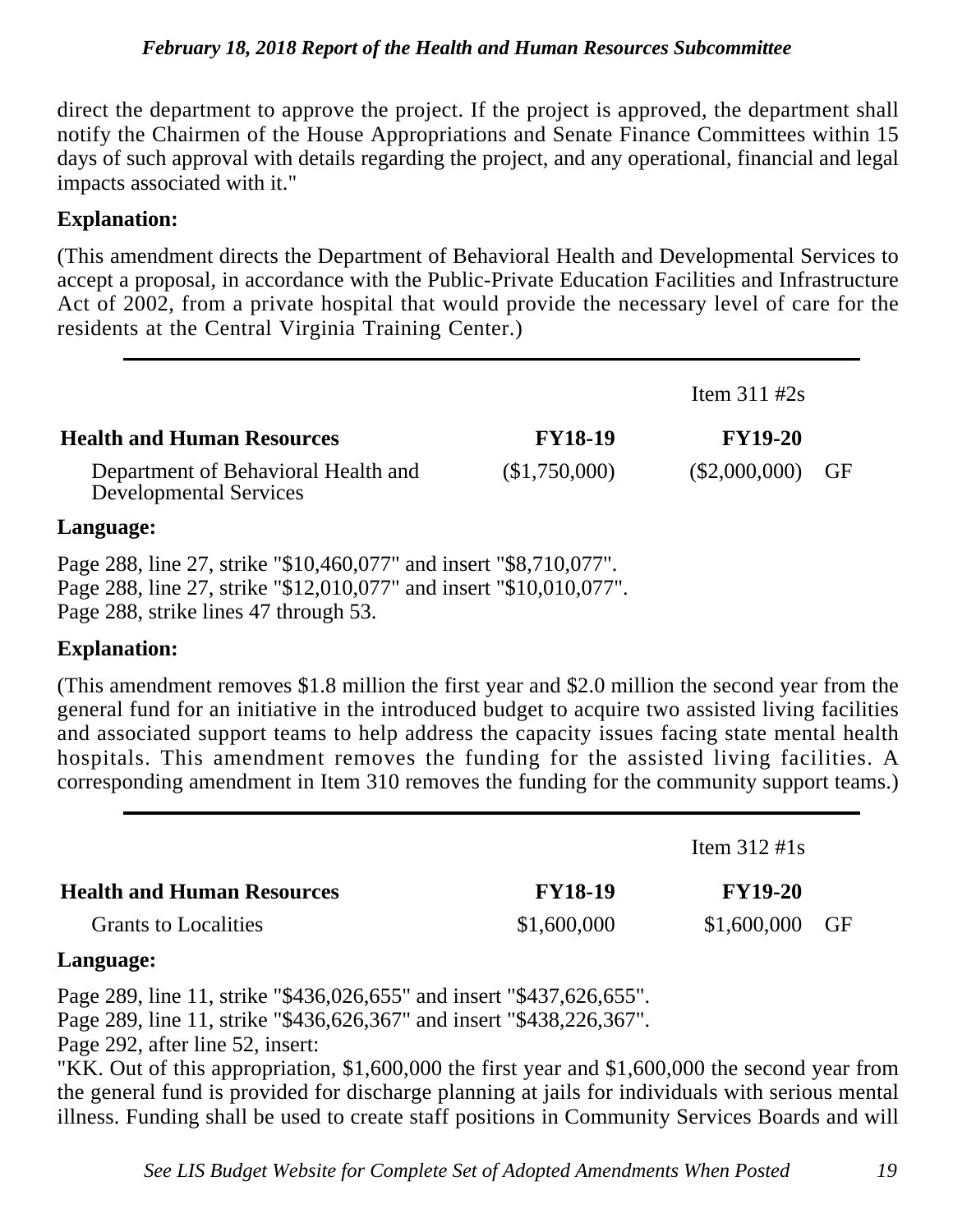#### *February 18, 2018 Report of the Health and Human Resources Subcommittee*

be implemented at two jails with a high percentage of inmates with serious mental illness."

#### **Explanation:**

(This amendment provides \$1.6 million from the general fund each year for Community Services Boards to provide discharge planning services at two jails with a high percentage of inmates with serious mental illness. Discharge planning includes linking inmates with serious mental illness to community providers for treatment and housing and other needed services as they transition from jails to the community. This is a recommendation of the Joint Subcommittee to Study Mental Health Services in the Commonwealth in the 21st Century.)

|                                   |                | Item $312 \text{ #2s}$ |  |
|-----------------------------------|----------------|------------------------|--|
| <b>Health and Human Resources</b> | <b>FY18-19</b> | $FY19-20$              |  |
| <b>Grants to Localities</b>       | \$708,663      | \$708,663 GF           |  |

#### **Language:**

Page 289, line 11, strike "\$436,026,655" and insert "\$436,735,318".

Page 289, line 11, strike "\$436,626,367" and insert "\$437,335,030".

Page 292, after line 52, insert:

"KK. Out of this appropriation, \$708,663 the first year and \$708,663 the second year from the general fund is provided to establish an Intercept 2 diversion program in up to three rural communities. The funding shall be used for staffing and to provide access to treatment services."

## **Explanation:**

(This amendment provides \$708,663 from the general fund each year to establish a diversion program in up to three rural communities modeled after the Sequential Intercept Model which focuses on diverting individuals with serious mental illness from incarceration. This amendment specifically directs the establishment of an Intercept 2 diversion program in up to three rural communities. The Intercept 2 model focuses on diverting individuals with behavioral health issues away from detention in jails, through prompt identification of individuals with behavioral health issues through initial screenings and by linking individuals to community-based treatment services through cross-agency partnerships. This is a recommendation of the Joint Subcommittee to Study Mental Health Services in the Commonwealth in the 21st Century.)

|                                   |                | Item $312 \text{ #3s}$ |  |
|-----------------------------------|----------------|------------------------|--|
| <b>Health and Human Resources</b> | <b>FY18-19</b> | <b>FY19-20</b>         |  |
| <b>Grants to Localities</b>       | \$657,648      | \$657,648 GF           |  |

#### **Language:**

*20 See LIS Budget Website for Complete Set of Adopted Amendments When Posted*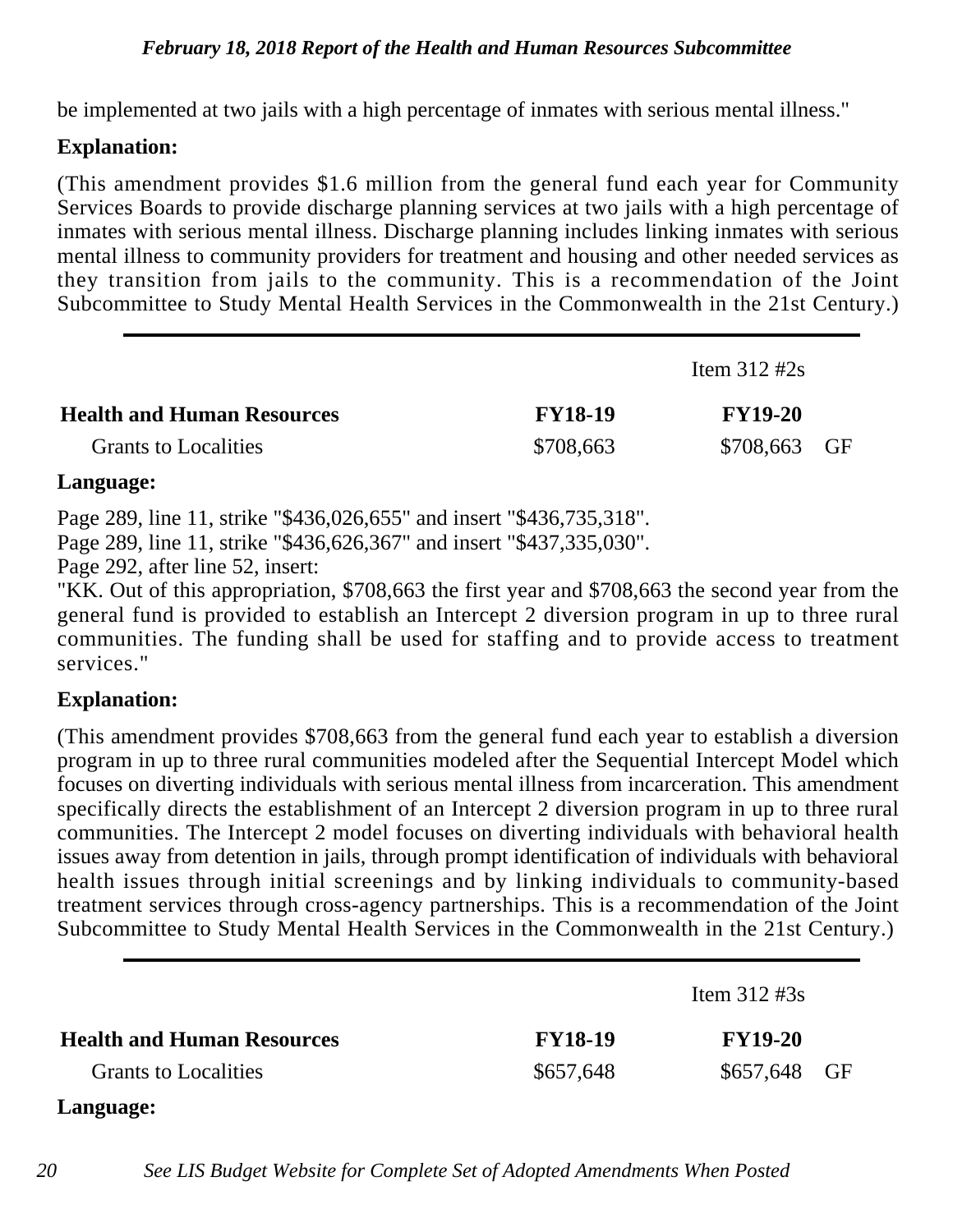Page 289, line 11, strike "\$436,026,655" and insert "\$436,684,303". Page 289, line 11, strike "\$436,626,367" and insert "\$437,284,015". Page 291, line 32, after "T." insert "1." Page 291, after line 38, insert: "2. Out of this appropriation, \$657,648 the first year and \$657,648 the second year from the general fund is provided for grants to establish CIT training programs in six rural communities."

#### **Explanation:**

(This amendment provides \$657,648 from the general fund each year to establish CIT training programs in six rural communities. This is a recommendation of the Joint Subcommittee to Study Mental Health Services in the Commonwealth in the 21st Century.)

|                                   |                | Item $312 \text{ #4s}$ |  |
|-----------------------------------|----------------|------------------------|--|
| <b>Health and Human Resources</b> | <b>FY18-19</b> | <b>FY19-20</b>         |  |
| <b>Grants to Localities</b>       | \$1,100,000    | $$1,100,000$ GF        |  |

#### **Language:**

Page 289, line 11, strike "\$436,026,655" and insert "\$437,126,655".

Page 289, line 11, strike "\$436,626,367" and insert "\$437,726,367".

Page 292, after line 52, insert:

"KK. Out of this appropriation, \$1,100,000 the first year and \$1,100,000 the second year from the general fund is provided to establish the Appalachian Telemental Health Initiative, a telemental health pilot program."

## **Explanation:**

(This amendment provides \$1.1 million from the general fund each year to establish the Appalachian Telemental Health Initiative, a telemental health pilot program to increase the availability of telemental health services in emergency settings in Southwest Virginia. Funding would be used to establish a telemental health provider directory, make training available for a broad spectrum of mental health providers, develop the technology infrastructure and support, and extending an evidence-based program focused on managing patients with addiction disorders. This is a recommendation of the Joint Subcommittee to Study Mental Health Services in the Commonwealth in the 21st Century.)

Item 312 #5s

## **Health and Human Resources**

Grants to Localities Language Language Language Language Language Language Language Language Language Language

**Language:**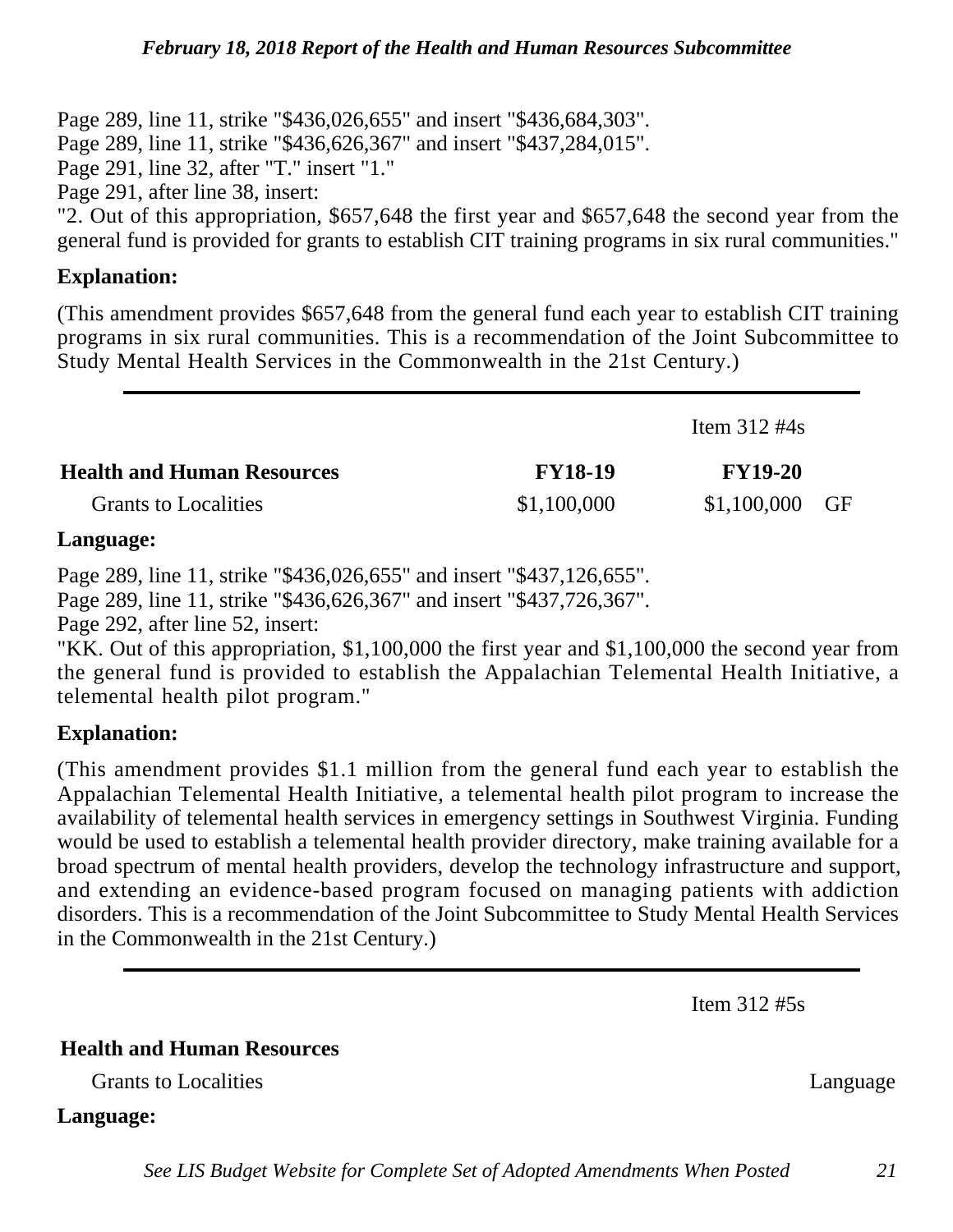#### *February 18, 2018 Report of the Health and Human Resources Subcommittee*

Page 292, line 34, after "ensure that" strike the remainder of the line and insert: "at least 20 percent of the funding shall be used for non-narcotic, non-addictive, prescription drug treatment regimens for individuals who are: (i) on probation; (ii) in an institution, prison, or jail; or (iii) not able for clinical or other reasons to participate in buprenorphine or methadone based drug treatment regimens." Page 292, strike line 35.

**Explanation:**

(This amendment requires that 20 percent of the \$5.0 million in general fund provided each year for medication assisted treatment must be used for non-narcotic drug treatment regiments for individuals who are: (i) on probation; (ii) in an institution, prison, or jail; or (iii) not able for clinical or other reasons to participate in buprenorphine or methadone based drug treatment regimens.)

|                                   |                | Item $312 \text{ #6s}$ |      |
|-----------------------------------|----------------|------------------------|------|
| <b>Health and Human Resources</b> | <b>FY18-19</b> | <b>FY19-20</b>         |      |
| <b>Grants to Localities</b>       | \$200,000      | \$200,000              | - GF |

## **Language:**

Page 289, line 11, strike "\$436,026,655" and insert "\$436,226,655".

Page 289, line 11, strike "\$436,626,367" and insert "\$436,826,367".

Page 314, after line 34, insert:

"L. Out of this appropriation, \$200,000 the first year and \$200,000 the second year from the general fund shall be provided to the Department of Behavioral Health and Developmental Services to contract with Best Buddies Virginia to expand inclusion services for people with intellectual and developmental disabilities to the Richmond and Virginia Beach areas of the state."

## **Explanation:**

(The amendment provides \$200,000 each year from the general fund to support Best Buddies, which is a non-profit organization established as part of a volunteer movement that creates opportunities for one-to-one friendships, integrated employment, and leadership development for people with intellectual and developmental disabilities. Best Buddies currently serves 38 schools and 2,448 students in Virginia. This funding will allow the organization to expand its inclusion services to Richmond and Virginia Beach areas to as many as 20 additional high schools to serve up to 500 additional students.)

Item 328 #2s

## **Health and Human Resources**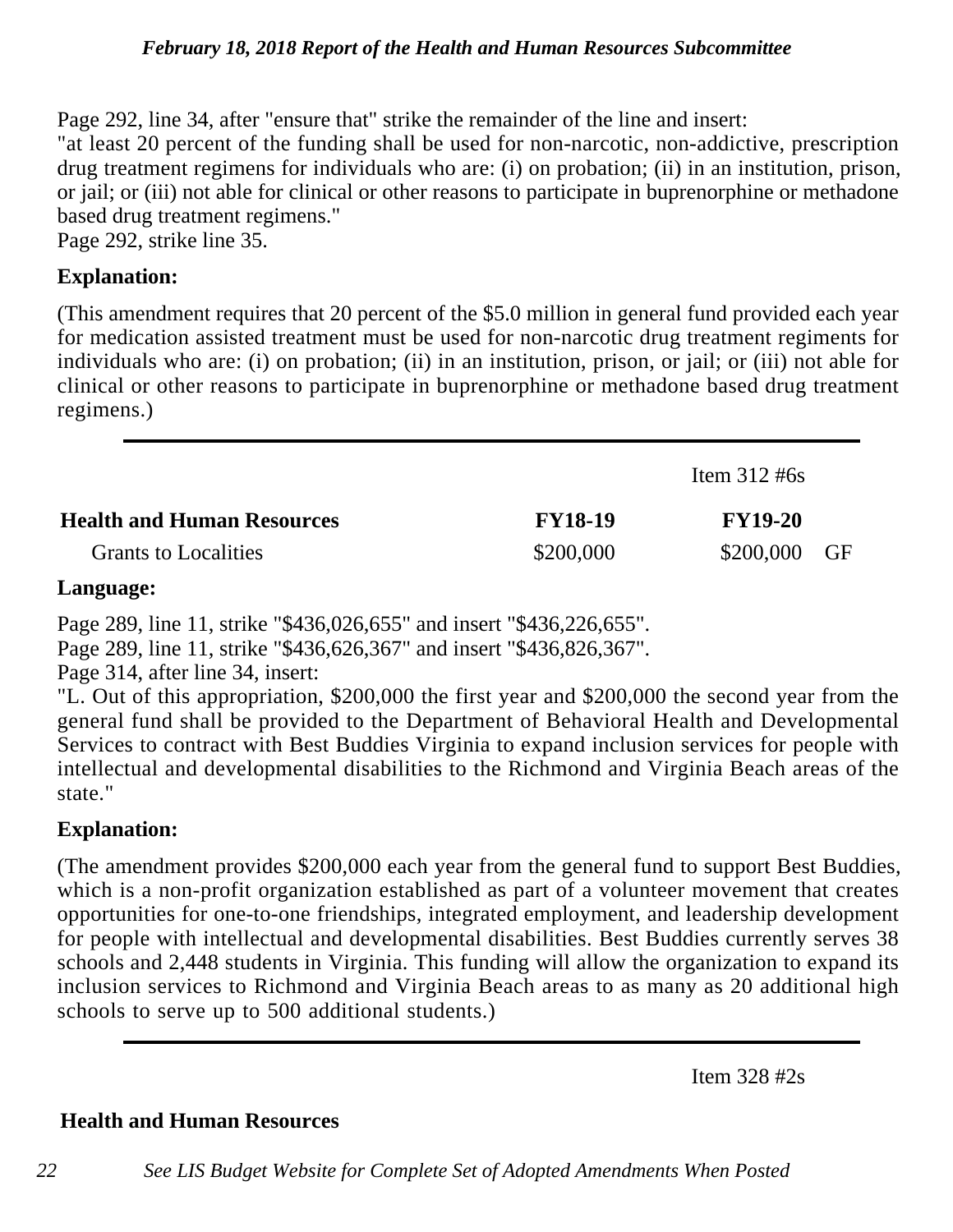Virginia Center for Behavioral Rehabilitation Language

#### **Language:**

Page 296, after line 24, insert:

"D. Within five days of any appropriation transfer to the Virginia Center for Behavioral Rehabilitation from any other sub-agency within the Department of Behavioral Health and Developmental Services, the Department of Planning and Budget shall notify the Chairmen of the House Appropriations and Senate Finance Committees. The notice shall include the amount, fund source and reason for the transfer with an explanation of why the funding being transferred has no impact on the sub-agency from which it is transferred."

#### **Explanation:**

(This amendment requires notice to the General Assembly money committees of appropriation transfers to the Virginia Center for Behavioral Rehabilitation.)

|                                                            |                | Item $329$ #1s |      |
|------------------------------------------------------------|----------------|----------------|------|
| <b>Health and Human Resources</b>                          | <b>FY18-19</b> | <b>FY19-20</b> |      |
| Department for Aging and<br><b>Rehabilitative Services</b> | \$250,000      | \$250,000      | - GF |

#### **Language:**

Page 296, line 40, strike "\$109,535,116" and insert "\$109,785,116". Page 296, line 40, strike "\$109,535,116" and insert "\$109,785,116". Page 297, line 31, after "appropriation," strike "\$6,044,568" and insert "\$6,294,568". Page 297, line 31, after "first year and" strike "\$6,044,568" and insert "\$6,294,568".

## **Explanation:**

(This amendment adds \$250,000 from general fund each year for the Long Term Employment Support Services (LTESS) program. LTESS provides a full array of employment support services to meet the needs of individuals with significant disabilities to maintain employment.)

|                                                            |                | Item $329 \#3s$ |      |  |
|------------------------------------------------------------|----------------|-----------------|------|--|
| <b>Health and Human Resources</b>                          | <b>FY18-19</b> | <b>FY19-20</b>  |      |  |
| Department for Aging and<br><b>Rehabilitative Services</b> | \$500,000      | \$500,000       | - GF |  |

#### **Language:**

Page 296, line 40, strike "\$109,535,116" and insert "\$110,035,116". Page 296, line 40, strike "\$109,535,116" and insert "\$110,035,116".

*See LIS Budget Website for Complete Set of Adopted Amendments When Posted 23*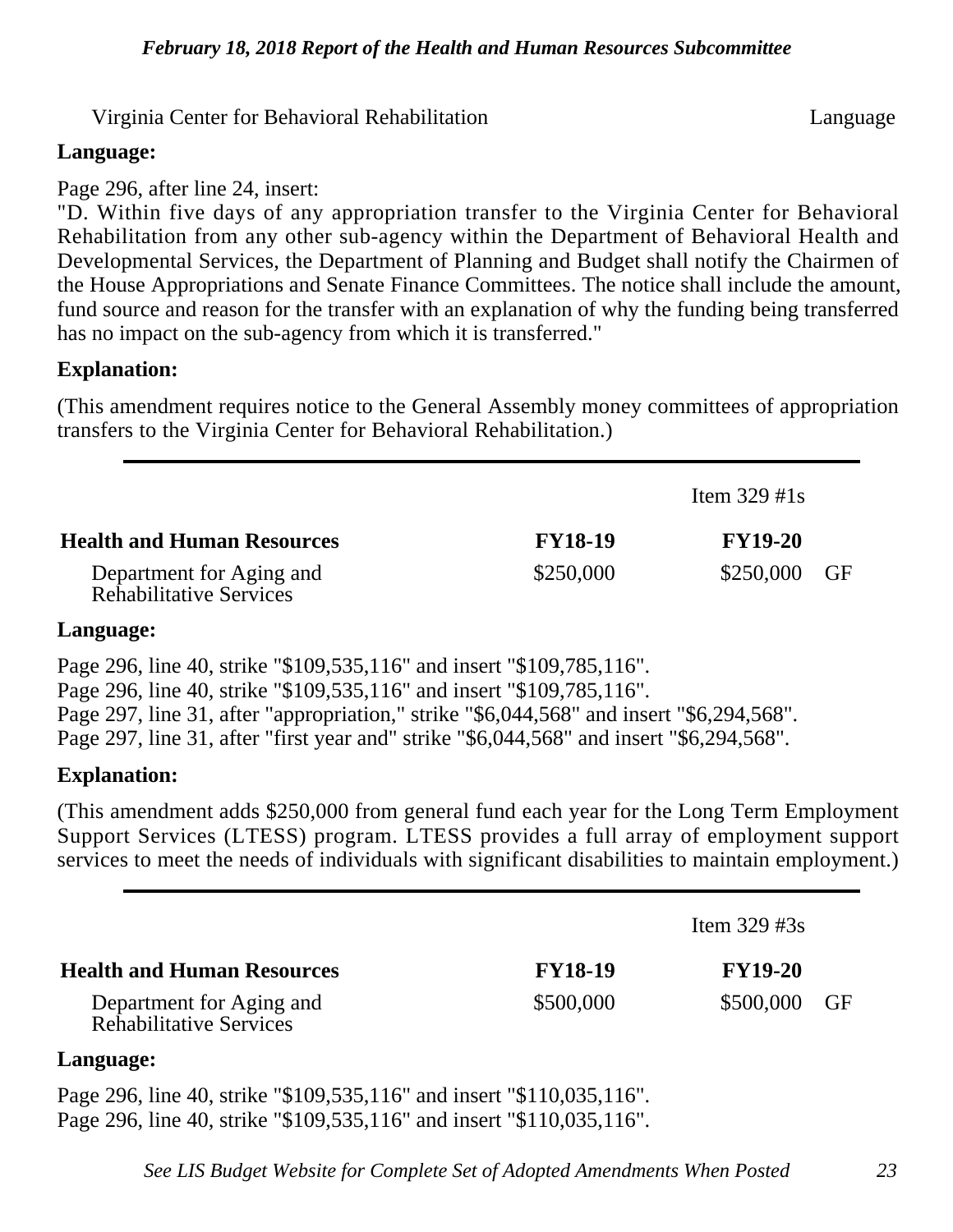Page 297, line 52, after "appropriation," strike "5,433,981" and insert "5,933,981". Page 297, line 52, after "first year and" strike "5,433,981" and insert "5,933,981".

#### **Explanation:**

(The amendment provides \$500,000 from the general fund each year to fund specialized community based case management services to people with moderate to severe brain injuries across the Commonwealth, including those in unserved and underserved areas. According to estimates from the Brain Injury Association of Virginia, there are nearly 800 individuals with moderate to severe brain injury in the Southern, Piedmont, Northwest, Middle Peninsula, and Northern Neck who lack access to state funded core safety net services. These funds would be used to develop specialized brain injury case management funds in those areas, and provide additional funds to existing programs to address waitlists.)

|                                                            |                | Item $330 \text{ #1s}$ |      |
|------------------------------------------------------------|----------------|------------------------|------|
| <b>Health and Human Resources</b>                          | <b>FY18-19</b> | <b>FY19-20</b>         |      |
| Department for Aging and<br><b>Rehabilitative Services</b> | \$500,000      | \$500,000              | - GF |

#### **Language:**

Page 298, line 37, strike "\$35,559,218" and insert "\$36,059,218". Page 298, line 37, strike "\$35,559,218" and insert "\$36,059,218".

## **Explanation:**

(This amendment adds \$500,000 each year from the general fund to address the waiting list for services available through local Area Agencies on Aging. Funds may be used for homemaker, personal care, chore services, and home-delivered meals to allow older Virginians to remain in their homes and communities and delay more costly out of home placements.)

|                                                            | Item $334 \text{ #1s}$ |                |      |
|------------------------------------------------------------|------------------------|----------------|------|
| <b>Health and Human Resources</b>                          | <b>FY18-19</b>         | <b>FY19-20</b> |      |
| Department for Aging and<br><b>Rehabilitative Services</b> | \$300,000              | \$300,000      | - GF |

#### **Language:**

Page 301, line 10, strike "\$6,620,474" and insert "\$6,920,474". Page 301, line 10, strike "\$6,620,474" and insert "\$6,920,474".

## **Explanation:**

(This amendment provides \$300,000 each year from the general fund to the Department for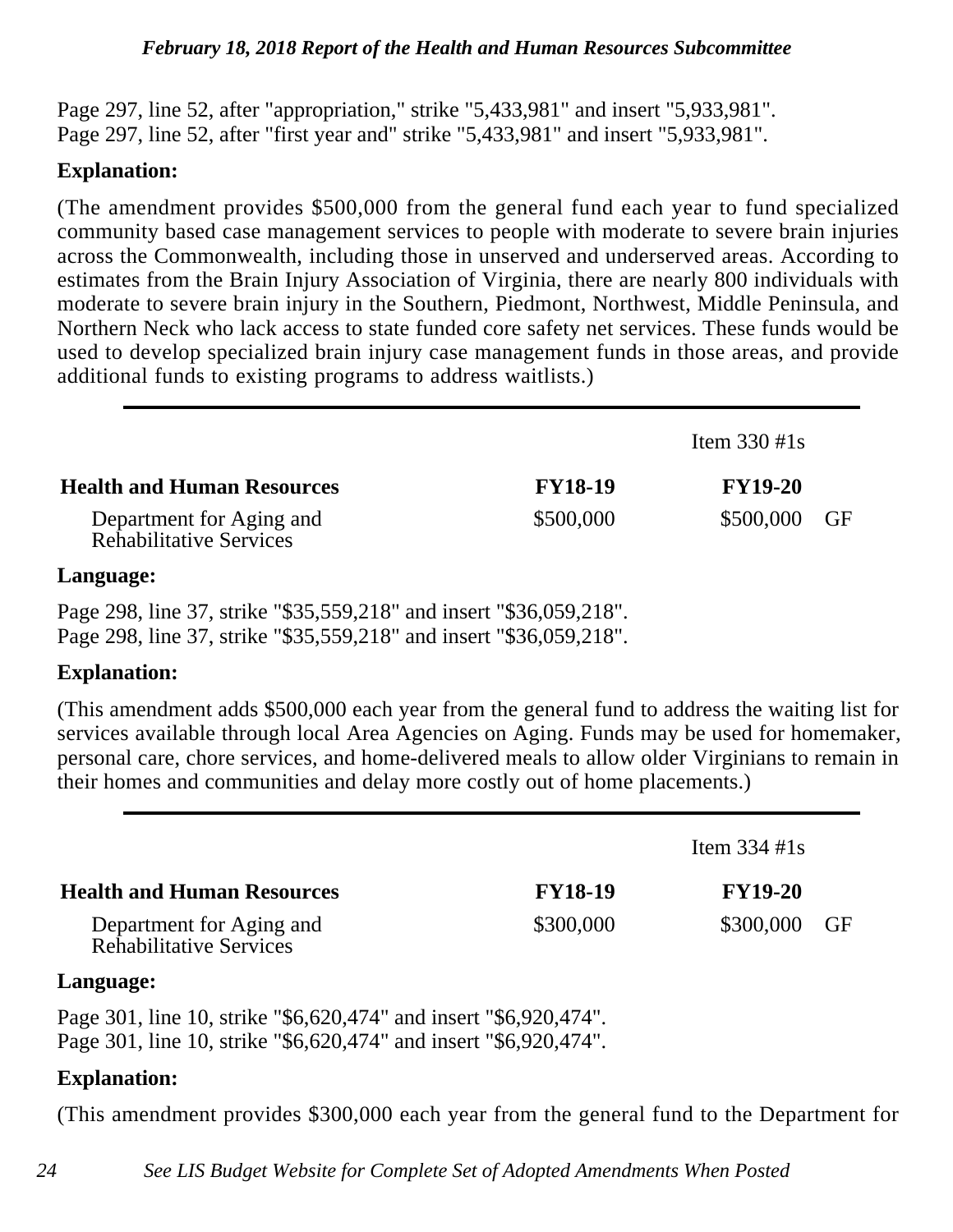Aging and Rehabilitative Services to expand the Long-Term Care Ombudsman Program. The staffing standard set in the Code of Virginia provides for one ombudsman for every 2,000 licensed nursing home and adult care residence beds in the community. This funding provides support to continue efforts to make progress toward meeting the staffing standard. This level of staffing has been recommended by the National Institute of Medicine.)

|                                   | Item $346 \text{ #}1s$ |                       |                  |
|-----------------------------------|------------------------|-----------------------|------------------|
| <b>Health and Human Resources</b> | <b>FY18-19</b>         | <b>FY19-20</b>        |                  |
| Department of Social Services     | \$50,000<br>\$303,187  | \$50,000<br>\$303.187 | GF<br><b>NGF</b> |

# **Language:**

Page 312, line 17, strike "\$42,314,789" and insert "\$42,667,976".

Page 312, line 17, strike "\$42,314,789" and insert "\$42,667,976".

Page 306, after line 25, insert:

"O.1. The Department of Social Services shall use funds from the federal Temporary Assistance to Needy Families (TANF) Block Grant to extend transitional services from 12 months to up to 24 months for Virginia's Initiative for Employment, Not Welfare (VIEW) recipients enrolled in an accredited post-secondary program for an industry-recognized license or certificate program, associate's degree, or other college certification program. Transitional services shall terminate upon completion of the program.

2. Out of this appropriation, \$50,000 the first year and \$50,000 the second year from the general fund is provided for the extension of transitional services from 12 months to up to 24 months for Virginia's Temporary Assistance for Needy Families Unemployed Parent (TANF-UP) program for recipients enrolled in an accredited post-secondary program for an industryrecognized license or certificate program, associate's degree, or other college certification program.

3. The Department of Social Services shall establish policies for the extension of transitional services that are consistent with current VIEW policies."

# **Explanation:**

(This amendment provides \$50,000 from the general fund and \$303,187 from the federal Temporary Assistance for Needy Families (TANF) block grant each year to extend transitional services for 12 months up to 24 months for individuals who participate in the Virginia Initiative for Employment Not Welfare (VIEW) program and who are enrolled in an accredited postsecondary program for an industry recognized license or certificate program, associates degree or other college certification program. Transition services would terminate upon completion of the program.)

Item 346 #2s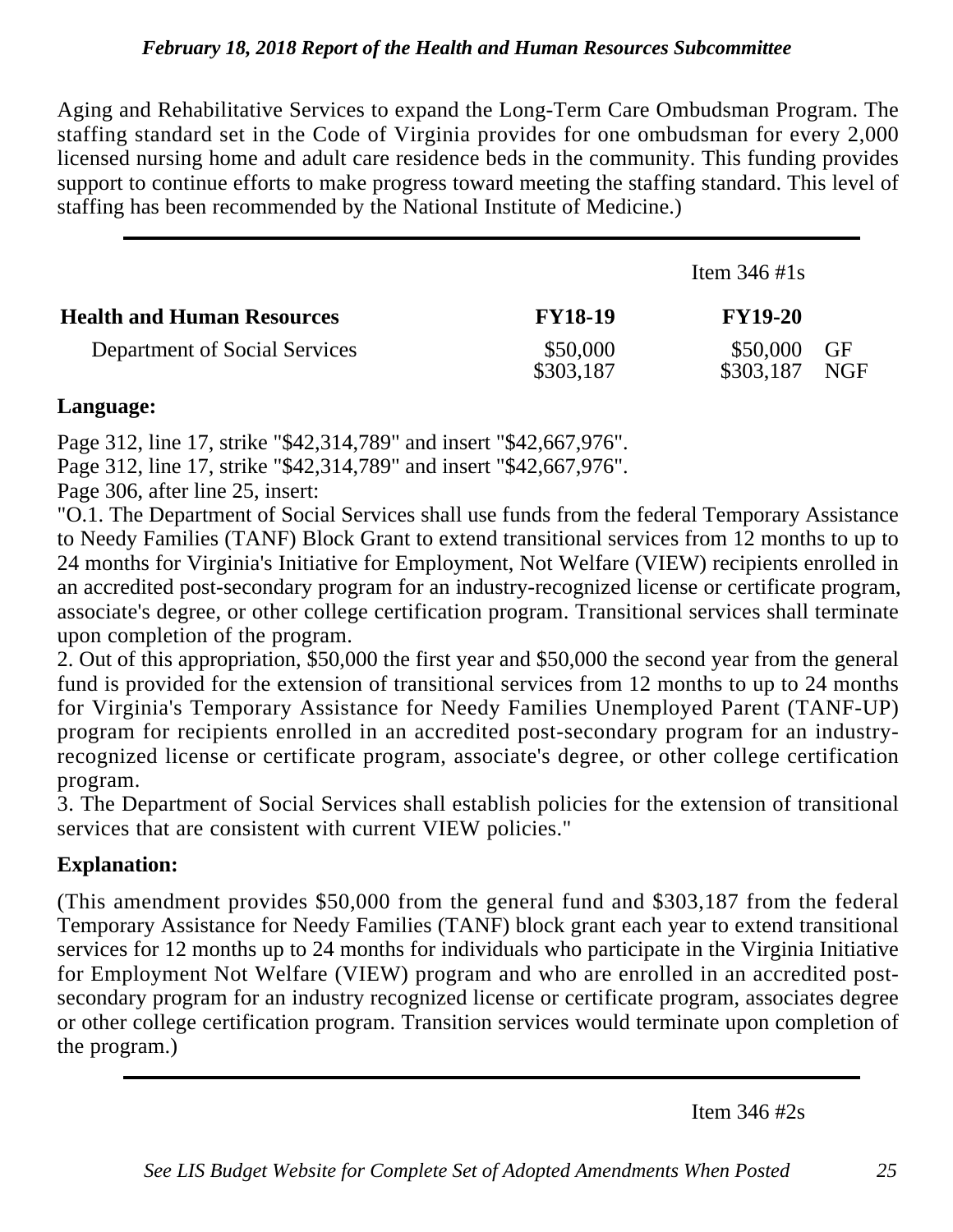| <b>Health and Human Resources</b> | <b>FY18-19</b> | <b>FY19-20</b>  |  |
|-----------------------------------|----------------|-----------------|--|
| Department of Social Services     | \$2,000,000    | \$2,000,000 NGF |  |

## **Language:**

Page 312, line 17, strike "\$42,314,789" and insert "\$44,314,789".

Page 312, line 17, strike "\$42,314,789" and insert "\$44,314,789".

Page 314, line 13, strike the first "7,500,000" and insert "9,500,000".

Page 314, line 13, strike the second "7,500,000" and insert "9,500,000".

Page 314, after line 20, insert:

"2. Out of the amounts provided in paragraph 1, \$2,000,000 the first year and \$2,000,000 the second year from the Temporary Assistance to Needy Families (TANF) block grant that shall be provided for a second round of grant recipients in the Employment for TANF Participants Program who did not receive awards dated June 22, 2017."

Page 314, line 21, strike "2" and insert "3".

Page 314, line 30, strike "3" and insert "4".

## **Explanation:**

(This amendment adds \$2.0 million each year from the federal Temporary Assistance for Needy Families (TANF) block grant for a second round of grant recipients in the Employment for TANF Participants Program who did not receive awards dated June 22, 2017. This program is designed to move low-income individuals out of poverty through obtaining and retaining competitive employment with the prospect of a career path and wage growth.)

|                                      |                | Item $346 \#3s$ |     |
|--------------------------------------|----------------|-----------------|-----|
| <b>Health and Human Resources</b>    | <b>FY18-19</b> | <b>FY19-20</b>  |     |
| <b>Department of Social Services</b> | \$2,000,000    | \$2,000,000     | NGF |

## **Language:**

Page 312, line 17, strike "\$42,314,789" and insert "\$44,314,789". Page 312, line 17, strike "\$42,314,789" and insert "\$44,314,789". Page 312, line 45, strike the first "4,250,000" and insert "6,250,000". Page 312, line 45, strike the second "4,250,000" and insert "6,250,000".

## **Explanation:**

(This amendment provides \$2.0 million from nongeneral funds in additional support for Community Action Agencies through the federal Temporary Assistance to Needy Families block grant to continue developing the organizational capacity to meet new federal organizational and performance management standards as well as technological hardware and software tools and training to meet new data requirements.)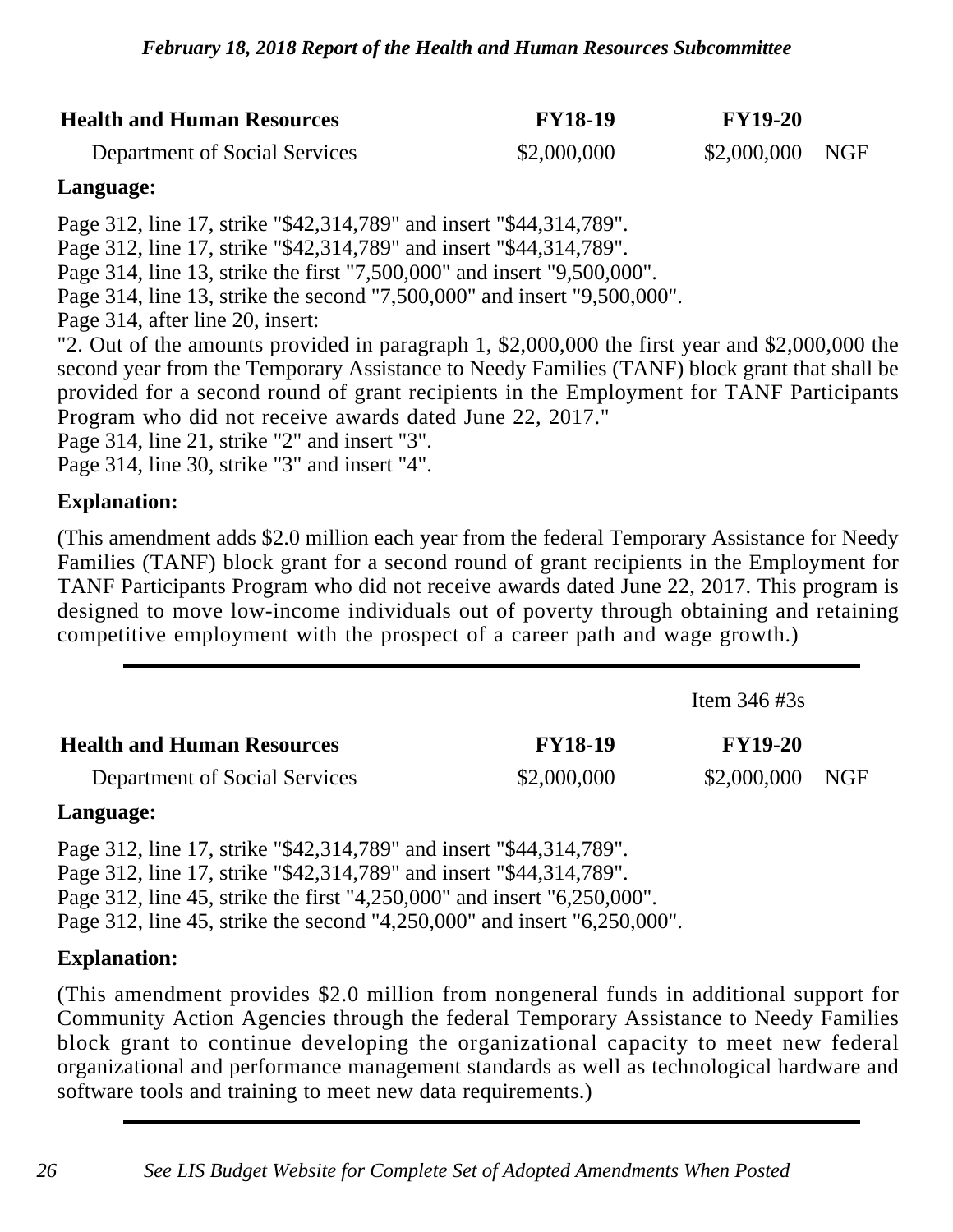|                                   | Item $346 \text{ #4s}$ |                |      |
|-----------------------------------|------------------------|----------------|------|
| <b>Health and Human Resources</b> | <b>FY18-19</b>         | <b>FY19-20</b> |      |
| Department of Social Services     | \$100,000              | \$100,000      | - GF |

#### **Language:**

Page 312, line 17, strike "\$42,314,789" and insert "\$42,414,789".

Page 312, line 17, strike "\$42,314,789" and insert "\$42,414,789".

Page 314, after line 34, insert:

"L. Out of this appropriation, \$100,000 the first year and \$100,000 the second year from the general fund shall be provided to contract with Youth for Tomorrow (YFT) to provide comprehensive residential, education, and counseling services to at-risk youth of the Commonwealth of Virginia who have been sexually exploited, including victims of sex trafficking. The contract shall require YFT to provide individual assessments/individual service planning, individual and group counseling, room and board, coordination of medical and mental health services and referrals, independent living services for youth transitioning out of foster care, active supervision, education, and family reunification services. Youth for Tomorrow shall submit monthly progress reports on activities conducted and progress achieved on outputs, outcomes and other functions/activities during the reporting period. On October 1 of each year, YFT shall provide an annual report to the Governor and the Chairmen of the Senate Finance and House Appropriations Committees that details program services, outputs, and outcomes."

## **Explanation:**

(This amendment adds \$100,000 each year from the general fund for Youth for Tomorrow. Language specifies the services to be required in the contract with the organization and requires monthly progress reports and an annual report that details program services, outputs, and outcomes.)

|                                   |                | Item $346 \#5s$ |            |
|-----------------------------------|----------------|-----------------|------------|
| <b>Health and Human Resources</b> | <b>FY18-19</b> | <b>FY19-20</b>  |            |
| Department of Social Services     | \$300,000      | \$300,000       | <b>NGF</b> |

## **Language:**

Page 312, line 17, strike "\$42,314,789" and insert "\$42,614,789". Page 312, line 17, strike "\$42,314,789" and insert "\$42,614,789". Page 313, line 30, strike the first "825,000" and insert "1,250,000".

Page 313, line 30, strike the second "825,000" and insert "1,250,000".

## **Explanation:**

(This amendment provides an additional \$300,000 each year from Temporary Assistance to

*See LIS Budget Website for Complete Set of Adopted Amendments When Posted 27*